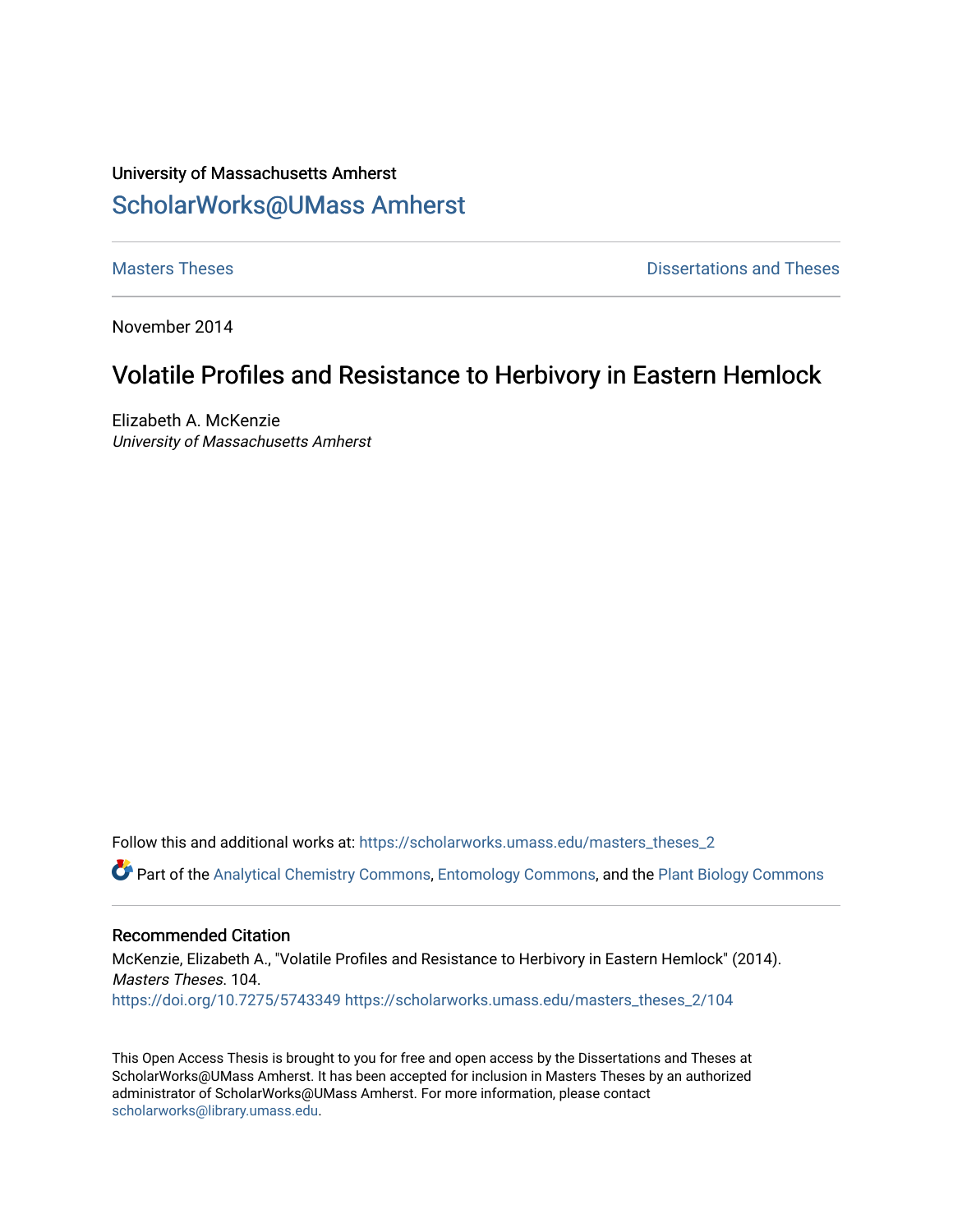## **VOLATILE PROFILES AND RESISTANCE TO HERBIVORY**

## **IN EASTERN HEMLOCK**

A Thesis Presented

by

## ELIZABETH ALEXA MCKENZIE

Submitted to the Graduate School of the

University of Massachusetts Amherst in partial fulfillment

of the requirements for the degree of

## MASTER OF SCIENCE

September 2014

Organismic and Evolutionary Biology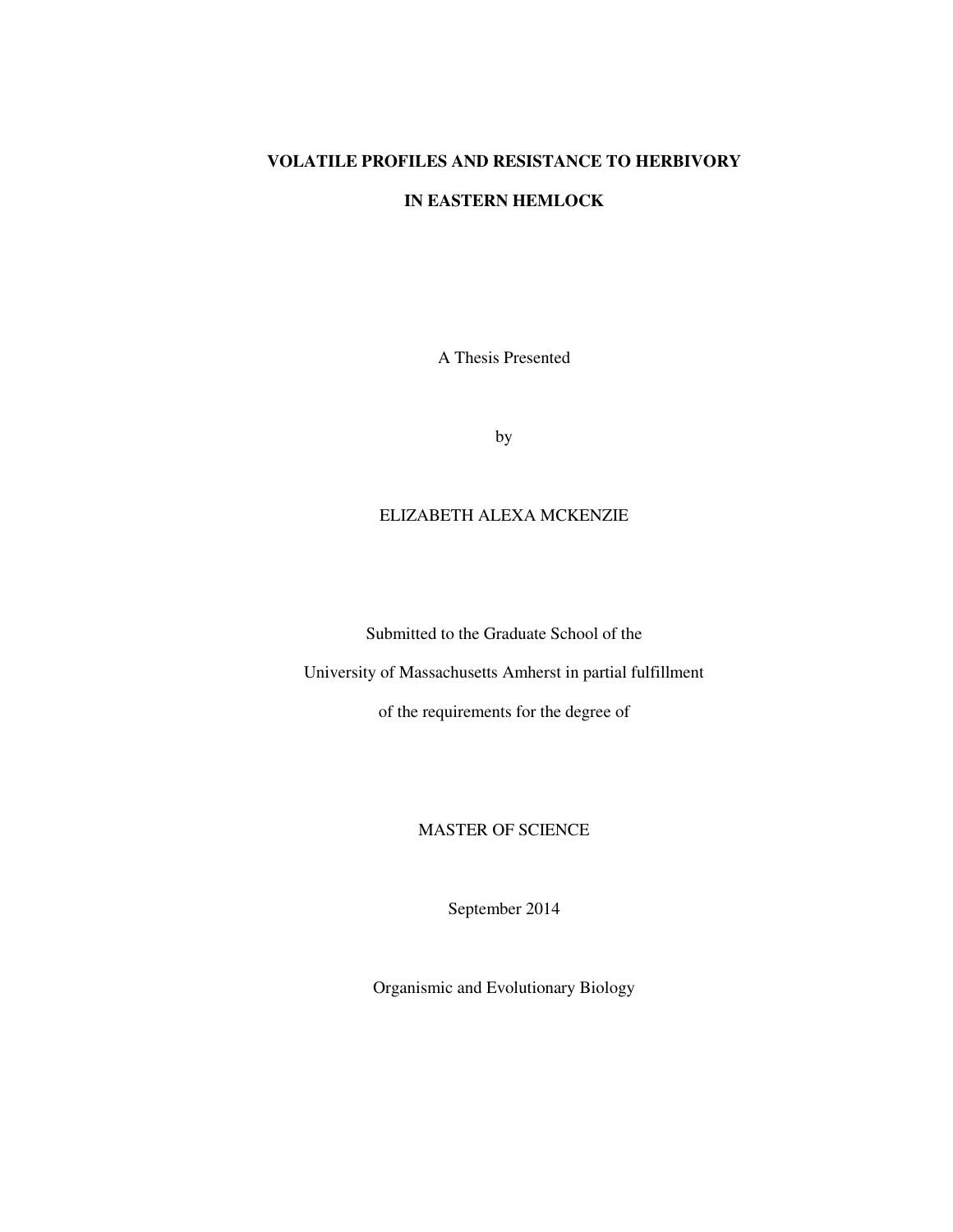©Copyright by Elizabeth Alexa McKenzie 2014

All Rights Reserved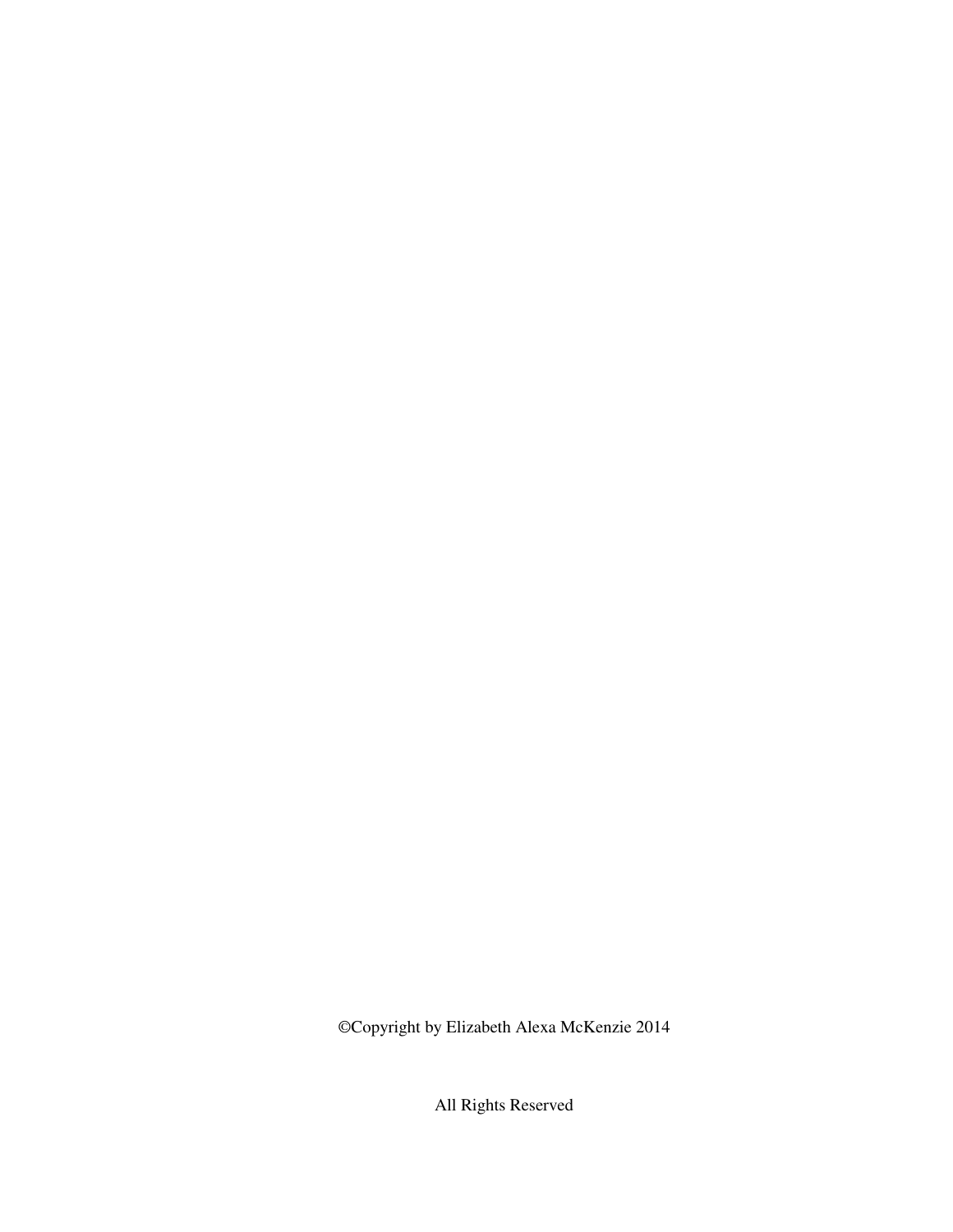## **VOLATILE PROFILES AND RESISTANCE TO HERBIVORY**

## **IN EASTERN HEMLOCK**

A Thesis Presented

by

## ELIZABETH ALEXA MCKENZIE

Approved as to style and content by:

\_\_\_\_\_\_\_\_\_\_\_\_\_\_\_\_\_\_\_\_\_\_\_\_\_\_\_\_\_\_\_\_\_\_\_\_\_\_\_\_\_\_\_\_\_\_\_\_\_

\_\_\_\_\_\_\_\_\_\_\_\_\_\_\_\_\_\_\_\_\_\_\_\_\_\_\_\_\_\_\_\_\_\_\_\_\_\_\_\_\_\_\_\_\_\_\_\_\_

\_\_\_\_\_\_\_\_\_\_\_\_\_\_\_\_\_\_\_\_\_\_\_\_\_\_\_\_\_\_\_\_\_\_\_\_\_\_\_\_\_\_\_\_\_\_\_\_\_

\_\_\_\_\_\_\_\_\_\_\_\_\_\_\_\_\_\_\_\_\_\_\_\_\_\_\_\_\_\_\_\_\_\_\_\_\_\_\_\_\_\_\_\_\_\_\_\_\_

Joseph S. Elkinton, Chair

Rachel A. Levin, Member

Ruthanne H. Paradise, Member

Paul R. Sievert, Member

\_\_\_\_\_\_\_\_\_\_\_\_\_\_\_\_\_\_\_\_\_\_\_\_\_\_\_\_\_\_\_\_\_\_\_\_\_\_\_\_\_\_\_\_\_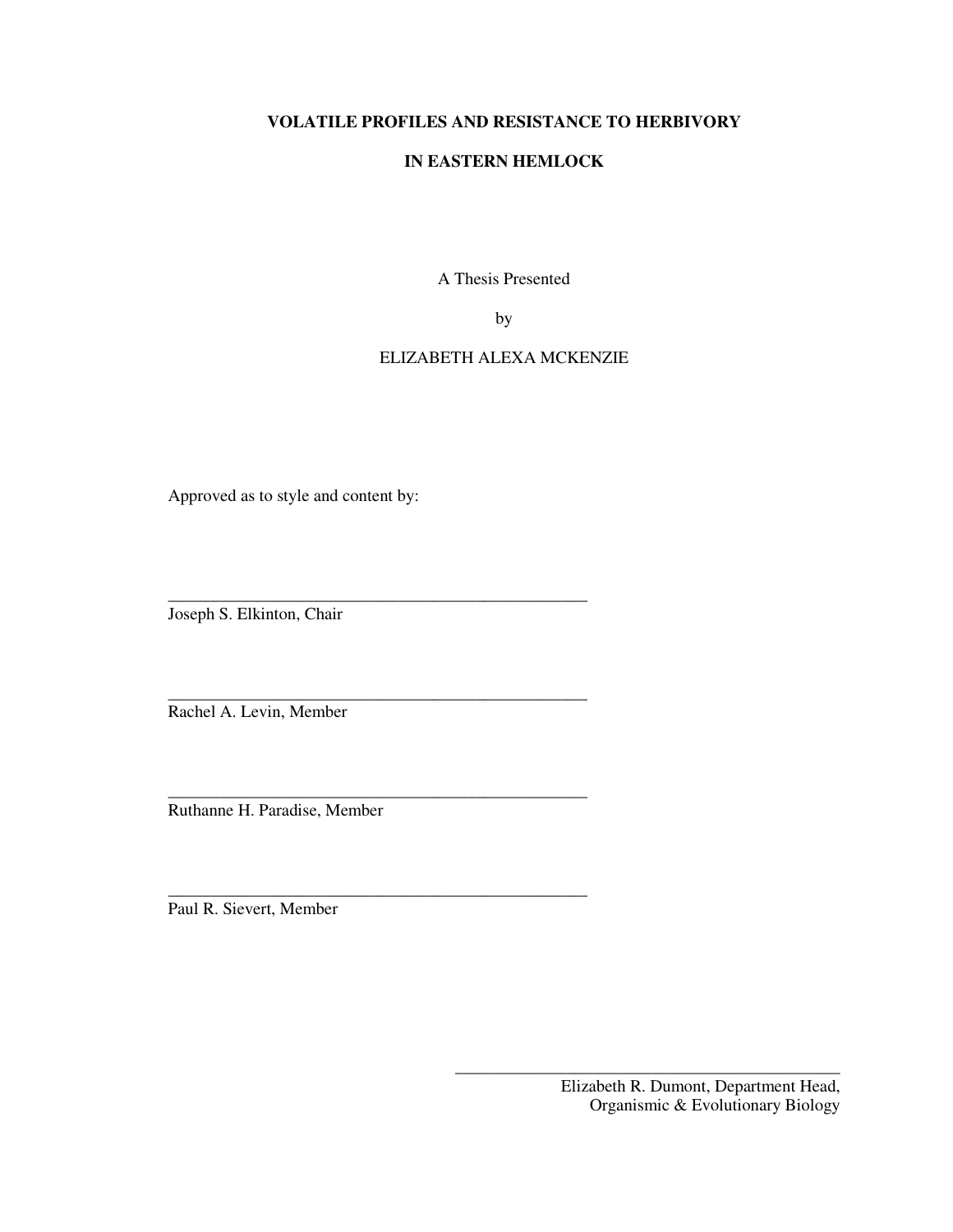## **DEDICATION**

I fondly dedicate this thesis to the friends and family members who supported me throughout this project and pulled me out of the lab for important life experiences – and especially to Eli Sennesh, for broadening my horizons and enriching my life in countless ways.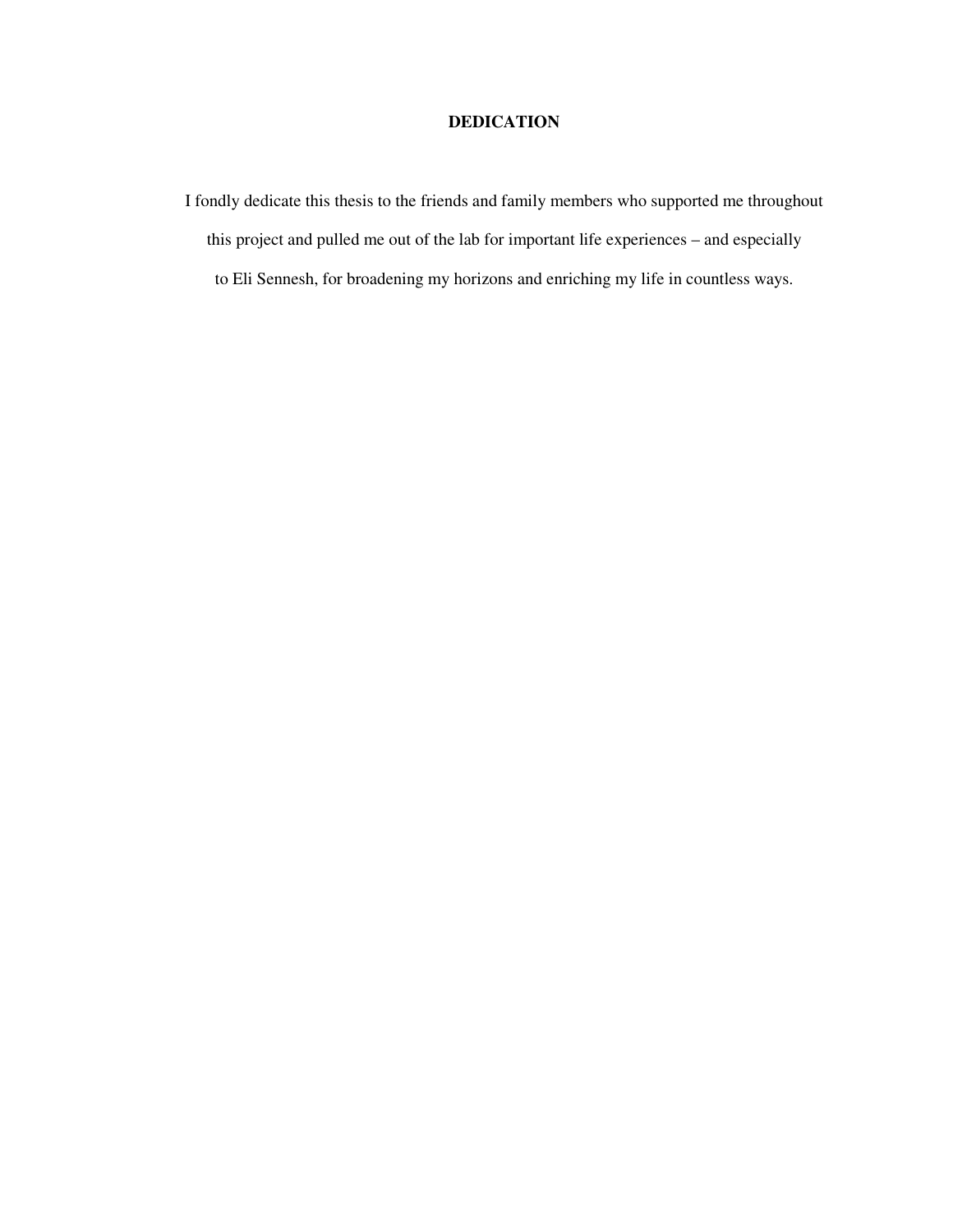#### **ACKNOWLEDGEMENTS**

I owe tremendous thanks to Joshua Pezet, OEB graduate and Elkinton lab veteran, who pioneered the methods I am using and who trained me in their use. I also gratefully acknowledge the other members of the Elkinton lab for their support, especially Jeff Boettner for his constant advice and encouragement, and Liz Sussky for use of her adelgid population data and for all her efforts in maintaining the Quabbin study site. I am also grateful to my labmates Natashia Manyak, Tessa Dowling, and Courtney Hoffman for their efforts in logistical support.

My work on the resistant hemlocks would not have been possible without the prior work of University of Rhode Island investigators, especially Evan Preisser, Richard Casagrande, and their lab members. A special thanks also to Elwood Roberts, who grew the trees I sampled at URI and who climbed a cliff in the rain with me to find good control trees at the New Jersey field site.

Many thanks to my advisor and thesis committee members for their insight and generosity with their time: Joseph Elkinton, Paul Sievert, Rachel Levin, and Ruthanne Paradise.

This work is supported by the United States Department of Agriculture National Institute of Food and Agriculture grant #2010-03710 to ELP and JSE, and RI-AES Hatch Grant RI00HI-4004 to ELP and RAC. Access to the New Jersey forest sites was permitted through the New Jersey Department of Environmental Protection, Division of Fish & Wildlife and the Delaware Water Gap National Recreation Area, National Parks Service.

v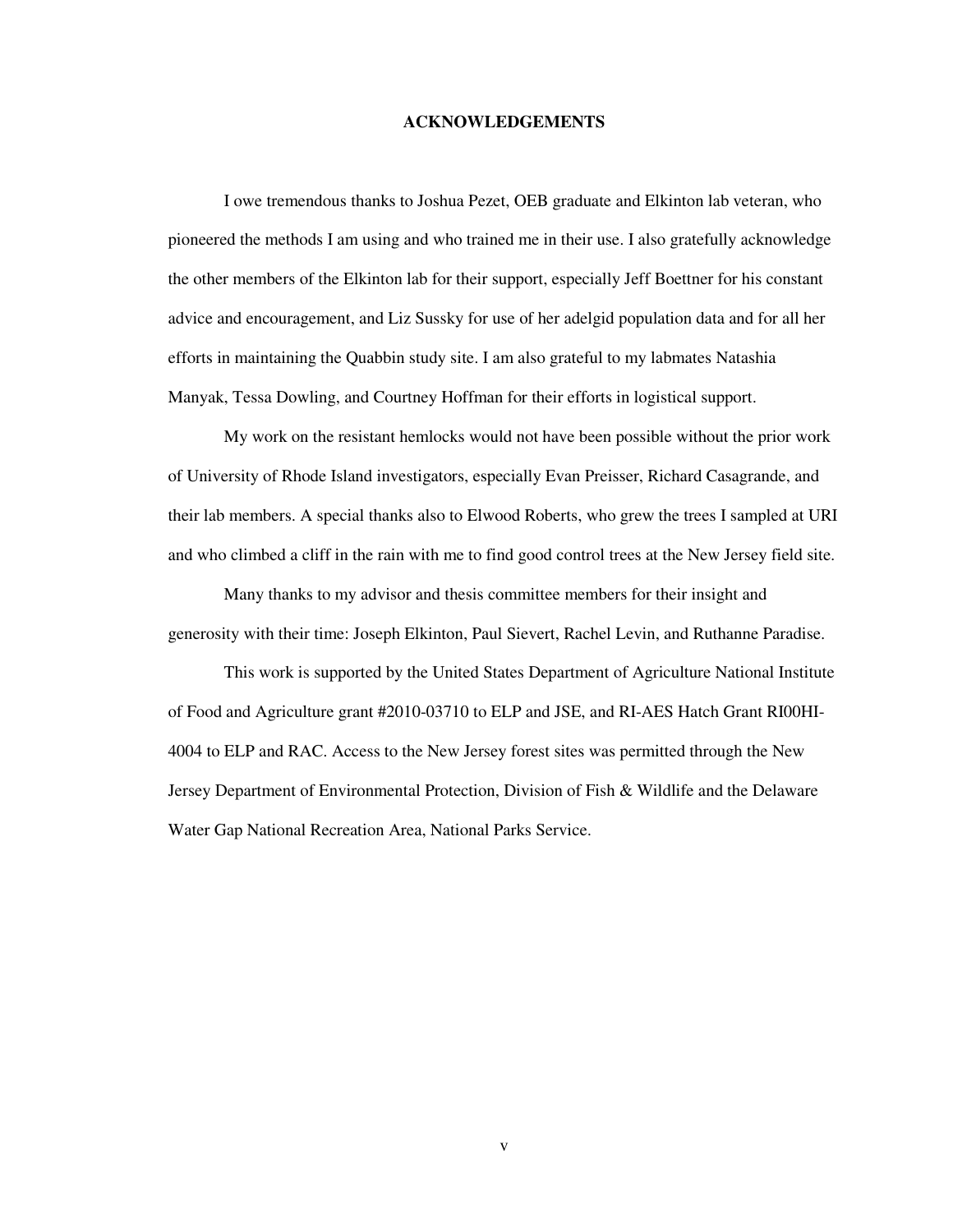## **ABSTRACT**

# VOLATILE PROFILES AND RESISTANCE TO HERBIVORY IN EASTERN HEMLOCK SEPTEMBER 2014

# ELIZABETH ALEXA MCKENZIE, B.S., UNIVERSITY OF MASSACHUSETTS AMHERST M.S., UNIVERSITY OF MASSACHUSETTS AMHERST

Directed by: Professor Joseph S. Elkinton

 Eastern hemlock hosts the hemlock woolly adelgid, an introduced sap-feeding insect that causes rapid deterioration of the host. Like most conifers, eastern hemlock produces a variety of constitutive and induced defenses, primarily terpenoids. To explore the relationship of terpenoid defenses with adelgid infestations, we artificially infested hemlocks at a forest site and a plantation site, and compared their terpenoid concentrations to those in control trees. Infested trees showed lower terpenoid concentrations than control trees, suggesting that eastern hemlock not only fails to induce production of terpenoids in response to adelgid infestation, but becomes less able to produce carbon-based defenses due to loss of carbon resources to the adelgid. Greater light intensity may account for consistently higher terpenoid concentrations at the plantation site, supporting the explanation that carbon limitation restricts terpenoid production.

 Recent studies have identified a small number of individual eastern hemlock trees that demonstrate relative resistance to the hemlock woolly adelgid. We compared concentrations of terpenoids in susceptible and relatively resistant trees, both in the forest and in propagated cuttings in a common-garden setting. Terpenoid concentrations were

vi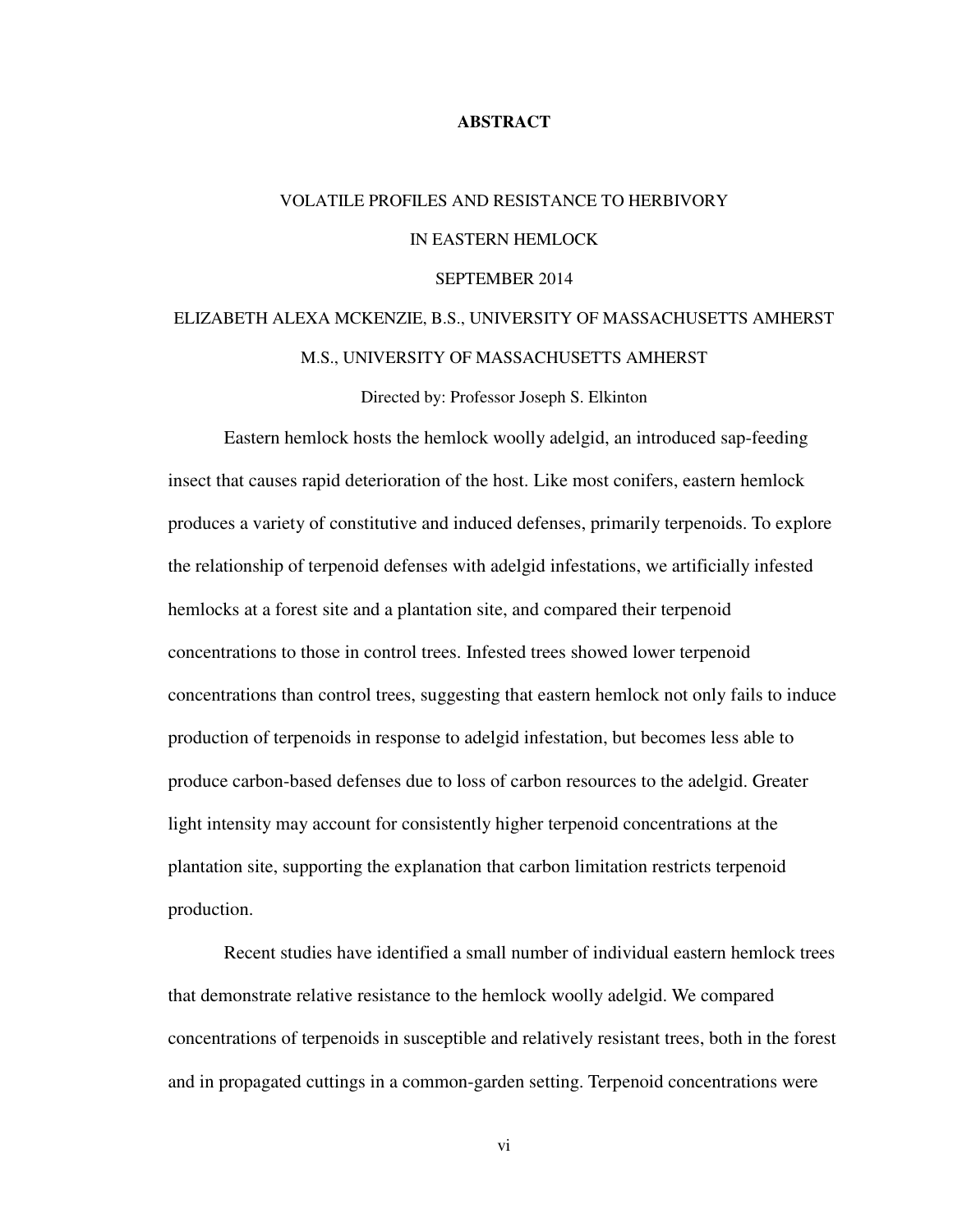higher in twig tissue of resistant versus susceptible trees, across six sampling dates and at both sites. Because the common-garden cuttings were free of herbivores, the higher terpenoid concentrations are interpreted as a constitutive defense. Increased levels of monoterpenes and sesquiterpenes imply an overall increase in the input of carbon precursors to both terpenoid synthesis pathways. This result suggests either an altered growth-defense balance favoring allocation of carbon resources towards production of defenses, or overall greater carbon availability in growing twig tissue of adelgid-resistant eastern hemlock individuals.

We contribute detailed terpenoid data to the study of the eastern hemlock – hemlock woolly adelgid system. Our solvent extraction method permits us to examine needle and twig tissues separately, capture minor components at low concentrations, and focus on stored rather than volatilized terpenoids. By relating terpenoid concentrations to insect densities, we explore the relationships of tentatively defensive chemistry to insect population dynamics. The question remains which terpenoids, if any, directly affect hemlock woolly adelgid and what role phenols may play in the system.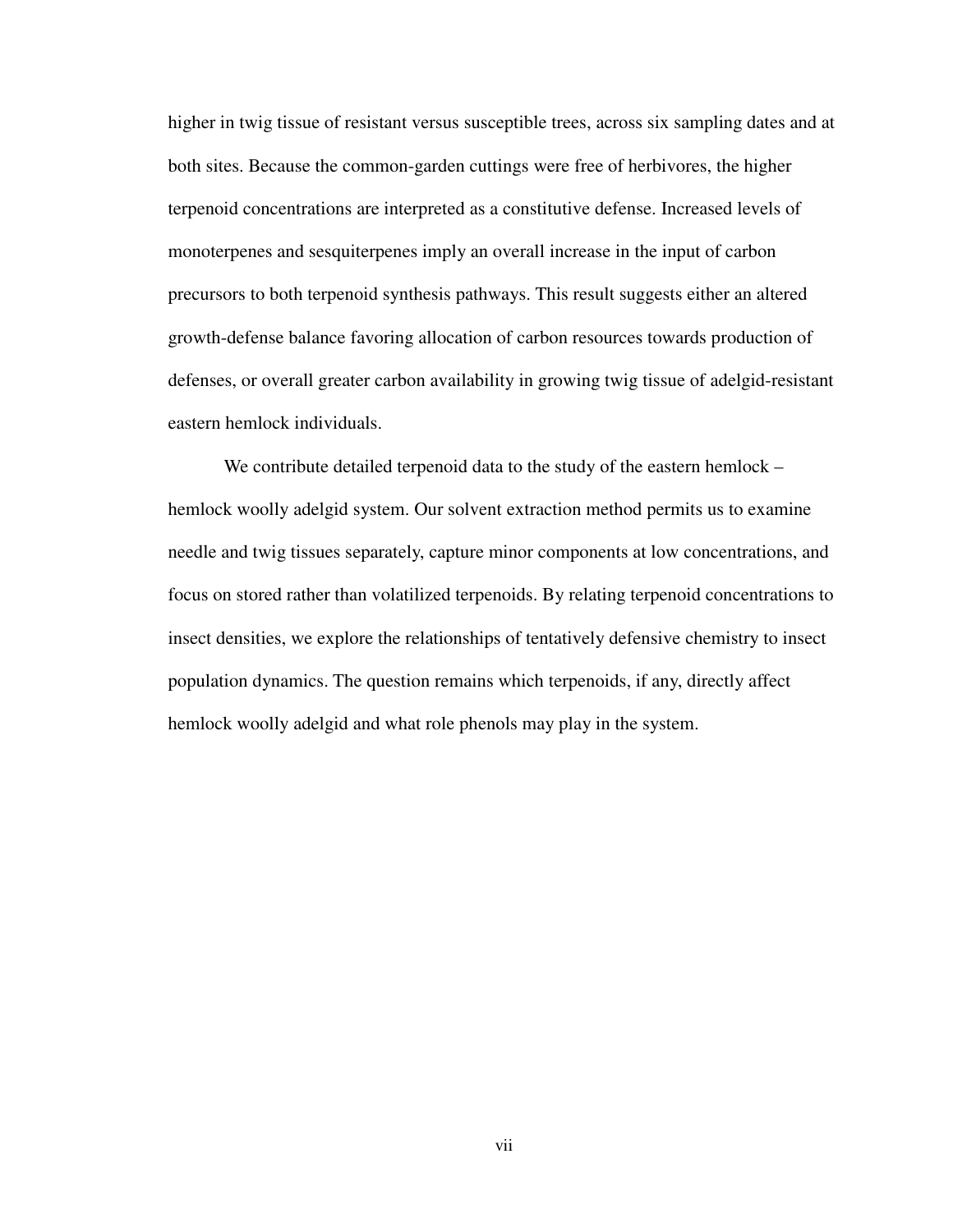# **TABLE OF CONTENTS**

| <b>CHAPTER</b>                                         |
|--------------------------------------------------------|
|                                                        |
|                                                        |
|                                                        |
|                                                        |
|                                                        |
|                                                        |
|                                                        |
|                                                        |
| II. TERPENE CHEMISTRY OF EASTERN HEMLOCKS RESISTANT TO |
|                                                        |
|                                                        |
|                                                        |
|                                                        |
|                                                        |
|                                                        |
|                                                        |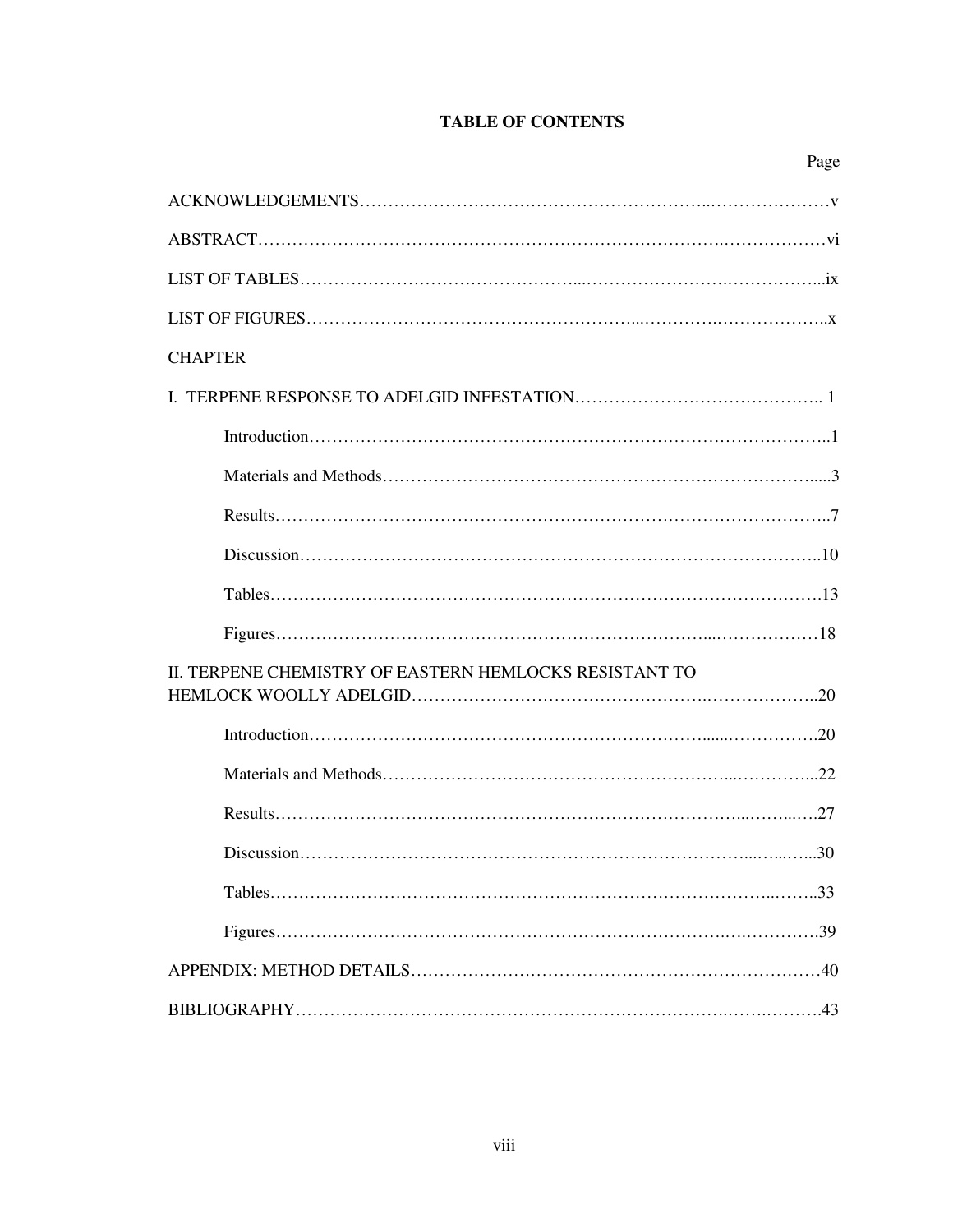## **LIST OF TABLES**

| Table | Page                                                                                   |
|-------|----------------------------------------------------------------------------------------|
| I.1   | Difference in concentrations of terpenoid compounds in HWA infestation duration        |
| 1.2   | Difference in concentrations of terpenoid compounds in forest saplings relative to     |
| I.3   | Best-fit slopes from linear regression of terpenoid concentrations against HWA density |
| I.4   | Best-fit slopes from linear regression of terpenoid concentrations against HWA rate of |
| I.5   | Best-fit slopes from linear regression of terpenoid concentrations against hemlock     |
| II.1  |                                                                                        |
| II.2  | Relative terpenoid concentration in (a) twigs and (b) needles 34                       |
| II.3  | Repeated measures ANOVA of terpenoid concentrations against resistance status in       |
| II.4  |                                                                                        |
| A.1   |                                                                                        |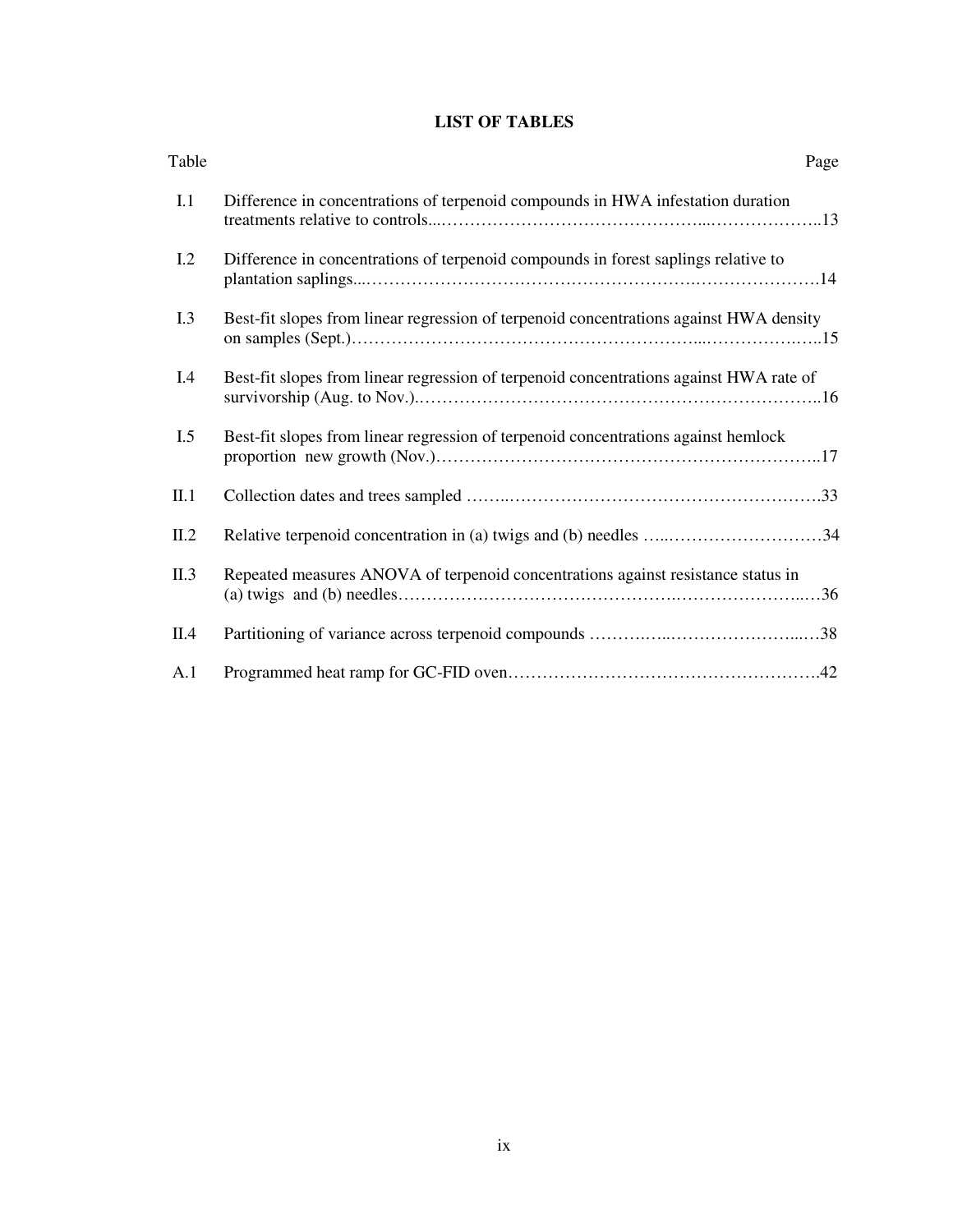# **LIST OF FIGURES**

| Figure      |                                                                            | Page |
|-------------|----------------------------------------------------------------------------|------|
| 1.1         |                                                                            |      |
| 1.2         |                                                                            |      |
| $\rm{II}.1$ | Relative total concentrations of all monoterpenes, or all sesquiterpenes39 |      |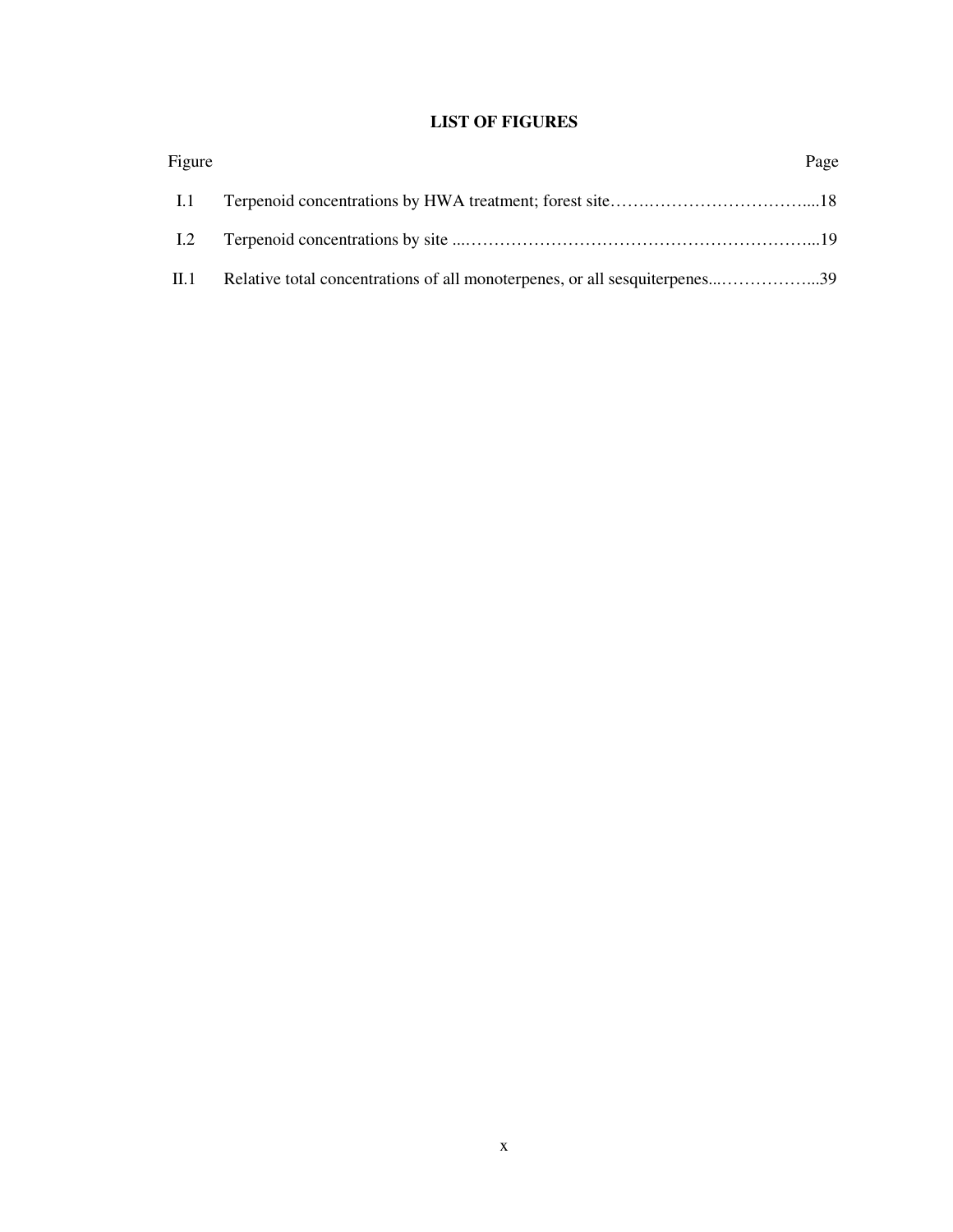## **CHAPTER I**

## **TERPENE RESPONSE TO ADELGID INFESTATION**

#### **Introduction**

 The eastern hemlock (*Tsuga canadensis*) of eastern North America is currently suffering high mortality rates from the continuing spread of hemlock woolly adelgid (*Adelges tsugae Annand*, abbreviated HWA), a sap-feeding insect introduced from Japan over five decades ago (McClure 1991, Orwig and Foster 1998, Orwig et al. 2002). HWA population density on a given host tree follows a two year boom-and-bust cycle, attributed to a pattern of tree health declines and recoveries affecting nutrient availability to each generation of HWA (McClure 1991). The cycle typically culminates in hemlock mortality after four years (McClure 1991), although at the northern extent of HWA invasion, infested trees have been observed to survive over ten years in reduced health (Orwig and Foster 1998, Paradis et al. 2008). The rapid decline of eastern hemlocks upon HWA infestation has led to recent research on the mechanism by which HWA infestation leads to host mortality in this species (Radville et al. 2011, Domec et al. 2013). Evidence of systemic defense signaling (Pezet et al. 2013) suggests that eastern hemlock attempts an induced defense response to HWA. Failure of induced defenses may contribute to tree health decline via expenditure of carbon resources (Bonello et al. 2006) and alteration of xylem structure due to defensive release of phenolic compounds (Puritch 1977, Domec et al. 2013).

 Like most conifers, hemlocks deter herbivores using constitutive defenses, in the form of resin cells and polyphenolic parenchyma cells in the secondary phloem and resin canals in the needles (Hudgins et al. 2004, Lagalante et al. 2006); and induced defenses, in the form of traumatic resin ducts in the xylem and secondary resin production (Hudgins et al. 2004). Resin cells and canals produce and store oleoresin, which is primarily composed of volatile mono- and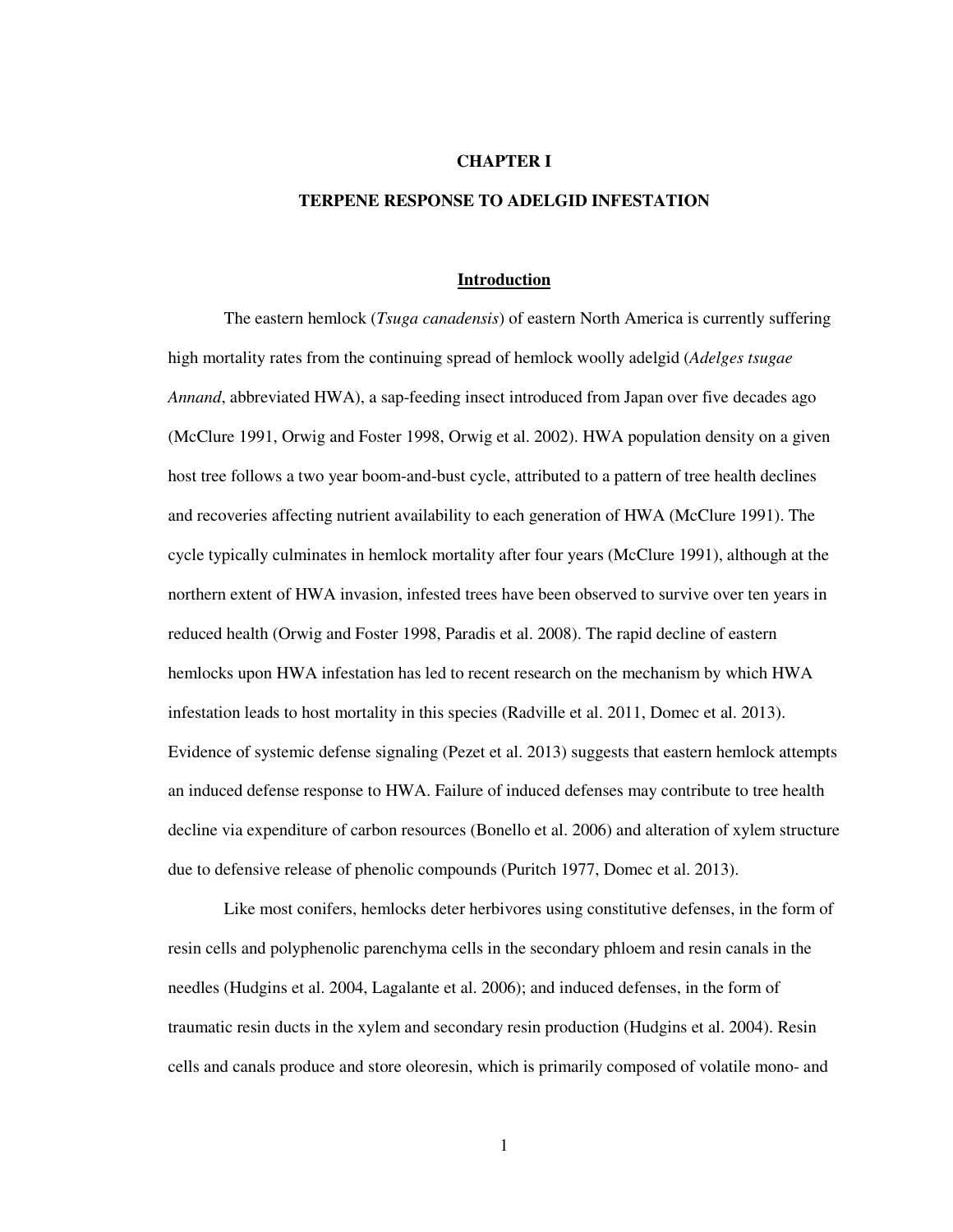sesquiterpenes serving as toxins or signals and viscous diterpene acids that seal wounded tissue upon exposure to air (Trapp and Croteau 2001). Polyphenolic parenchyma cells produce toxic phenolic compounds (Franceschi et al. 2005). Previous studies of terpene chemistry in eastern hemlock identified 43 terpenoids in the needle headspace, of which 28 were present as  $>0.10\%$  of total volatile content (Lagalante and Montgomery 2003). HWA infestation increased the emission rate of monoterpenes, but not the stored concentration of monoterpenes (Broeckling and Salom 2003, Pezet et al. 2013). HWA infestation also increased the stored concentration of the phenolic compound benzyl alcohol by over five-fold (Pezet et al. 2013). Additionally, methyl salicylate, a key hormone in plant responses to pathogens and sessile herbivores (Vlot et al. 2009, Wu and Baldwin 2010), increased by 10- to 80-fold under HWA infestation (Pezet et al. 2013), strongly suggesting that eastern hemlock responds to HWA with systemic induced defenses.

A uniting hypothesis for the mechanism of hemlock death, proposed with variations by Gomez et al. (2012) and Domec et al. (2013), describes a xylem-altering defense response, reduced conductance of water to foliage, and hemlock mortality due to the resulting carbon deficit. In summary, HWA infestation triggers abnormal xylem development of false rings (Gonda-King et al. 2012), possibly via a systemic hypersensitive response (Radville et al. 2011) and related signaling pathways (Wu and Baldwin 2010). Similar abnormal and detrimental xylem development has been described in balsam fir (*Abies balsamea*) in response to feeding on the stem bark by balsam woolly adelgid (*Adelges piceae*), with xylem distortion triggered by an apparently defensive release of phenols in the wood (Balch et al. 1964, Puritch 1977, Domec et al. 2013). In eastern hemlock, as in balsam fir, xylem and root hydraulic conductance are reduced, leading to water stress and restricted photosynthesis (Domec et al. 2013). To compensate with increased investment in photosynthetic machinery and to mobilize nutrients out of infested tissues, hemlock moves nitrogen to the new growth of needles (Domec et al. 2013, Gomez et al. 2012). HWA's second generation each year moves forward to feed on the new growth, apparently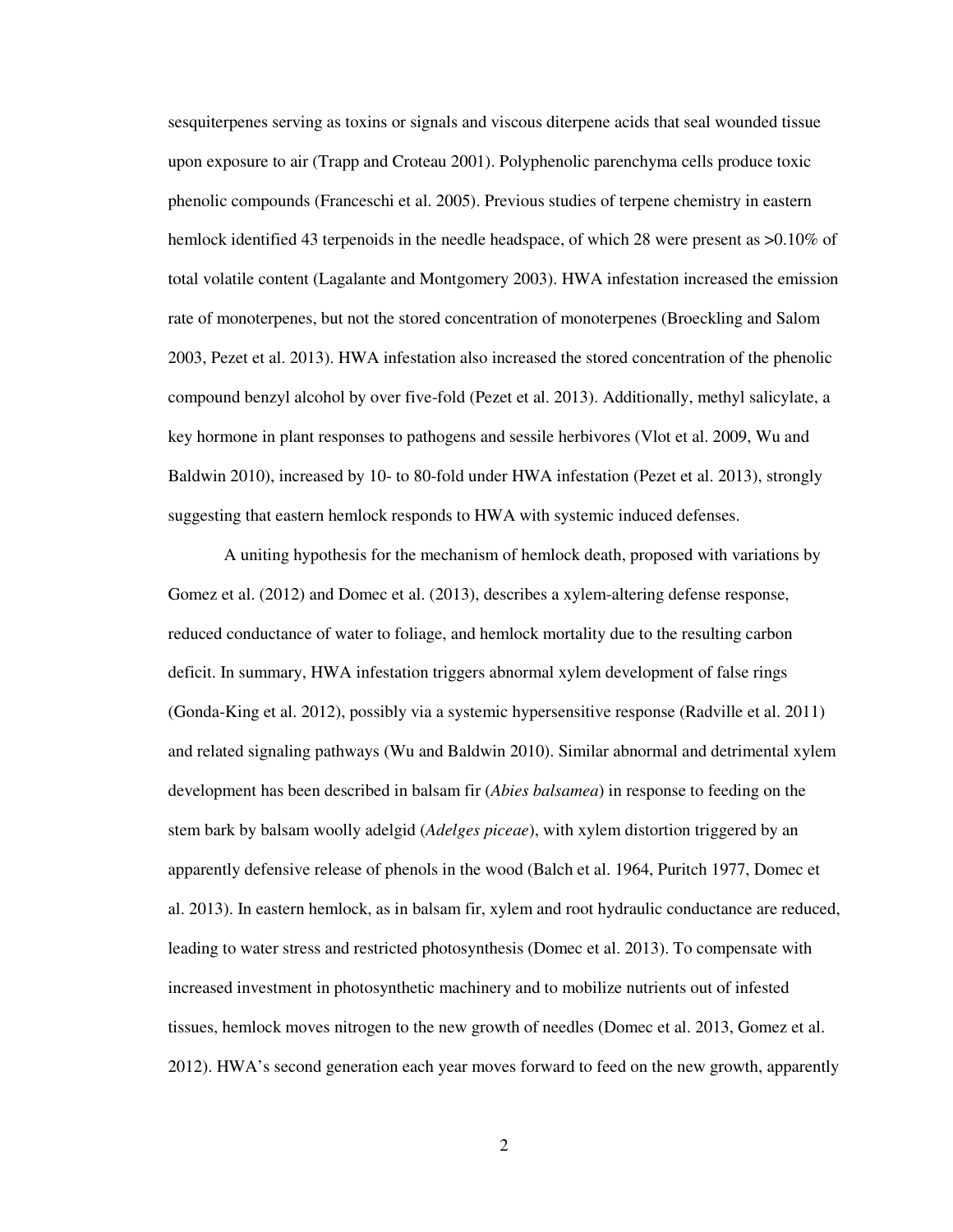depleting the mobilized nutrients (Gomez et al. 2012). Domec et al. (2013) reported a decline in tree water use by over 40% and a reduction in gross primary productivity by 25% in infested hemlocks. Shortage of photosynthate accounts for the observed cessation of growth and decline of stored terpene concentrations in heavily infested hemlocks (McClure 1991, Miller-Pierce et al. 2010, Pezet et al. 2013), as respiration would be prioritized over growth or costly defenses (Domec et al. 2013, McDowell 2011, Paré and Tumlinson 1999). The resulting lack of defense could be interpreted as a case of "induced susceptibility" (Bonello et al. 2006).

In this study, we contribute detailed terpene chemistry data to the portrait of HWAinfested eastern hemlocks. Within the framework of a two-year study of HWA population dynamics (2011-2012), we measured concentrations of terpenoids stored in hemlock needles and twigs in September 2012 for eastern hemlocks in a natural forest setting and a plantation setting. We examine relationships of HWA treatment, density, and survivorship with terpenoid concentrations, while considering tree age, within-site location, and environmental setting as potential covariates. By combining detailed HWA population density records with our tissuespecific terpene concentration data, we hope to provide new insights on the immediate and multiyear effects of HWA on its host's carbon resources and defense responses.

## **Materials and Methods**

## **Experimental Design**

 A 2x3 factorial design of tree age and infestation duration was established in mixed hemlock-hardwood forest (Quabbin Reservoir protected land, Pelham, MA), assigning 96 initially uninfested hemlocks to 16 blocks for replication. For tree age, each block contained 3 saplings (height  $<$  2 m, whole sapling infested) and 3 mature trees (height  $>$  3 m, one branch infested per tree). One tree of each age category was assigned to each infestation duration treatment: "control," "new," and "previous." The 2012 "control" trees were identified as HWA-free in 2011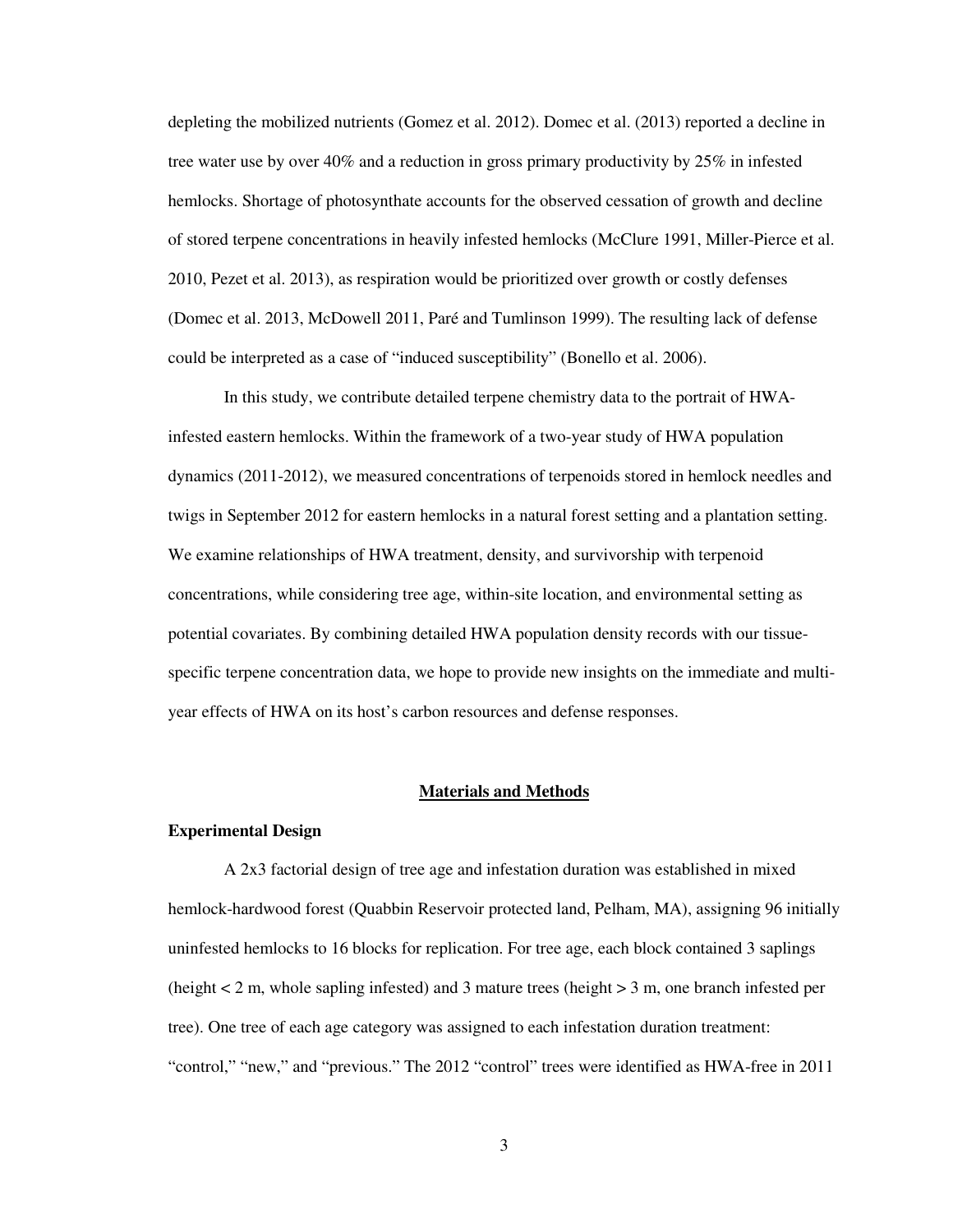and replaced with clean trees as needed in 2012. The 2012 "new" trees were initially clean trees, artificially infested in April 2012. The 2012 "previous" infestation trees were initially clean trees, artificially infested in April 2011, and artificially re-infested in April 2012 to imitate natural infestation patterns. In addition, each experimental tree was assigned to a treatment group for initial density of artificial infestation by varying the number of heavily infested twigs applied to the mature branch or sapling (1, 3, 10, or 30 twigs). From 2011-2012, Sussky (2013) recorded the infestation history of each tree over four generations of HWA to construct a life history table, from which the 2012 data are used here to relate terpene chemistry to infestation history.

## **Site Comparison**

 To compare site-related effects, a plantation site (South Deerfield, MA) with full sun and amended soil was included in addition to the forest site (Sussky 2013). In 2007, 130 uninfested saplings at 1-meter height were transplanted and established in a 1.5-meter spaced grid. In April 2012, 16 saplings were assigned as controls and 16 were newly infested by the above method. Light intensity was measured at both sites in July 2013, using a WatchDog data logger and light meter (Spectrum Technologies, Inc., Aurora, IL) to record intensity of photosynthetically active radiation (PAR, photons  $m^2 s^{-1}$ ). PAR was recorded by hand between 11am-1pm on days with no cloud cover. Three measurements above the outermost foliage of 8 saplings at each site were averaged to calculate site means. Temperature was tracked in July and August 2012, using iButtons (Embedded Data Systems, Inc., San Jose, CA) to automatically record air temperature every 2 hours.

## **Extraction of terpenes from plant material**

 Hemlock tissue samples were collected in September 2012 by collecting the current-year and previous-year flushes of growth from 10-15 tips scattered over one mature branch or sapling tree. Samples were promptly flash-frozen in liquid nitrogen and transported on dry ice until storage at -80°C in the laboratory.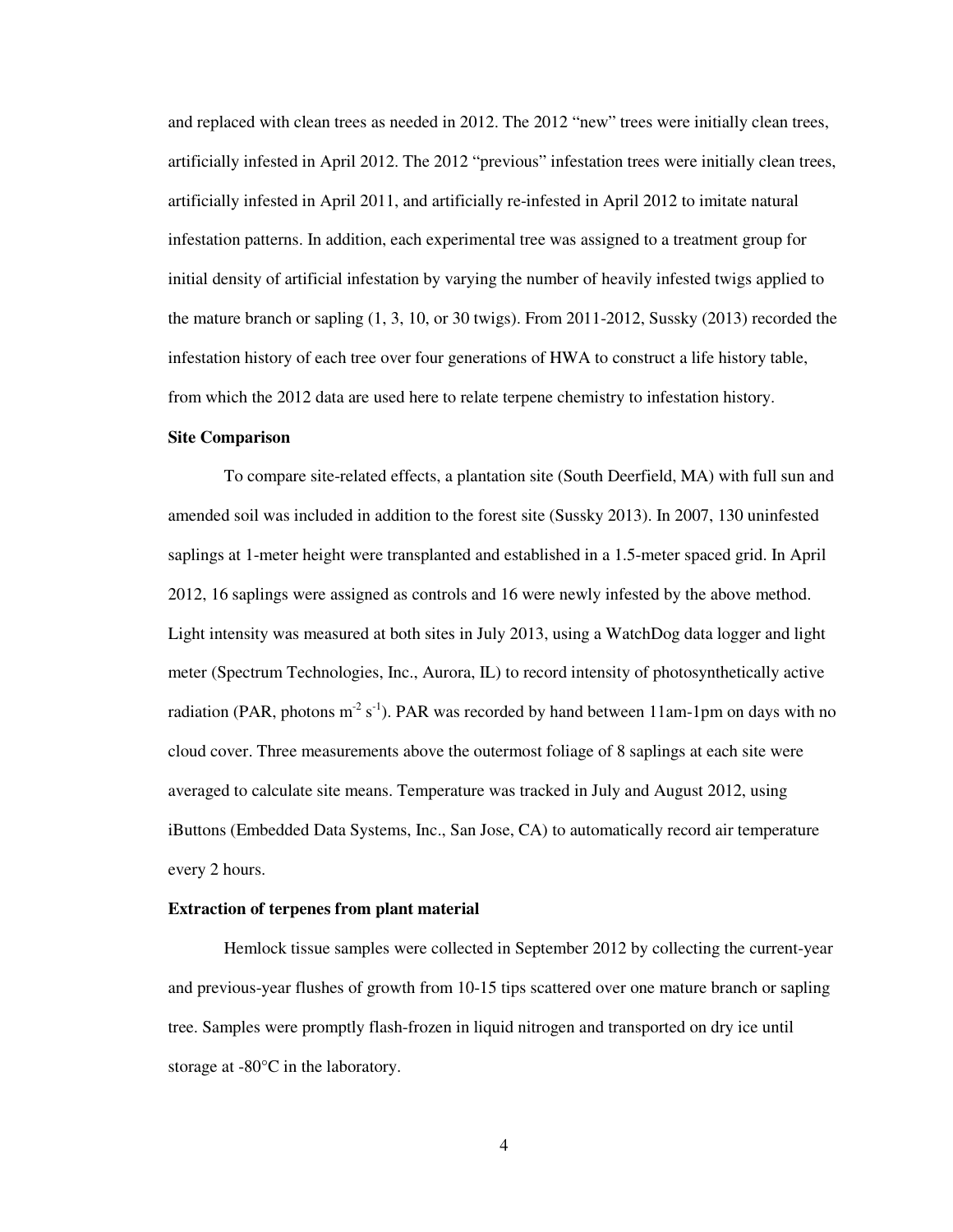In each sample, current-year and previous-year growth were separated with scissors. From each growth sample, a total of 18 cm of growth was selected at random for extraction. HWA on the sample were counted (HWA/cm). Needles were separated from twigs with tweezers. Approximately 1 mL volume of needles, or ca. thirty needles, were selected at random and placed in a pre-weighed vial. Twigs were ground under liquid nitrogen and placed in a separate preweighed vial. Tissue dry weight was determined following extractions and two to six weeks in a 75°C drying oven. This procedure yielded four vials per sample: current-year needles, currentyear twigs, previous-year needles, and previous-year twigs.

One milliliter of methyl tert-butyl ether (MTBE) was applied to each vial as an extraction solvent. Tissue was extracted for 16-19 hours with continuous agitation. Extracts were treated with 0.3 mL of 0.1 M aqueous ammonium carbonate, filtered on silica gel, activated carbon, and magnesium sulfate (3:1:2 ratio), and eluted with 0.5 mL hexanes. Filtered eluates were stored at -20°C in glass vials capped with PTFE/silicone septa.

## **Quantification of terpene compounds**

 Terpene compounds in samples were quantified by gas chromatography with flame ion detection (Hewlett-Packard Agilent 6890, running Agilent ChemStation software). Separations were performed on an Agilent HP-5 capillary column, non-polar with crosslinked 5% phenyl / 95% methyl siloxane, 0.25 µm film thickness, 0.32 mm diameter, 30 m length. The column was trimmed by 8 cm during previous use. The helium carrier gas was in constant flow mode at 2.2 mL min-1 and average velocity 36 cm sec-1; sample was injected with split ratio of 3:1, split flow of 6.5 mL min-1, and total flow of 11.1 mL min-1. The injection volume was  $1 \mu$ L at inlet temperature of 250°C. The GC oven temperature was programmed to start at 60°C and rise to 158°C with holds at 64°C, 100°C, and 126°C to improve separation of compounds, followed by burn-off at 200 $^{\circ}$ C. The flame-ion detector was set at 300 $^{\circ}$ C, with hydrogen flow at 30 mL min<sup>-1</sup>,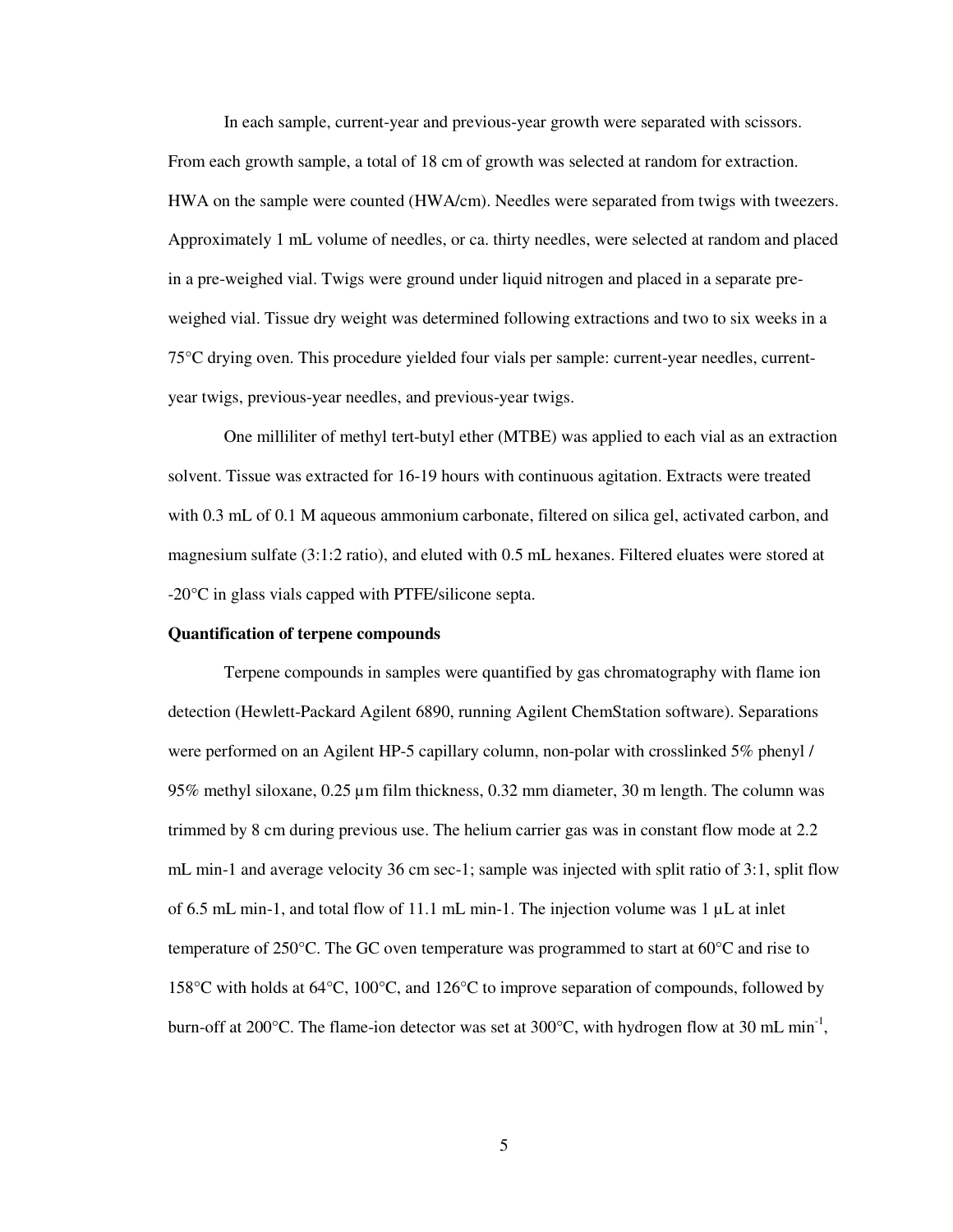air flow at 300 mL min<sup>-1</sup>, and nitrogen makeup flow at 25 mL min<sup>-1</sup>. The detector began data collection after 3 minutes of solvent cut-time.

Raw quantity (pA sec) was calculated for each terpene by software integration of peak area on the chromatogram (Hewlett-Packard ChemWare). Concentration ( $\mu$ g mL<sup>-1</sup>) was calculated using experimentally-determined calibration curves. For terpenoids with no commercial standard, averaged calibration curves of structurally similar terpenoids were used. Tissue concentration ( $\mu$ g g<sup>-1</sup> dry weight) of each terpene was calculated by dividing terpenoid concentration by the sample's tissue dry weight.

Compounds were identified based on previous work (Pezet et al. 2013), retention time comparison to analytical standards on the GC-FID, and comparison to chromatograms from gas chromatography-mass spectrometry on select samples (GCMS; Shimadzu GC-2010 and GCMS-QP2010 Plus with HP-5 column). References for mass spectrometry included a software library (Stein 2005), published reference (Adams 2009), and analytical standards.

While previous research has described monoterpenes, sesquiterpenes, small phenolics, and green leaf volatiles in eastern hemlock (Pezet et al. 2013; Lagalante and Montgomery 2003), the present method captured only mono- and sesquiterpenes and their derivatives. Using analytical standards, we determined that our filtration step almost completely removed the phenolics benzyl alcohol and methyl salicylate. While quantification of these compounds was desirable, the sample preparation required for the available instrumentation prevented quantification.

### **Statistical analyses**

 All statistical analyses were conducted using R (version 2.15.2, R Development Core Team 2012). The four tissue types sampled (current-year needles, previous-year needles, currentyear twigs, and previous-year twigs) were analyzed separately. Prior to analysis, outliers were identified and removed. Univariate outliers were defined as being over four standard deviations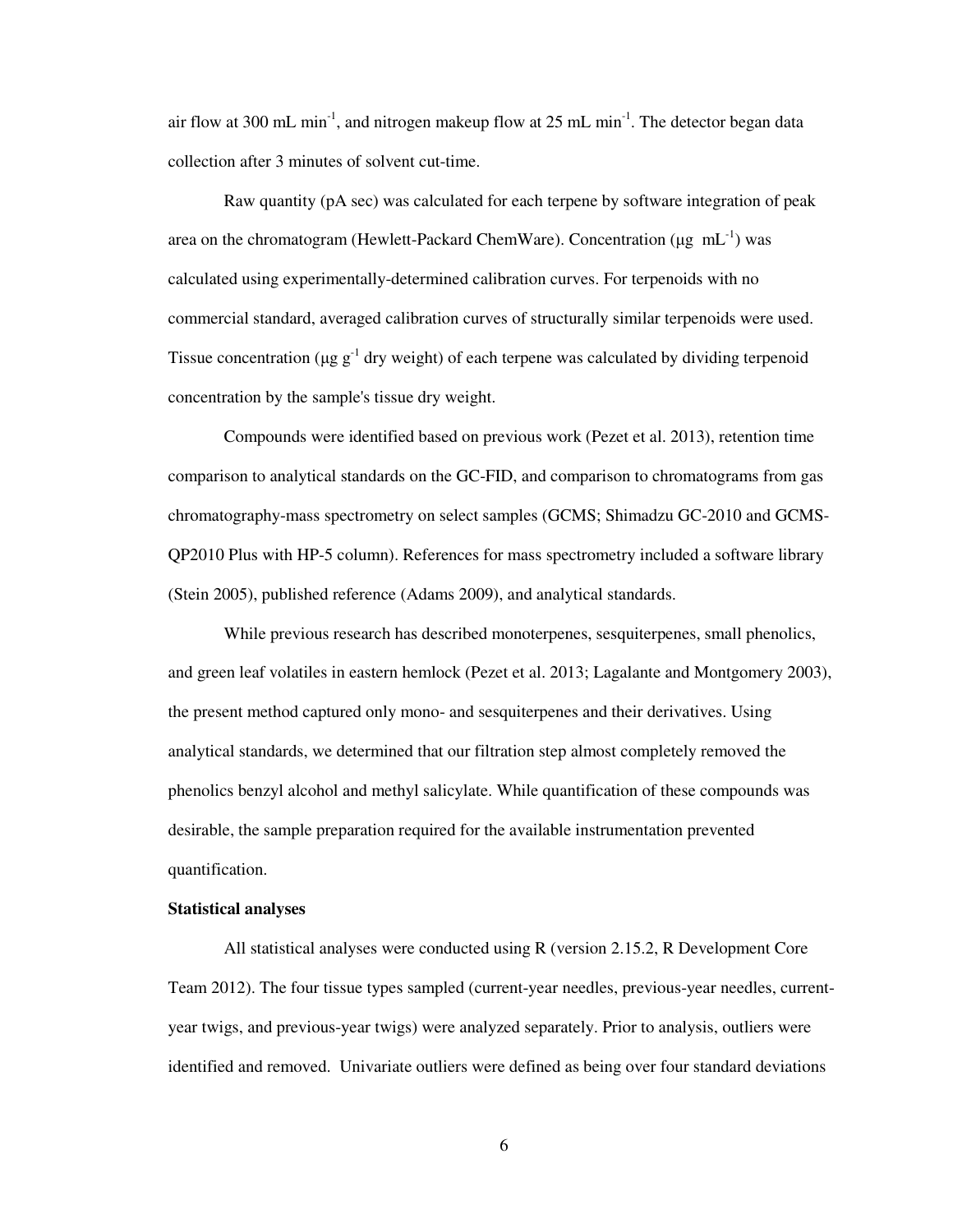away from the mean in any one compound, and multivariate outliers were over 10x further from the centroid than 90% of the observations, based on Mahalanobis distance (McCune and Grace 2002). Compounds were removed from the analysis as insufficiently sampled if they were undetected in more than 20% of samples or if the raw quantity median was 10 pA sec or less. The resulting datasets contained twenty-two compounds, of which ten were present in twigs and twenty-one present in needles (Table 1). Two more variables were added, "total monoterpenes" and "total sesquiterpenes," representing the sum of concentrations of the fourteen monoterpenes and six sesquiterpenes in each sample, respectively. A logarithmic transformation of  $(\log_e(x+1))$ was applied to all concentration data and all HWA density data to improve normality.

 To test for effects of HWA treatment (control / 6 month HWA / 18 month HWA) on terpenoid concentrations in the forest site, multivariate analysis of covariance (MANCOVA) was performed with tree age and block as covariates. As the covariates were not found to be significant, analysis of variance (ANOVA) was performed to identify individual terpenoid compounds affected by HWA treatment. To test for relationships of terpenoid concentration to HWA density and tree health in the forest site, terpenoid concentrations were compared in linear regression against HWA density, rate of HWA survivorship, and rate of new growth among branch tips (Sussky 2013). For site effects, terpenoid concentrations in the control saplings at the forest site and plantation site were compared by MANOVA and subsequent ANOVA.

## **Results**

### **Terpene concentrations in HWA-infested and control trees: Forest Site**

A trend of lower concentrations of terpenoids in HWA-infested tissue was observed across tissue types and growth flushes (Table 1). In needles, total concentration of monoterpenes and total concentration of sesquiterpenes were lower in all HWA-infested needles than in controls (ANOVA; p<0.05; Figure 1). Concentrations of 10/13 monoterpenes and 5/6 sesquiterpenes were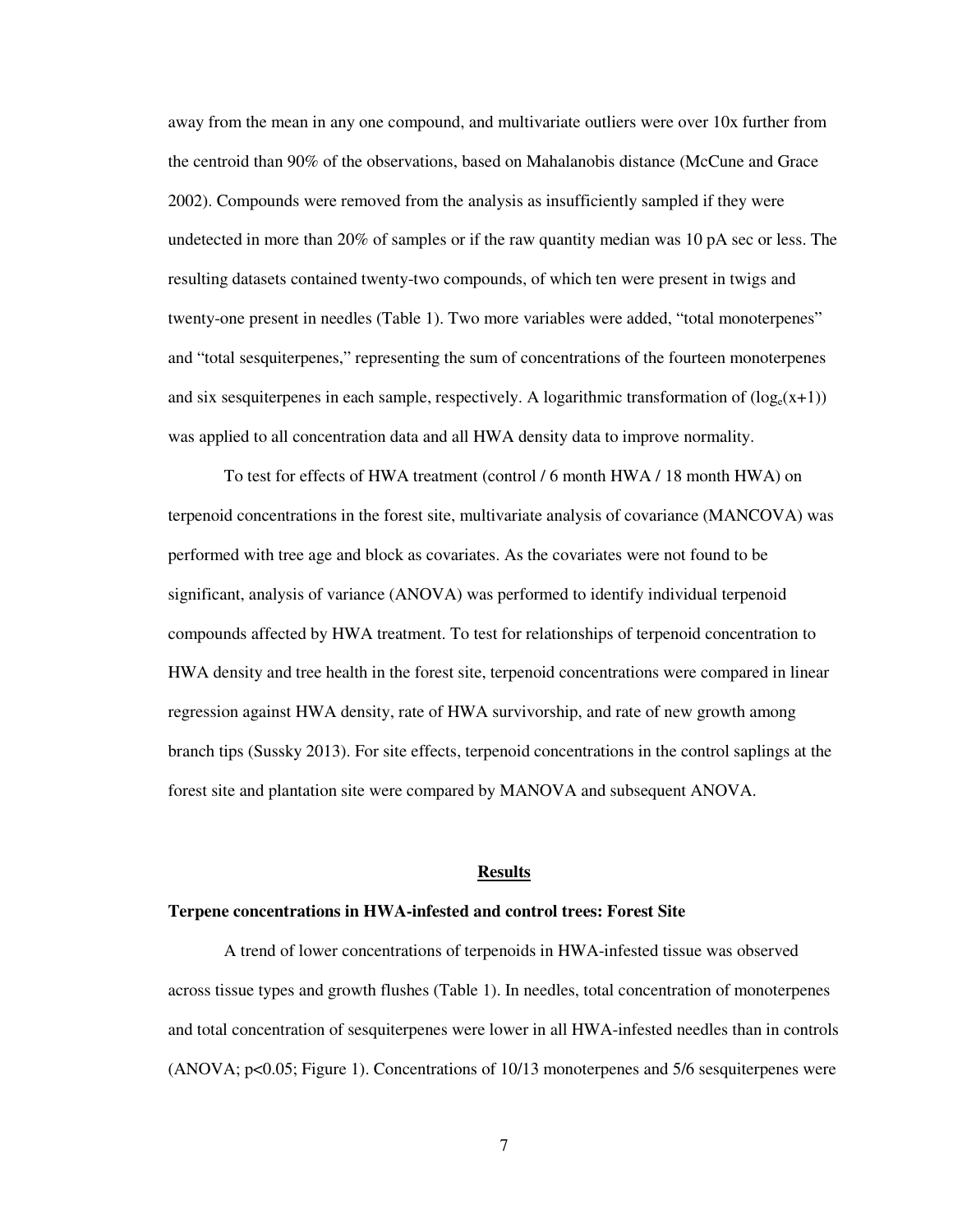significantly lower in needles of HWA-infested trees (ANOVA; p<0.05; Table 1). In twigs, a multivariate pattern of lower terpenoid concentrations in infested tissue was observed in both current-year and previous-year growth (MANOVA,  $p<0.05$ ); however, total monoterpene and total sesquiterpene concentrations in twigs did not differ significantly between treatments (ANOVA, Figure 1). Concentrations of only 1/7 monoterpenes and 0/3 sesquiterpenes were significantly lower in twigs of HWA-infested trees (ANOVA;  $p<0.05$ ; Table 1).

Tree age and block designation, representing location within the forest site, were not significant covariates for any individual terpenoid compound (MANCOVA; age: 0.074<p<0.881, block: 0.058<p<0.934).

#### **Site-related effects on terpene concentrations: Forest Site vs. Plantation Site**

 Forest saplings contained significantly higher total concentrations of monoterpenes and of sesquiterpenes than their plantation counterparts, in both needles and twigs (ANOVA; p<0.05; Figure 2). In needles, 11/13 monoterpenes and 4/6 sesquiterpenes analyzed were present at significantly higher concentrations in forest saplings (ANOVA; p<0.05; Table 2). In twigs,  $2/7$ monoterpenes and 2/3 sesquiterpenes analyzed were present at significantly higher concentrations in forest saplings (ANOVA; p<0.01; Table 2); however, 3/7 monoterpenes were present at significantly lower concentrations in forest saplings (ANOVA; p<0.01; Table 2). Block designation within each site did not explain a significant part of variance in concentration of terpenoids (MANCOVA).

 Temperature data showed lower summer temperatures at the forest than at the plantation in July and August 2012. The forest site was cooler by 2.9°C in average daily temperature, by 5.8°C in average daily maximum temperature, and by 4.7°C in absolute maximum temperature in July and August. Light availability data showed a 10-fold lower intensity of photosynthetically active radiation (PAR) for understory forest saplings than for exposed plantation saplings.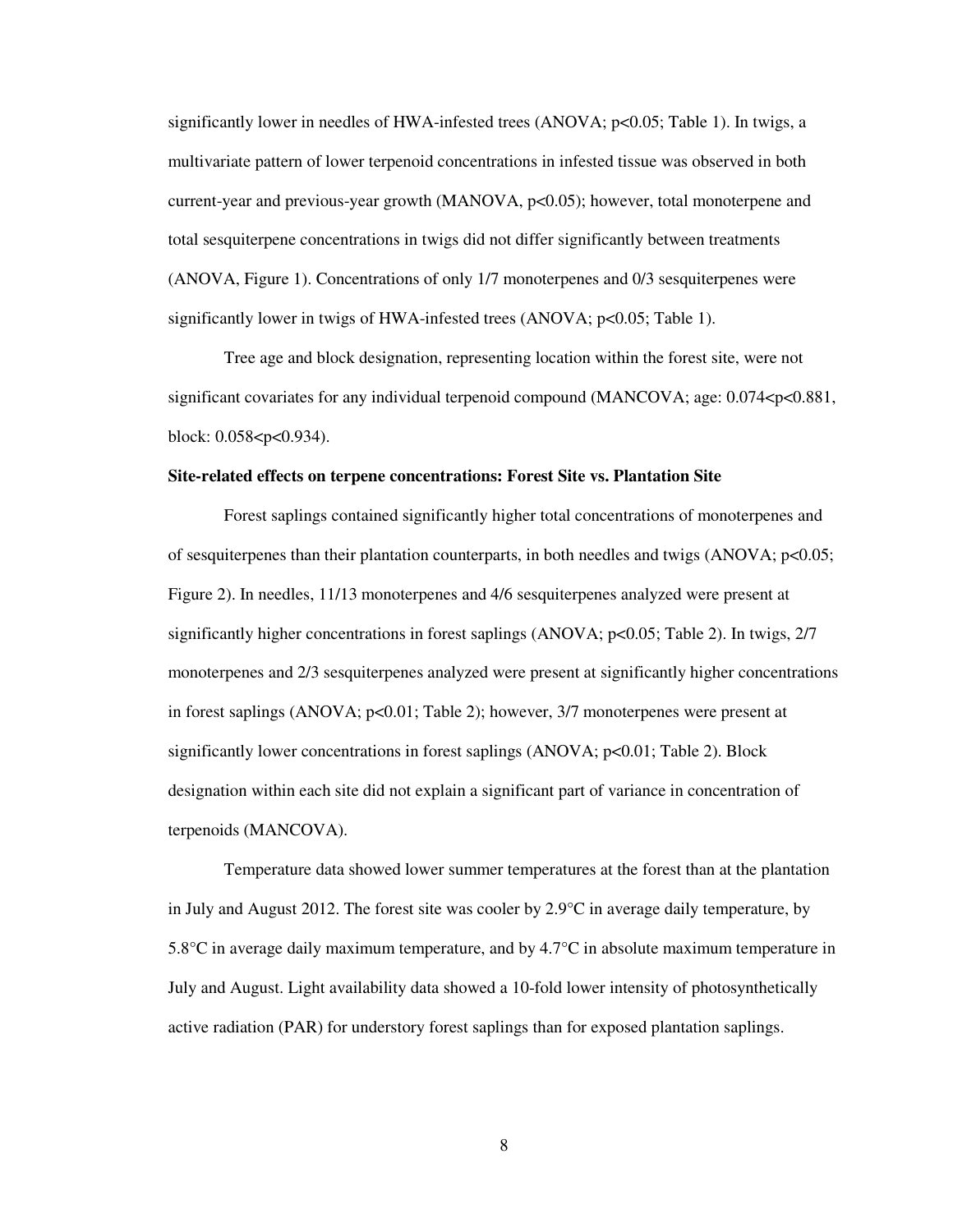#### **Terpene concentrations and HWA density: Forest Site**

 HWA density on samples from artificially infested trees ranged from 0.05 to 19.67 insects per cm for sistens nymphs on current growth and 0.11 to 3.39 insects per cm for progrediens adults on previous growth. Control trees were excluded from the density analysis. A logarithmic transformation of  $(log_e(x+1))$  was applied to all concentration data and all HWA density data to improve normality prior to linear regression.

Density of HWA nymphs exhibited a trend of non-significant negative linear relationships with terpenoid concentrations, except in previous-growth needles where the relationships are significantly positive. In twigs, a significant negative linear relationship of concentration with HWA density existed in total sesquiterpenoids in current-growth twigs with 18 months of HWA infestation (linear regression;  $p<0.01$ ,  $R^2=0.38$ ; Table 3). The total sesquiterpene relationship was marginally significant and negative in previous-growth twigs with HWA infestation (linear regression; Table 3). No significant linear relationships were detected in monoterpenes in twigs.

In current-growth needles, significant negative linear relationships of concentration with HWA density existed in 18-month infested needles in 2/13 monoterpenes and 2/6 sesquiterpenes (linear regression;  $p<0.05$ ,  $0.17 < R^2 < 0.63$ ; Table 3). In 6-month infested needles, the relationship appeared negative but was non-significant in total monoterpenes and total sesquiterpenes (linear regression; Table 3). By contrast, in 18-month infested previous-growth needles, positive relationships with HWA density were found in 7/13 monoterpenes and 2/6 sesquiterpenes (linear regression; monoterpenes,  $p < 0.05$  and  $0.11 < R^2 < 0.27$ ; sesquiterpenes,  $p < 0.05$  and  $0.13 < R^2 < 0.14$ ; Table 3).

## **Terpene concentrations and HWA rate of survivorship: Forest Site**

 Rate of survivorship of sistens nymphs across aestivation likewise exhibited negative linear relationships with terpenoid concentrations, where significant relationships could be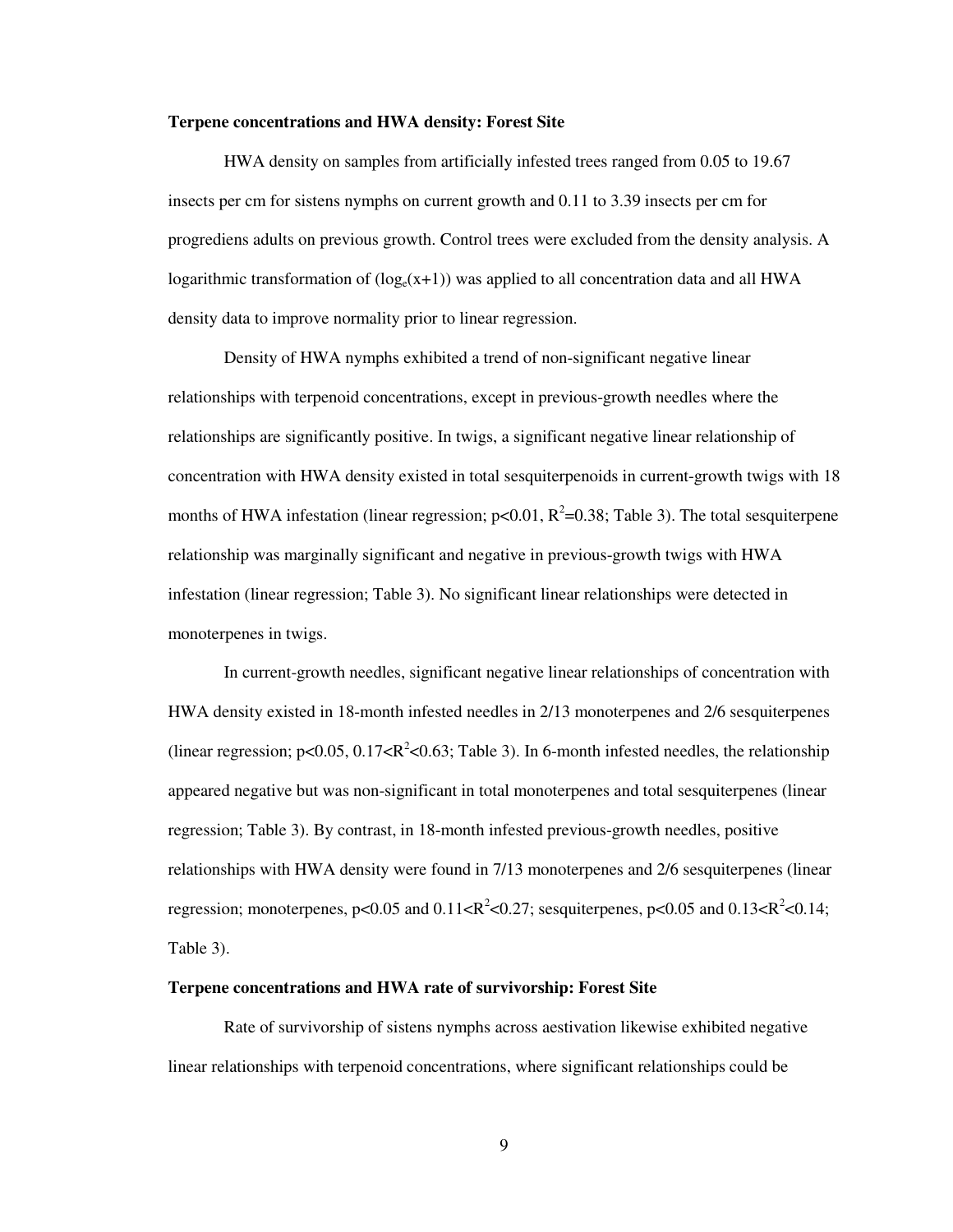detected. In needles, a significant negative linear relationship to survivorship was observed in total monoterpenes in current-year needles with 18-month HWA infestations (linear regression;  $p=0.02$ ,  $R^2=0.24$ ; Table 4). In addition, 5/13 monoterpenes and 4/6 sesquiterpenes in these needles exhibited significant or marginally significant negative linear relationships with survivorship (linear regression;  $p<0.10$ ,  $0.11 < R^2 < 0.28$ ; Table 4). In twigs, significant negative relationships with terpenoids in current-year and previous-year growth were observed, but these were distributed across terpene compounds and growth flushes, and non-significant positive relationships were also present (linear regression; Table 4).

## **Terpene concentrations and hemlock rate of new growth production: Forest Site**

Proportion of hemlock tips producing new growth exhibited a trend of negative linear relationships to terpenoids in twigs and positive linear relationships to terpenoids in needles. In current- and previous-growth twigs, 2/3 sesquiterpenes exhibited significant negative linear relationships to new growth production (linear regression;  $p<0.05$ ,  $0.10 < R^2 < 0.25$ ; Table 5). In current-growth needles with 6 months of HWA infestation, 3/13 monoterpenes exhibited significant positive linear relationships to new growth production (linear regression; p<0.05,  $0.10 < R<sup>2</sup> < 0.15$ ; Table 5). Current-growth needles with 18-month infestation and previous growth needles displayed non-significant negative linear relationships to new growth production (linear regression; Table 5).

## **Discussion**

 The observed decrease in terpenoid concentration following both 6-month and 18-month infestations by HWA (Figure 1) suggests that eastern hemlocks not only fail to induce production of mono- and sesquiterpenoids in response to HWA infestation, but become less able to produce carbon-based defenses when infested with HWA. HWA's consumption of sugars and other carbon compounds from sap in the phloem likely contributes to this effect (Young et al. 1995),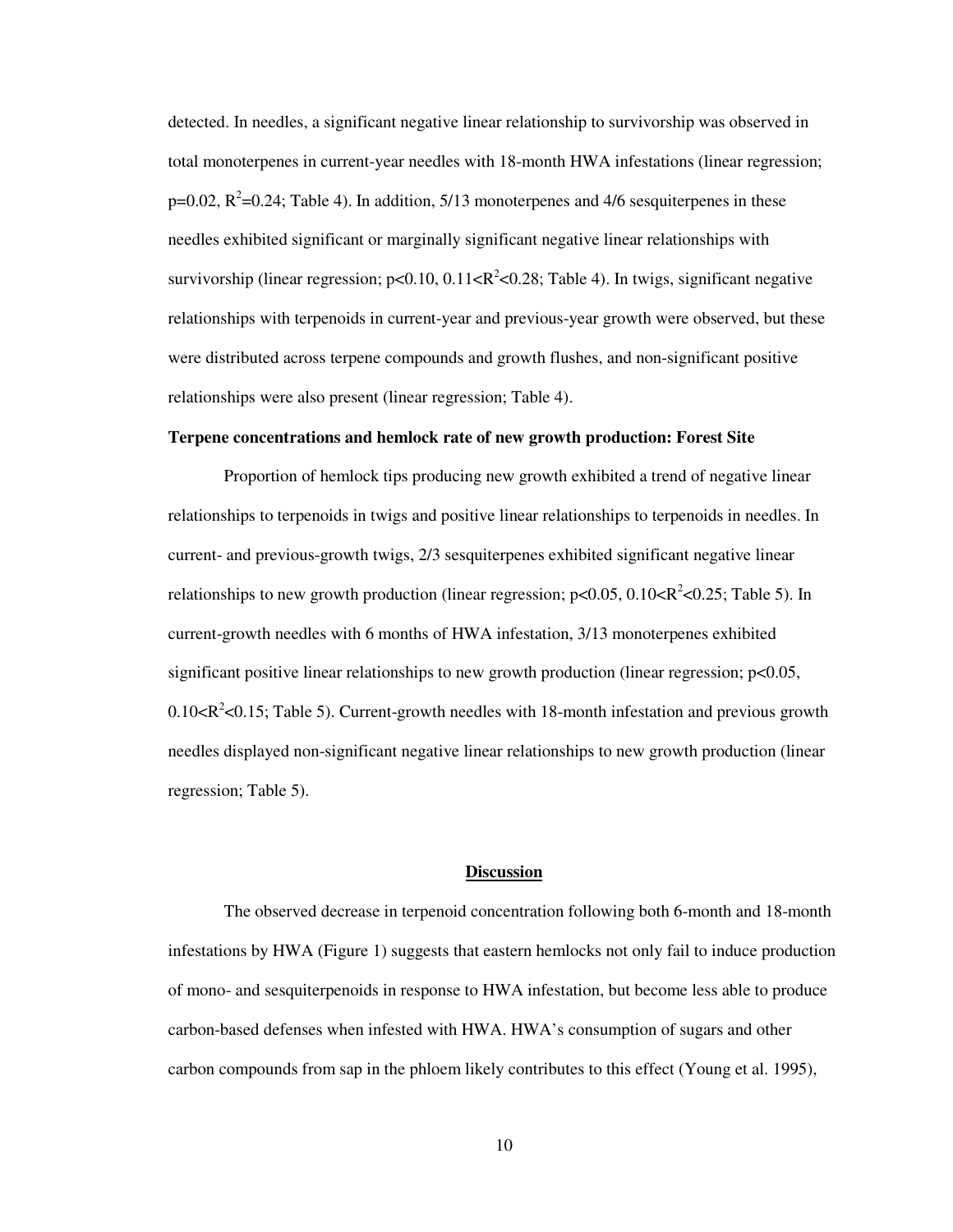but the HWA-induced false ring structures in the xylem may also be responsible for reduced water conductance to photosynthetic tissues (Gonda-King et al. 2012, Domec et al. 2013). If the tree's carbon is being consumed through herbivory and its ability to capture carbon through photosynthesis is compromised, then less carbon would be available for production of growth and carbon-based defenses such as terpenoids (McDowell 2011).

Terpenoid concentrations differed more between sites than between HWA infested and control trees (Figure 2), suggesting that light intensity and temperature differences between sites are highly important in determining terpenoid content. Light intensity may drive photosynthetic assimilation of carbon, resulting in the carbon availability that provides precursors for terpenoid production as well as nutrition for HWA.

Even in ideal conditions, plants are expected to balance resource investments between production of defenses and growth (Herms and Mattson 1992). This may explain the observed lower terpenoid content of plantation saplings (Figure 2). Saplings exposed to full sunlight are growing at a greater rate than shaded forest saplings; thus, they must support growth by directing carbon resources away from defense. In addition, the same raw quantity of terpenoids would become "diluted" in the greater tissue mass produced by fast-growing trees.

Under a carbon deficit, the need to balance resources results in plants ceasing growth and production of defenses altogether to reserve carbon for respiration, resulting in the case of "induced susceptibility" (Bonello et al. 2006). HWA infestation is believed to cause carbon deficit in eastern hemlock by inducing false rings that restrict water flow to foliage and reduce gross primary productivity by an estimated 25% (Gonda-King et al. 2012, Domec et al. 2013). Thus, our HWA-infested trees are expected to experience carbon deficit, and to produce a combination of reduced growth and reduced terpenoid content. This is consistent with reported reduced growth in HWA-infested eastern hemlocks (McClure 1991) and the trend of positive linear relationships between concentrations of terpenoids in needles and proportion of branch tips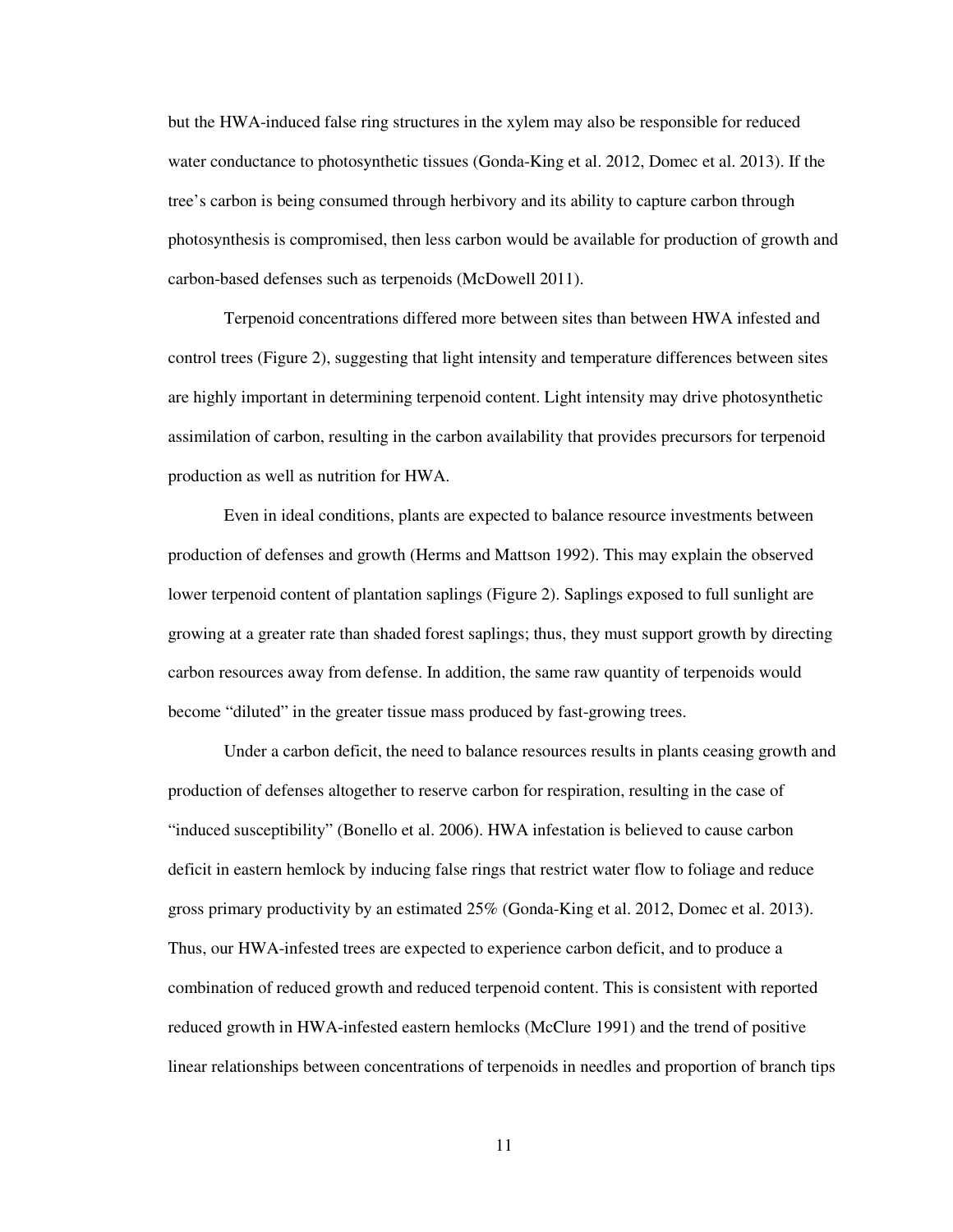producing new growth (Table 5). The opposite negative relationship in twigs may be attributed to faster growing twigs possessing greater dry weight, "diluting" the concentration of terpenoids. "Dilution" in tissue mass is not an important effect in needles of fast-growing tissue because needles do not increase in girth as twigs do in high-sunlight conditions (EA McKenzie, unpublished results comparing mass of needles and twigs in sun and shade conditions).

Density of springtime HWA adults displayed a positive linear relationship with autumn terpenoid concentrations in the previous-growth tissue that they fed on (Table 3; 18-month infested trees). Subsequently, on the same 18-month infested trees, autumn HWA nymph survivorship displayed a negative linear relationship with autumn terpenoid concentrations in the current-growth tissue that this generation of HWA fed on (Table 4). Tentatively, these findings may suggest that trees infested for 18 months do increase terpenoid concentrations in response to springtime HWA densities, serving to reduce HWA densities in the autumn generation. However, with no replication across years or seasons, and no investigation of the direct effects of terpenoid compounds on HWA, it is not possible to draw a firm conclusion.

Future research on hemlock defense chemistry should target phenols, which were not captured by the methods of this study but which are known to be produced in hemlock by polyphenolic parenchyma cells in the secondary phloem (Hudgins et al. 2004). Pezet et al. (2013) found significant increases under HWA infestation in several low-molecular-weight, volatile phenols, so other phenols may be active as well. Phenols are also of special interest because abnormal xylem development leading to water stress in balsam fir (*Abies balsamea*) is believed to be triggered by release of phenols in the wood in response to feeding by balsam woolly adelgid (*Adelges piceae*; Balch et al. 1964, Puritch 1977, Domec et al. 2013). The key question remains whether eastern hemlock possesses defense chemistry that affects HWA's ability to survive and reproduce. Our findings emphasize the importance of light availability and overall tree health in determining both terpenoid concentration and HWA population.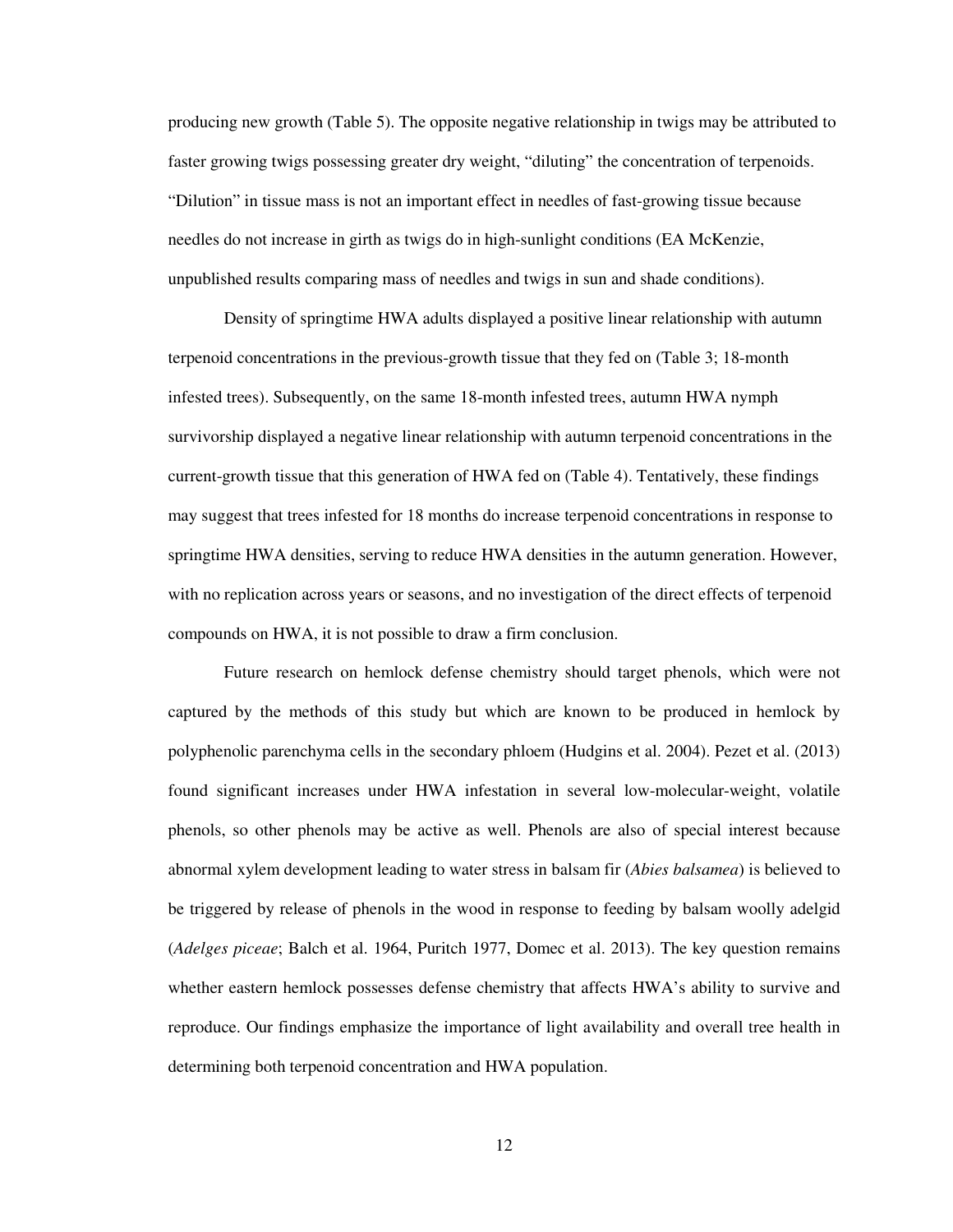## **Tables**

**Table I.1: Difference in concentrations of terpenoid compounds in HWA infestation duration treatments relative to controls.** Values indicate a fold change in concentration, calculated by dividing each compound's concentration in the treatment by concentration in the control. Increased concentrations are shaded in dark gray, decreased concentrations in light gray, and no difference (0.95- to 1.05-fold difference) unshaded. Significance for ANOVA of log concentration is indicated by circle and italics for 0.10 alpha level, asterisk and bold italics for 0.05 alpha level.

|                         |                   | <b>Twig Terpenoids</b> |                    |                   | <b>Needle Terpenoids</b> |                 |                         |        |  |        |  |
|-------------------------|-------------------|------------------------|--------------------|-------------------|--------------------------|-----------------|-------------------------|--------|--|--------|--|
|                         |                   | <b>Current</b>         | <b>Previous</b>    |                   | <b>Current</b>           | <b>Previous</b> |                         |        |  |        |  |
|                         |                   | growth                 | growth             |                   |                          |                 |                         | growth |  | growth |  |
|                         | 6 <sub>mo</sub> . | 18mo.                  | 18 <sub>mo</sub> . | 6 <sub>mo</sub> . | 18mo.                    | 18mo.           |                         |        |  |        |  |
|                         | <b>HWA</b>        | <b>HWA</b>             | <b>HWA</b>         | <b>HWA</b>        | <b>HWA</b>               | <b>HWA</b>      |                         |        |  |        |  |
| <b>Monoterpenoids</b>   |                   |                        |                    |                   |                          |                 | <b>Monoterpenoids</b>   |        |  |        |  |
| Tricyclene              | 1.05              | 1.56                   | N/A                | $0.82*$           | $0.82^\circ$             | $0.72*$         | Tricyclene              |        |  |        |  |
| a-Pinene                | $0.75*$           | $0.87^\circ$           | $0.54^\circ$       | $0.80*$           | $0.82*$                  | $0.72*$         | a-Pinene                |        |  |        |  |
| Camphene                | 0.92              | 1.15                   | N/A                | $0.80*$           | $0.85^\circ$             | $0.75*$         | Camphene                |        |  |        |  |
|                         |                   |                        |                    | $0.77*$           | $0.76*$                  | $0.66*$         | Sabinene                |        |  |        |  |
| <b>B-Pinene</b>         | 0.73              | 0.82                   | N/A                | $0.77*$           | $0.71*$                  | $0.64*$         | <b>B-Pinene</b>         |        |  |        |  |
| Myrcene                 | 0.91              | 0.87                   | 0.55               | $0.81^\circ$      | 0.81                     | 0.84            | Myrcene                 |        |  |        |  |
|                         |                   |                        |                    | $0.71*$           | $0.68*$                  | $0.62*$         | a-Phellandrene          |        |  |        |  |
|                         |                   |                        |                    | 0.96              | 0.85                     | $0.73*$         | p-Cymene                |        |  |        |  |
| Limonene                | 0.98              | 1.00                   | 0.85               | $0.76*$           | $0.77*$                  | $0.74*$         | Limonene                |        |  |        |  |
|                         |                   |                        |                    | 1.06              | 0.89                     | 0.77            | Eucalyptol              |        |  |        |  |
|                         |                   |                        |                    | 0.82              | 0.76                     | 0.78            | Camphor                 |        |  |        |  |
|                         |                   |                        |                    | $0.75*$           | 0.78                     | $0.78^\circ$    | Piperitone              |        |  |        |  |
| <b>Bornyl Acetate</b>   | 0.98              | 1.09                   | 0.29               | $0.83*$           | $0.85^\circ$             | $0.79*$         | <b>Bornyl Acetate</b>   |        |  |        |  |
| Total monoterp.         | 0.85              | 0.89                   | 0.65               | $0.81*$           | $0.83*$                  | $0.76*$         | Total monoterp.         |        |  |        |  |
|                         |                   |                        |                    |                   |                          |                 |                         |        |  |        |  |
| <b>Sesquiterpenoids</b> |                   |                        |                    |                   |                          |                 | <b>Sesquiterpenoids</b> |        |  |        |  |
| B-Caryophyllene         | 0.83              | 1.00                   | 0.87               | $0.86*$           | 0.87                     | $0.71*$         | <b>B-Caryophyllene</b>  |        |  |        |  |
| a-Humulene              | 0.85              | 1.04                   | 0.95               | $0.86^\circ$      | 0.88                     | $0.71*$         | a-Humulene              |        |  |        |  |
|                         |                   |                        |                    | 0.89              | 0.86                     | $0.69*$         | y-Muurolene             |        |  |        |  |
| Germacrene D            | 0.80              | 0.83                   | $0.62^\circ$       | $0.53^\circ$      | 0.49                     | $0.37^{\circ}$  | Germacrene D            |        |  |        |  |
|                         |                   |                        |                    | 0.92              | 0.98                     | $0.79*$         | y-Cadinene              |        |  |        |  |
|                         |                   |                        |                    | $0.89^\circ$      | 0.95                     | $0.76*$         | d-Cadinene              |        |  |        |  |
| Total sesquiterp.       | 0.81              | 0.89                   | 0.76               | $0.83*$           | $0.84*$                  | $0.70*$         | Total sesquiterp.       |        |  |        |  |
|                         |                   |                        |                    |                   |                          |                 |                         |        |  |        |  |
| <b>Unidentified</b>     |                   |                        |                    |                   |                          |                 | <b>Unidentified</b>     |        |  |        |  |
|                         |                   |                        |                    | 0.94              | 0.93                     | $0.82*$         | Unknown A               |        |  |        |  |
|                         |                   |                        |                    | 1.15              | 0.95                     | 0.81            | Unknown B (Ac.)         |        |  |        |  |
|                         |                   |                        |                    |                   |                          |                 |                         |        |  |        |  |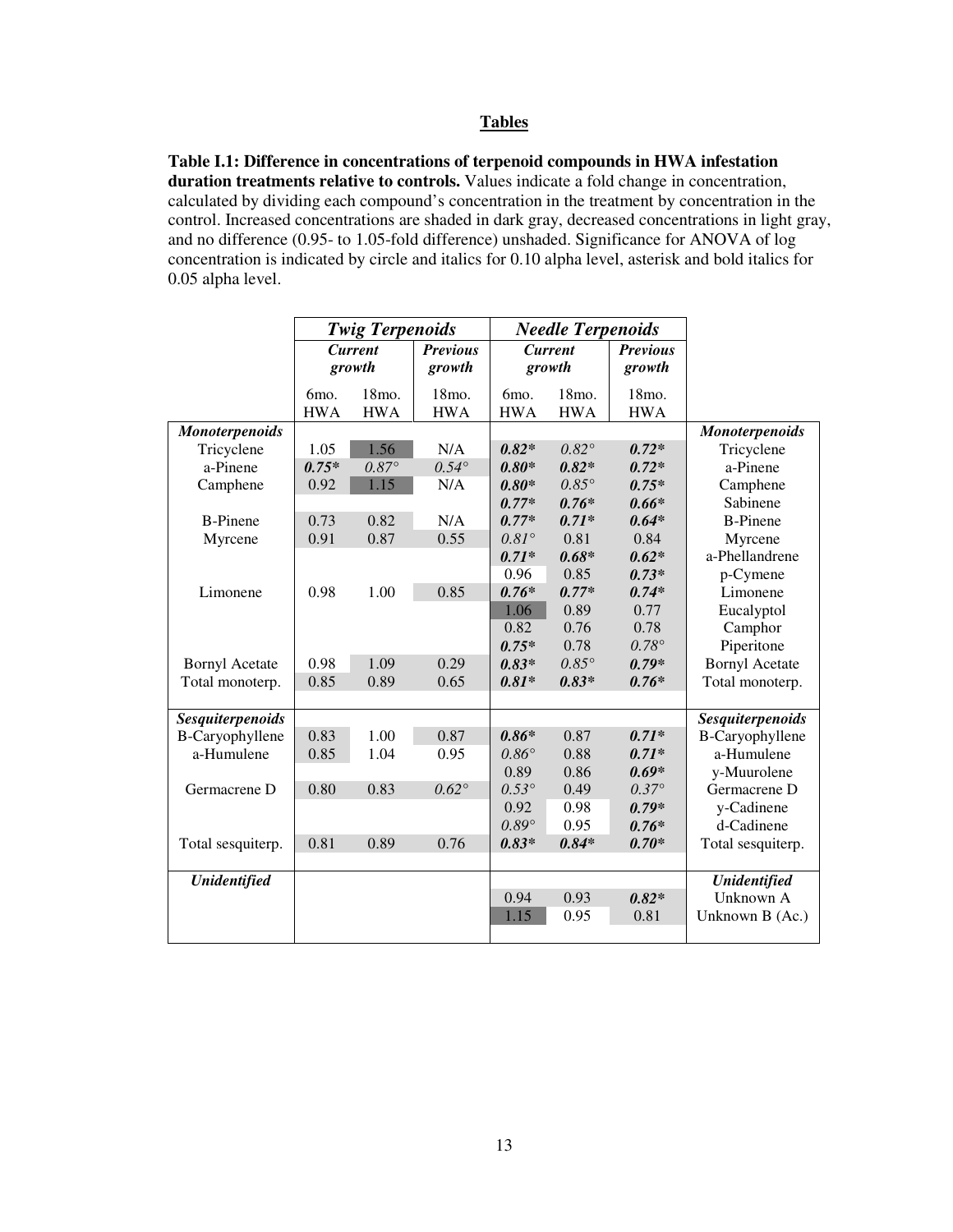**Table I.2: Difference in concentrations of terpenoid compounds in forest saplings relative to plantation saplings.** Values indicate a fold change in concentration, calculated by dividing each compound's concentration in the treatment by concentration in the control. Increased concentrations are shaded in dark gray, decreased concentrations in light gray, and no difference (0.95- to 1.05-fold difference) unshaded. Significance for ANOVA of log concentration is indicated by asterisk and bold italics for 0.05 alpha level.

|                         | Twig              | <b>Needle</b>     |                         |
|-------------------------|-------------------|-------------------|-------------------------|
|                         | <b>Terpenoids</b> | <b>Terpenoids</b> |                         |
|                         | <b>Current</b>    | <b>Current</b>    |                         |
|                         | growth            | growth            |                         |
| <b>Monoterpenoids</b>   |                   |                   | <b>Monoterpenoids</b>   |
| Tricyclene              | $0.23*$           | $2.68*$           | Tricyclene              |
| a-Pinene                | 0.90              | $2.42*$           | a-Pinene                |
| Camphene                | $0.37*$           | $2.87*$           | Camphene                |
|                         |                   | $4.45*$           | Sabinene                |
| <b>B-Pinene</b>         | 0.67              | $1.99*$           | <b>B-Pinene</b>         |
| Myrcene                 | $5.07*$           | $2.47*$           | Myrcene                 |
|                         |                   | $2.08*$           | a-Phellandrene          |
|                         |                   | $1.63*$           | p-Cymene                |
| Limonene                | $1.33*$           | $2.12*$           | Limonene                |
|                         |                   | 3.27              | Eucalyptol              |
|                         |                   | 0.94              | Camphor                 |
|                         |                   | $2.17*$           | Piperitone              |
| <b>Bornyl Acetate</b>   | $0.45*$           | $2.83*$           | <b>Bornyl Acetate</b>   |
| Total monoterp.         | $1.44*$           | $2.60*$           | Total monoterp.         |
|                         |                   |                   |                         |
| <b>Sesquiterpenoids</b> |                   |                   | <b>Sesquiterpenoids</b> |
| <b>B-Caryophyllene</b>  | $2.86*$           | $1.34*$           | <b>B-Caryophyllene</b>  |
| a-Humulene              | $2.36*$           | $1.32*$           | a-Humulene              |
|                         |                   | 1.51              | y-Muurolene             |
| Germacrene D            | 8.32              | 6.07              | Germacrene D            |
|                         |                   | $1.92*$           | y-Cadinene              |
|                         |                   | $1.85*$           | d-Cadinene              |
| Total sesquiterp.       | $4.69*$           | $1.54*$           | Total sesquiterp.       |
|                         |                   |                   |                         |
| <b>Unidentified</b>     |                   |                   | <b>Unidentified</b>     |
|                         |                   | $1.18*$           | Unknown A               |
|                         |                   | $1.56*$           | Unknown B (Ac.)         |
|                         |                   |                   |                         |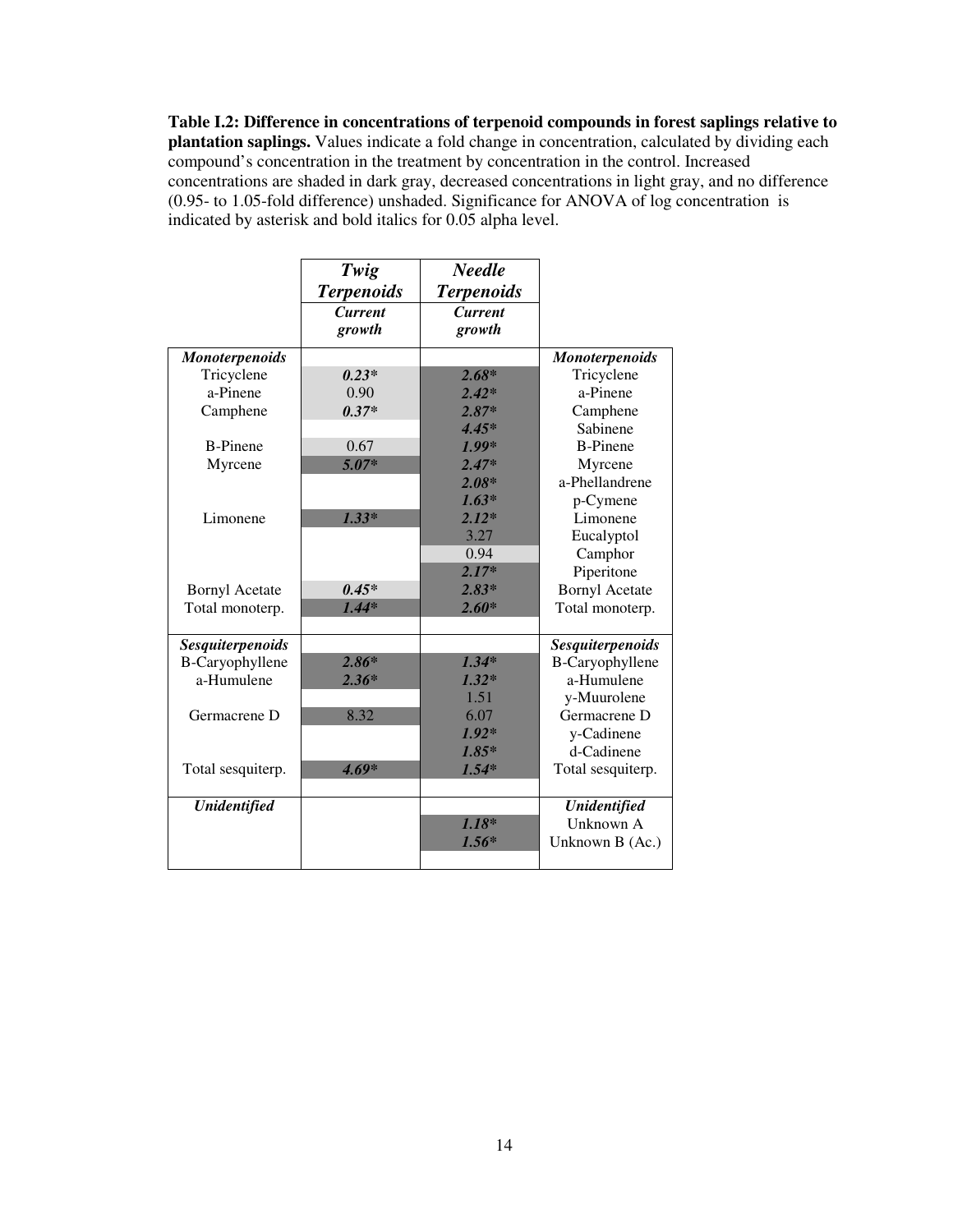**Table I.3: Best-fit slopes from linear regression of terpenoid concentrations against HWA density on samples (Sept.).** HWA were counted on the sampled tissue prior to extraction. On current growth, autumn sistens nymphs exiting aestivation were counted. On previous growth, dead spring progrediens adults were counted. Natural log of HWA per centimeter was regressed against natural log of concentration of each terpenoid. Positive slopes are shaded in dark gray, negative slopes in light gray, and zero slopes unshaded. Significance for ANOVA of log concentration is indicated by circle and italics for 0.10 alpha level, asterisk and bold italics for 0.05 alpha level. R-squared is reported for significant regressions.

|                       |                                 | <b>Twig Terpenoids</b>          |                                 |                | <b>Needle Terpenoids</b>        |                              |                         |
|-----------------------|---------------------------------|---------------------------------|---------------------------------|----------------|---------------------------------|------------------------------|-------------------------|
|                       |                                 | <b>Current</b>                  | <b>Previous</b>                 | <b>Current</b> |                                 | <b>Previous</b>              |                         |
|                       |                                 | growth                          | growth                          |                | growth<br>growth                |                              |                         |
|                       |                                 | 18mo.                           | 18mo.                           | 6mo.           | 18mo.                           | 18mo.                        |                         |
|                       | 6 <sub>mo</sub> .<br><b>HWA</b> | <b>HWA</b>                      | <b>HWA</b>                      | <b>HWA</b>     | <b>HWA</b>                      | <b>HWA</b>                   |                         |
| Monoterpenoids        |                                 |                                 |                                 |                |                                 |                              | Monoterpenoids          |
| Tricyclene            | 0.72                            | 0.39                            | N/A                             | $-0.21$        | $-0.03$                         | $0.23*$                      | Tricyclene              |
|                       |                                 |                                 |                                 |                |                                 | $R^2 = 0.14$                 |                         |
| a-Pinene              | 0.04                            | $-0.51$                         | 1.07                            | $-0.17$        | $-0.07$                         | $0.24*$<br>$R^2 = 0.17$      | a-Pinene                |
| Camphene              | $-0.63$                         | $-0.94$                         | N/A                             | $-0.16$        | $-0.03$                         | $0.23*$<br>$R^2 = 0.16$      | Camphene                |
|                       |                                 |                                 |                                 | $-0.18$        | $-0.09$                         | $0.30*$<br>$R^2 = 0.15$      | Sabinene                |
| <b>B-Pinene</b>       | $-0.65$                         | $-2.42$                         | N/A                             | $-0.18$        | $-0.08$                         | $0.30*$<br>$R^2 = 0.18$      | <b>B-Pinene</b>         |
| Myrcene               | 0.20                            | $-0.76$                         | $-0.81$                         | $-0.31$        | $-0.10$                         | 0.09                         | Myrcene                 |
|                       |                                 |                                 |                                 | $-0.13$        | $-0.24$                         | $0.24^\circ$<br>$R^2 = 0.11$ | a-Phellandrene          |
|                       |                                 |                                 |                                 | $-0.33$        | $-0.32*$<br>$R^2 = 0.63$        | 0.06                         | p-Cymene                |
| Limonene              | 0.10                            | $-0.19$                         | 0.76                            | $-0.09$        | $-0.19$                         | $0.32*$<br>$R^2 = 0.27$      | Limonene                |
|                       |                                 |                                 |                                 | 0.90           | 0.47                            | 0.18                         | Eucalyptol              |
|                       |                                 |                                 |                                 | $-0.07$        | $0.00\,$                        | 0.17                         | Camphor                 |
|                       |                                 |                                 |                                 | $-0.11$        | $-0.37*$<br>$R^2 = 0.21$        | 0.08                         | Piperitone              |
| <b>Bornyl Acetate</b> | $-0.89$                         | $-0.25$                         | 1.31                            | $-0.13$        | $-0.06$                         | $0.18*$<br>$R^2 = 0.13$      | <b>Bornyl Acetate</b>   |
| Total monoterp.       | 0.11                            | $-0.45$                         | $-0.08$                         | $-0.14$        | $-0.07$                         | $0.19*$<br>$R^2 = 0.15$      | Total monoterp.         |
| Sesquiterpenoids      |                                 |                                 |                                 |                |                                 |                              | <b>Sesquiterpenoids</b> |
| B-Caryophyllene       | 0.11                            | $-1.08^{\circ}$<br>$R^2 = 0.14$ | $-1.24$                         | $-0.05$        | $-0.01$                         | $0.23*$<br>$R^2 = 0.13$      | B-Caryophyllene         |
| a-Humulene            | 0.10                            | $-0.72$                         | $-0.64$                         | $-0.06$        | $-0.00$                         | $0.23*$<br>$R^2 = 0.14$      | a-Humulene              |
|                       |                                 |                                 |                                 | 0.14           | $-0.30*$<br>$R^2 = 0.46$        | 0.01                         | y-Muurolene             |
| Germacrene D          | 0.91                            | $-3.26$                         | $-0.79$                         | 0.62           | $-0.68$                         | 0.17                         | Germacrene D            |
|                       |                                 |                                 |                                 | 0.07           | $-0.21*$<br>$R^2 = 0.22$        | 0.06                         | y-Cadinene              |
|                       |                                 |                                 |                                 | $0.08\,$       | $-0.20^{\circ}$<br>$R^2 = 0.17$ | 0.06                         | d-Cadinene              |
| Total sesquiterp.     | 0.39                            | $-1.57*$<br>$R^2 = 0.38$        | $-0.83^{\circ}$<br>$R^2 = 0.08$ | 0.00           | $-0.07$                         | $0.17^\circ$<br>$R^2 = 0.09$ | Total sesquiterp.       |
| <b>Unidentified</b>   |                                 |                                 |                                 |                |                                 |                              | <b>Unidentified</b>     |
|                       |                                 |                                 |                                 | 0.04           | $-0.25*$<br>$R^2 = 0.47$        | 0.00                         | Unknown A               |
|                       |                                 |                                 |                                 | 0.06           | 1.42                            | $-1.43$                      | Unknown B (Ac.)         |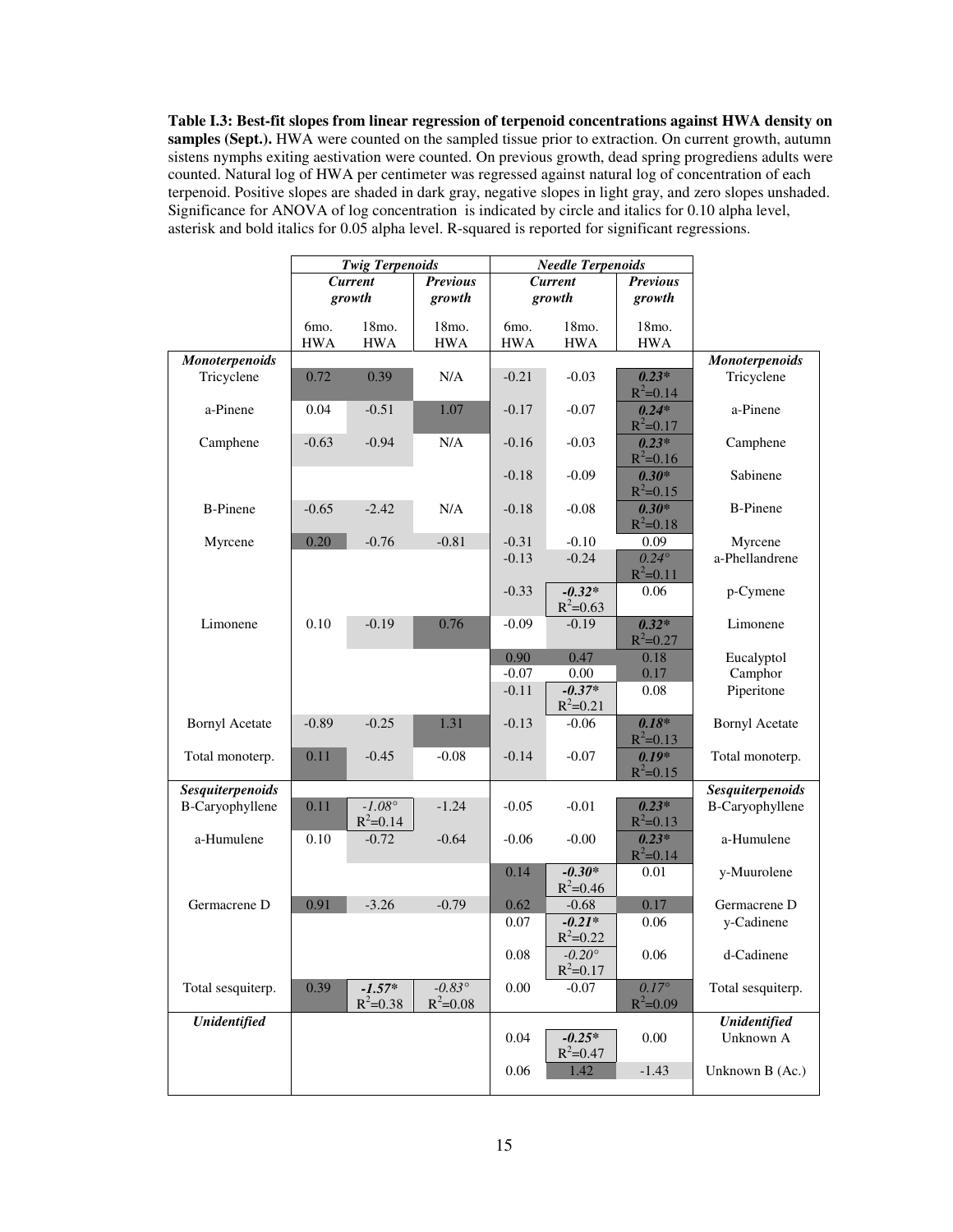**Table I.4: Best-fit slopes from linear regression of terpenoid concentrations against HWA rate of survivorship (Aug. to Nov.).** Survivorship was calculated as final density of live nymphs divided by initial density of live nymphs. Natural log of survivorship was regressed against concentration of each terpenoid. Positive slopes are shaded in dark gray, negative slopes in light gray, and zero slopes unshaded. Significance for ANOVA of log concentration is indicated by circle and italics for 0.10 alpha level, asterisk and bold italics for 0.05 alpha level. R-squared is reported for significant regressions.

|                        |                   | <b>Twig Terpenoids</b> |                 | <b>Needle Terpenoids</b> |                 |                 |                         |
|------------------------|-------------------|------------------------|-----------------|--------------------------|-----------------|-----------------|-------------------------|
|                        |                   | <b>Current</b>         | <b>Previous</b> |                          | <b>Current</b>  | <b>Previous</b> |                         |
|                        |                   | growth                 | growth          |                          | growth          | growth          |                         |
|                        | 6 <sub>mo</sub> . | 18mo.                  | 18mo.           | 6mo.                     | 18mo.           | 18mo.           |                         |
|                        | <b>HWA</b>        | <b>HWA</b>             | <b>HWA</b>      | <b>HWA</b>               | <b>HWA</b>      | <b>HWA</b>      |                         |
| <b>Monoterpenoids</b>  |                   |                        |                 |                          |                 |                 | <b>Monoterpenoids</b>   |
| Tricyclene             | $-0.45$           | 0.59                   | N/A             | 0.05                     | $-0.08$         | $-0.01$         | Tricyclene              |
| a-Pinene               | $-0.02$           | $-0.13$                | $-1.15*$        | 0.05                     | $-0.12*$        | $-0.02$         | a-Pinene                |
|                        |                   |                        | $R^2 = 0.12$    |                          | $R^2 = 0.21$    |                 |                         |
| Camphene               | 0.71              | 0.58                   | N/A             | 0.08                     | $-0.15*$        | $-0.03$         | Camphene                |
|                        |                   |                        |                 |                          | $R^2 = 0.28$    |                 |                         |
|                        |                   |                        |                 | 0.04                     | $-0.11^{\circ}$ | $-0.01$         | Sabinene                |
|                        |                   |                        |                 |                          | $R^2 = 0.15$    |                 |                         |
| <b>B-Pinene</b>        | $-0.03$           | $-0.50$                | N/A             | 0.03                     | $-0.14^{\circ}$ | $-0.02$         | <b>B-Pinene</b>         |
|                        |                   |                        |                 |                          | $R^2 = 0.16$    |                 |                         |
| Myrcene                | 0.06              | $-0.15$                | 0.06            | 0.11                     | $-0.11$         | $-0.09$         | Myrcene                 |
|                        |                   |                        |                 | 0.01                     | $-0.14$         | 0.00            | a-Phellandrene          |
|                        |                   |                        |                 | $-0.04$                  | $-0.03$         | $0.01\,$        | p-Cymene                |
| Limonene               | 0.03              | $-0.12*$               | 0.03            | 0.02                     | $-0.16$         | $-0.03$         | Limonene                |
|                        |                   | $R^2 = 0.22$           |                 |                          |                 |                 |                         |
|                        |                   |                        |                 | $-0.57$                  | 0.51            | 0.61            | Eucalyptol              |
|                        |                   |                        |                 | 0.19                     | $-0.12$         | $-0.02$         | Camphor                 |
|                        |                   |                        |                 | 0.08                     | $-0.17^{\circ}$ | $-0.11$         | Piperitone              |
|                        |                   |                        |                 |                          | $R^2 = 0.11$    |                 |                         |
| <b>Bornyl Acetate</b>  | $-0.07$           | $0.07\,$               | $1.03^\circ$    | 0.07                     | $-0.13$         | $-0.04$         | <b>Bornyl Acetate</b>   |
|                        |                   |                        | $R^2 = 0.10$    |                          |                 |                 |                         |
| Total monoterp.        | 0.03              | $-0.10$                | $-0.30$         | 0.07                     | $-0.13*$        | $-0.03$         | Total monoterp.         |
|                        |                   |                        |                 |                          | $R^2 = 0.24$    |                 |                         |
| Sesquiterpenoids       |                   |                        |                 |                          |                 |                 | <b>Sesquiterpenoids</b> |
| <b>B-Caryophyllene</b> | $-0.10$           | $-0.21$                | $-1.34*$        | 0.03                     | $-0.11^{\circ}$ | 0.00            | <b>B-Caryophyllene</b>  |
|                        |                   |                        | $R^2 = 0.23$    |                          | $R^2 = 0.11$    |                 |                         |
| a-Humulene             | $-0.05$           | $-0.15$                | $-0.27$         | 0.03                     | $-0.12^{\circ}$ | 0.00            | a-Humulene              |
|                        |                   |                        |                 |                          | $R^2 = 0.12$    |                 |                         |
|                        |                   |                        |                 | $-0.06$                  | 0.00            | 0.01            | y-Muurolene             |
| Germacrene D           | $-1.41^{\circ}$   | 0.47                   | 0.43            | $-0.98$                  | 0.04            | 0.62            | Germacrene D            |
|                        | $R^2 = 0.07$      |                        |                 |                          |                 |                 |                         |
|                        |                   |                        |                 | $-0.05$                  | $-0.12*$        | $-0.02$         | y-Cadinene              |
|                        |                   |                        |                 |                          | $R^2 = 0.20$    |                 |                         |
|                        |                   |                        |                 | $-0.07$                  | $-0.13*$        | $-0.02$         | d-Cadinene              |
|                        |                   |                        |                 |                          | $R^2 = 0.23$    |                 |                         |
| Total sesquiterp.      | $-0.26^{\circ}$   | $-0.15$                | $-0.34$         | 0.00                     | $-0.10$         | $-0.01$         | Total sesquiterp.       |
|                        | $R^2 = 0.07$      |                        |                 |                          |                 |                 |                         |
| Unidentified           |                   |                        |                 |                          |                 |                 | <b>Unidentified</b>     |
|                        |                   |                        |                 | 0.04                     | $-0.04$         | $-0.02$         | Unknown A               |
|                        |                   |                        |                 | $-0.28$                  | $-0.38$         | $-0.88$         | Unknown B (Ac.)         |
|                        |                   |                        |                 |                          |                 |                 |                         |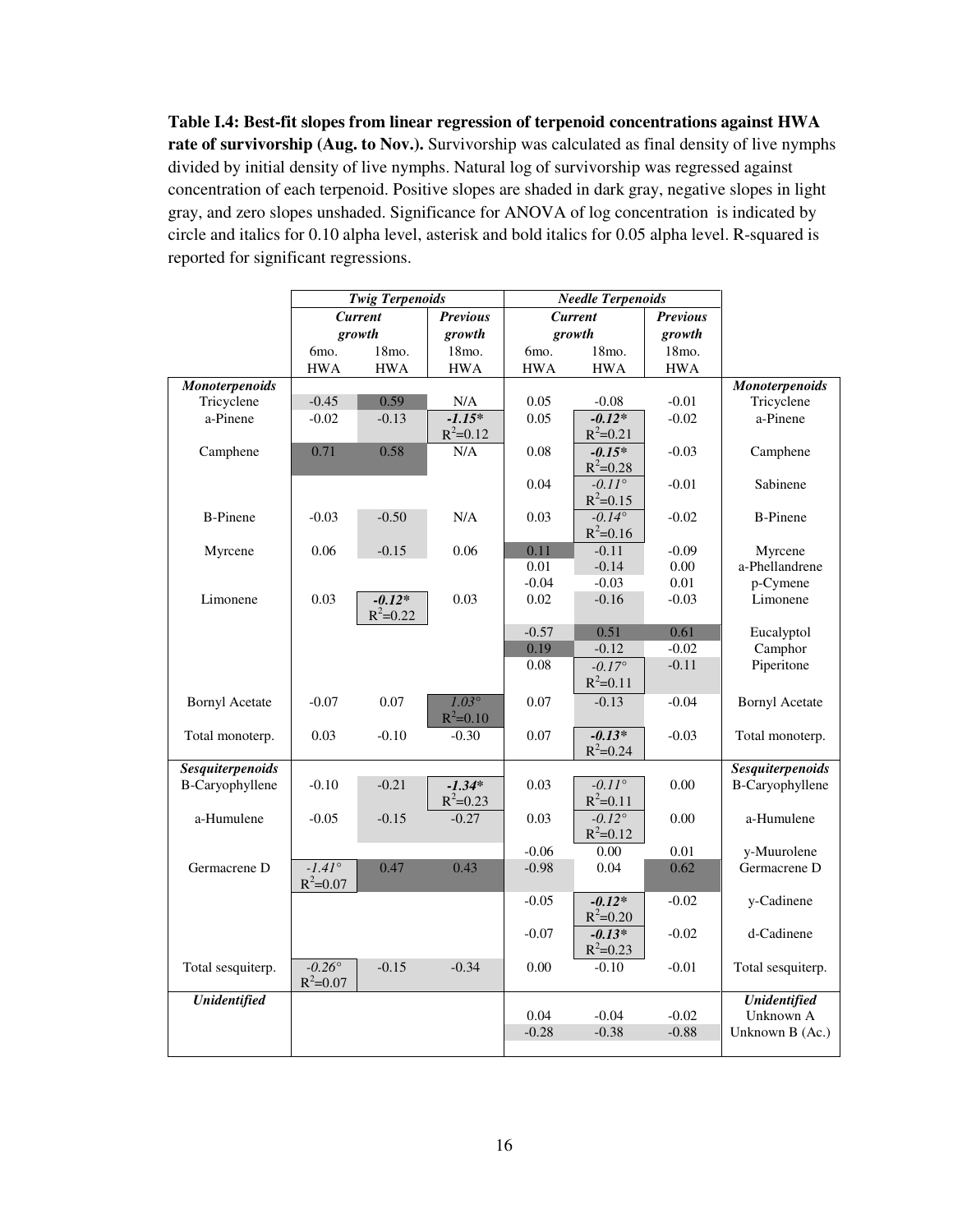**Table I.5: Best-fit slopes from linear regression of terpenoid concentrations against hemlock proportion new growth (Nov.).** Branch tips were counted in November 2012 and scored for presence of new growth. Proportion of tips producing new growth was regressed against concentration of each terpenoid. Positive slopes are shaded in dark gray, negative slopes in light gray, and zero slopes unshaded. Significance for ANOVA of log concentration is indicated by circle and italics for 0.10 alpha level, asterisk and bold italics for 0.05 alpha level. R-squared is reported for significant regressions.

|                         |                                 | <b>Twig Terpenoids</b>   |                 | <b>Needle Terpenoids</b> |                |                              |                         |
|-------------------------|---------------------------------|--------------------------|-----------------|--------------------------|----------------|------------------------------|-------------------------|
|                         |                                 | <b>Current</b>           | <b>Previous</b> |                          | <b>Current</b> | <b>Previous</b>              |                         |
|                         |                                 | growth                   | growth          |                          | growth         | growth                       |                         |
|                         | 6mo.                            | 18mo.                    | 18mo.           | 6mo.                     | 18mo.          | 18mo.                        |                         |
|                         | <b>HWA</b>                      | <b>HWA</b>               | <b>HWA</b>      | <b>HWA</b>               | <b>HWA</b>     | <b>HWA</b>                   |                         |
| <b>Monoterpenoids</b>   |                                 |                          |                 |                          |                |                              | <b>Monoterpenoids</b>   |
| Tricyclene              | $-0.31$                         | $-0.09$                  | N/A             | 0.18                     | $-0.05$        | $-0.01$                      | Tricyclene              |
| a-Pinene                | $-0.13$                         | $-0.28$                  | 0.52            | 0.18                     | $-0.04$        | 0.01                         | a-Pinene                |
| Camphene                | $-0.06$                         | $-0.13$                  | N/A             | 0.19                     | $-0.01$        | $-0.01$                      | Camphene                |
|                         |                                 |                          |                 | 0.23                     | $-0.03$        | $0.23^\circ$<br>$R^2 = 0.07$ | Sabinene                |
| <b>B-Pinene</b>         | $-1.08^{\circ}$                 | $-1.65^{\circ}$          | N/A             | $0.33*$                  | 0.04           | 0.10                         | <b>B-Pinene</b>         |
|                         | $R^2 = 0.07$                    | $R^2 = 0.07$             |                 | $R^2 = 0.10$             |                |                              |                         |
| Myrcene                 | $-0.04$                         | $-0.34$                  | N/A             | 0.25                     | 0.21           | $-0.02$                      | Myrcene                 |
|                         |                                 |                          |                 | $0.48*$                  | 0.14           | 0.21                         | a-Phellandrene          |
|                         |                                 |                          |                 | $R^2 = 0.14$             |                |                              |                         |
|                         |                                 |                          |                 | 0.57                     | $-0.12$        | 0.08                         | p-Cymene                |
| Limonene                | $-0.20$                         | $-0.04$                  | 0.11            | $0.38*$                  | 0.13           | 0.13                         | Limonene                |
|                         |                                 |                          |                 | $R^2 = 0.15$             |                |                              |                         |
|                         |                                 |                          |                 | 0.14                     | 0.82           | $-0.12$                      | Eucalyptol              |
|                         |                                 |                          |                 | $-0.03$                  | $-0.04$        | $-0.18$                      | Camphor                 |
|                         |                                 |                          |                 | 0.17                     | 0.13           | 0.15                         | Piperitone              |
| <b>Bornyl Acetate</b>   | $-1.09$                         | $-0.09$                  | $3.08*$         | 0.16                     | $-0.02$        | $-0.01$                      | <b>Bornyl Acetate</b>   |
|                         |                                 |                          | $R^2 = 0.47$    |                          |                |                              |                         |
| Total monoterp.         | $-0.11$                         | $-0.20$                  | $-0.22$         | 0.19                     | $-0.01$        | 0.01                         | Total monoterp.         |
|                         |                                 |                          |                 |                          |                |                              |                         |
| <b>Sesquiterpenoids</b> |                                 |                          |                 |                          |                |                              | <b>Sesquiterpenoids</b> |
| B-Caryophyllene         | $-0.42*$                        | $-0.61*$                 | $-2.07*$        | 0.01                     | $-0.01$        | 0.03                         | B-Caryophyllene         |
|                         | $R^2 = 0.13$                    | $R^2 = 0.25$             | $R^2 = 0.22$    |                          |                |                              |                         |
| a-Humulene              | $-0.31*$                        | $-0.42*$                 | $-0.99*$        | 0.02                     | 0.00           | 0.03                         | a-Humulene              |
|                         | $R^2 = 0.10$                    | $R^2 = 0.20$             | $R^2 = 0.17$    |                          |                |                              |                         |
|                         |                                 |                          |                 | $-0.12$                  | $-0.14$        | 0.00                         | y-Muurolene             |
| Germacrene D            | $-2.02$                         | $-0.94$                  | $-0.26$         | $-1.41$                  | 0.23           | 1.09                         | Germacrene D            |
|                         |                                 |                          |                 | 0.04                     | 0.00           | 0.04                         | y-Cadinene              |
|                         |                                 |                          | $-1.16*$        | 0.03                     | $-0.02$        | 0.03                         | d-Cadinene              |
| Total sesquiterp.       | $-0.61^{\circ}$<br>$R^2 = 0.09$ | $-0.58*$<br>$R^2 = 0.23$ | $R^2 = 0.17$    | $-0.01$                  | $-0.02$        | 0.03                         | Total sesquiterp.       |
| <b>Unidentified</b>     |                                 |                          |                 |                          |                |                              | <b>Unidentified</b>     |
|                         |                                 |                          |                 | $-0.04$                  | $-0.16*$       | $-0.06$                      | Unknown A               |
|                         |                                 |                          |                 |                          | $R^2 = 0.27$   |                              |                         |
|                         |                                 |                          |                 | 1.45                     | 1.52           | 0.28                         | Unknown B (Ac.)         |
|                         |                                 |                          |                 |                          |                |                              |                         |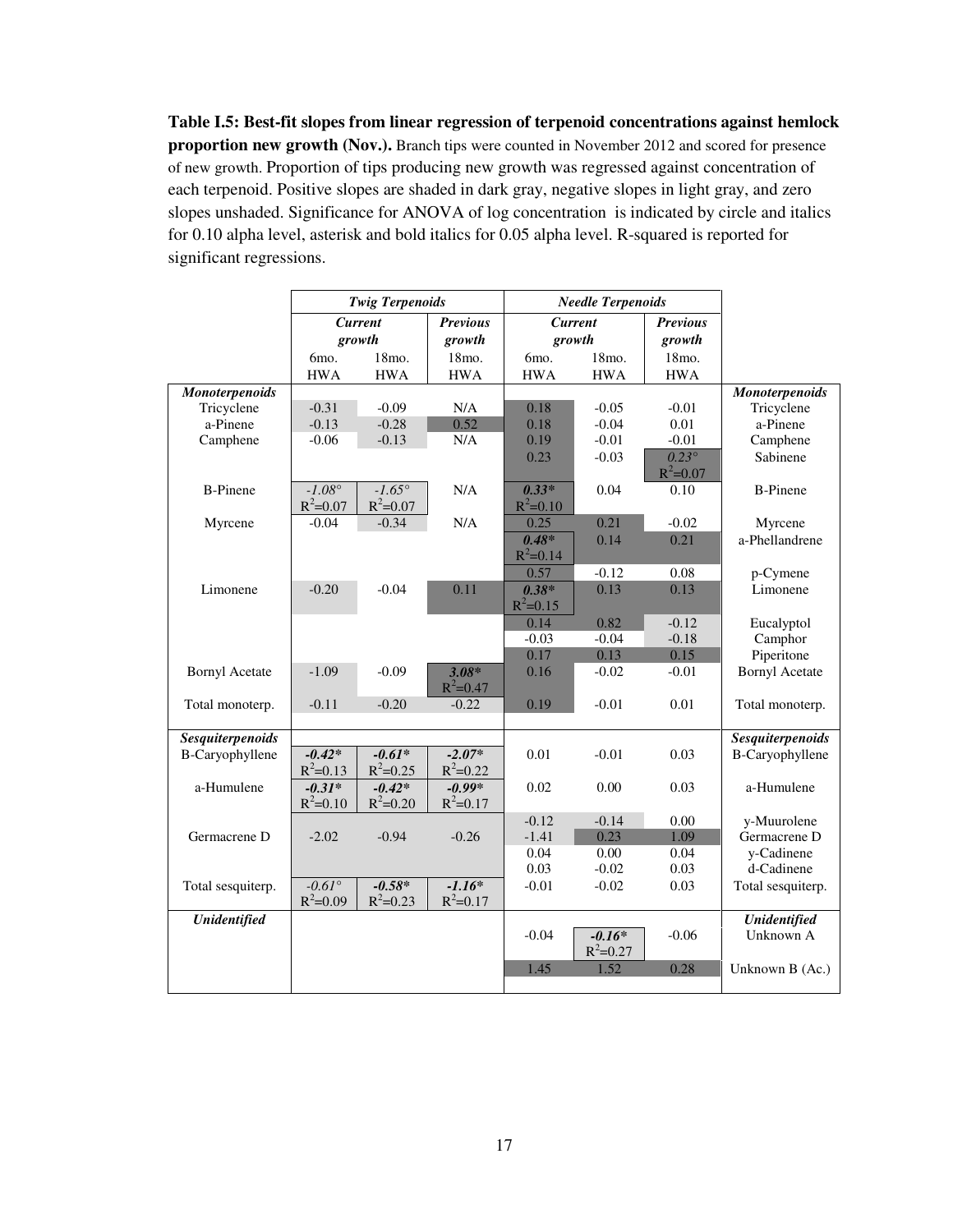## **Figures**



**Figure I.1: Terpenoid concentrations by HWA treatment; forest site.** Mean concentrations of total monoterpenes and total sesquiterpenes at the forest site (a) in current-year needles, (b) in current-year twigs, (c) in previous-year needles, and (d) in previous-year twigs. Error bars indicate standard error about the mean. Asterisk indicates significant difference from control (p<0.05). Concentration is reported in units of micrograms of terpenoids per gram of dry tissue.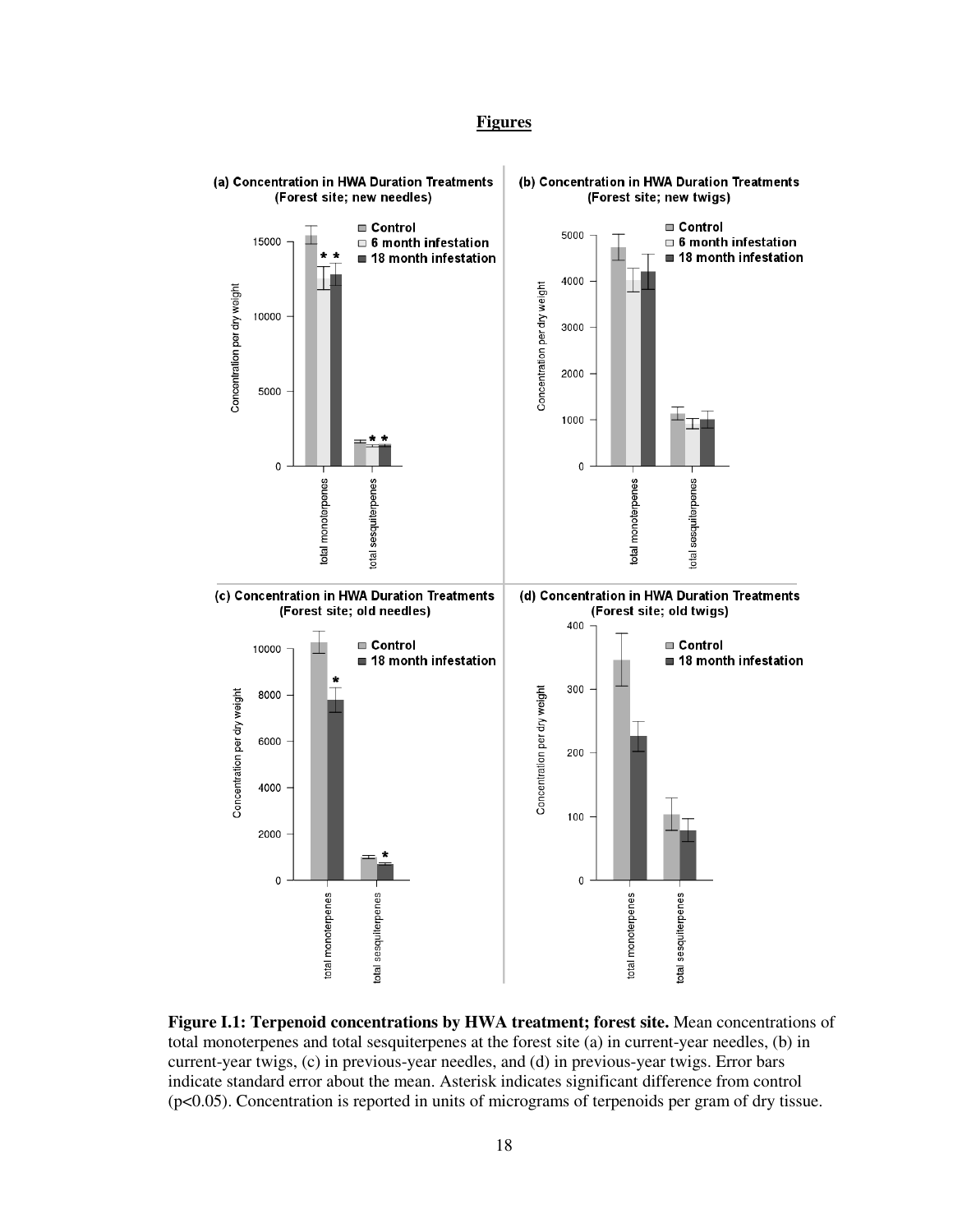

**Figure I.2: Terpenoid concentrations by site.** Mean concentrations of total monoterpenes and total sesquiterpenes (a) in current-growth needles of HWA-free control saplings, and (b) in current-growth twigs of HWA-free control saplings. Error bars indicate standard error about the mean. Asterisk indicates significant difference from forest site (p<0.05). Concentration is reported in units of micrograms of terpenoids per gram of dry tissue.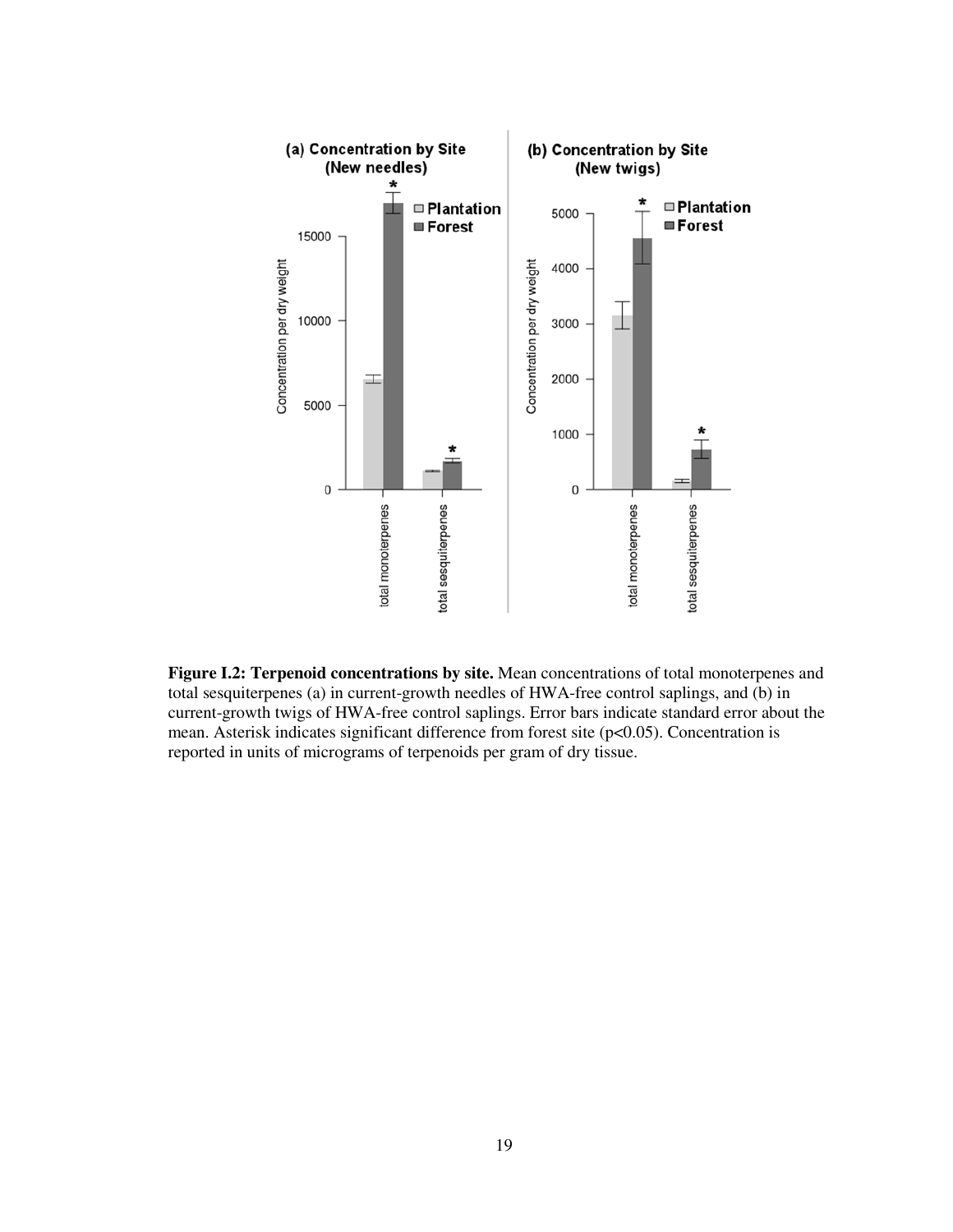#### **CHAPTER II**

## **TERPENE CHEMISTRY OF EASTERN HEMLOCKS RESISTANT TO HEMLOCK WOOLLY ADELGID**

## **Introduction**

 The discovery, development, or maintenance of herbivore-resistant genetic lineages can play a key role in the conservation of plant species attacked by introduced pests (Bentz et al. 2002; Burdon 2010; Ingwell and Preisser 2011; Mattson 1986; Reis et al. 2004; Schoettle et al 2012). Here we address factors that may be linked to resistance to the hemlock woolly adelgid (*Adelges tsugae* Annand, abbrev. HWA) in rare individuals of eastern hemlock (*Tsuga canadensis*). Adelges tsugae is a sessile, piercing-sucking insect introduced to the eastern United States from Japan (Havill et al. 2006; McClure 1991). While HWA causes limited damage to *Tsuga* hosts in its native range of East Asia and the American Pacific Northwest (Lagalante and Montgomery 2003; Montgomery et al. 2009; Oten et al. 2012), HWA poses a serious threat to the host species, eastern hemlock (*T. canadensis*) and Carolina hemlock (*T. caroliniana*), in its introduced range (McClure 1991; Orwig and Foster 1998; Orwig et al. 2002). Eastern and Carolina hemlock are also colonized by a second introduced piercing-sucking insect, the elongate hemlock scale ((EHS, *Fiorinia externa*), which contributes to hemlock decline, but may deter later co-infestation by HWA (Gomez et al. 2012).

HWA feeds on nutrients in the xylem ray parenchyma cells, and prefers the most recent flush of growth (McClure 1989; Young et al. 1995). Infestation by HWA has been shown to alter xylem growth and water relations in eastern hemlock (Domec et al. 2013; Gonda-King et al. 2012).This effect is associated with a hypersensitive response (Radville et al. 2011), reduced photosynthetic productivity (Domec et al. 2013), and mobilization of nitrogen to new-growth tissues (Gomez et al. 2012). In addition, infested hemlocks display a local increase in phenolic compounds (Pezet et al. 2013), and a simultaneous increase in monoterpene volatilization and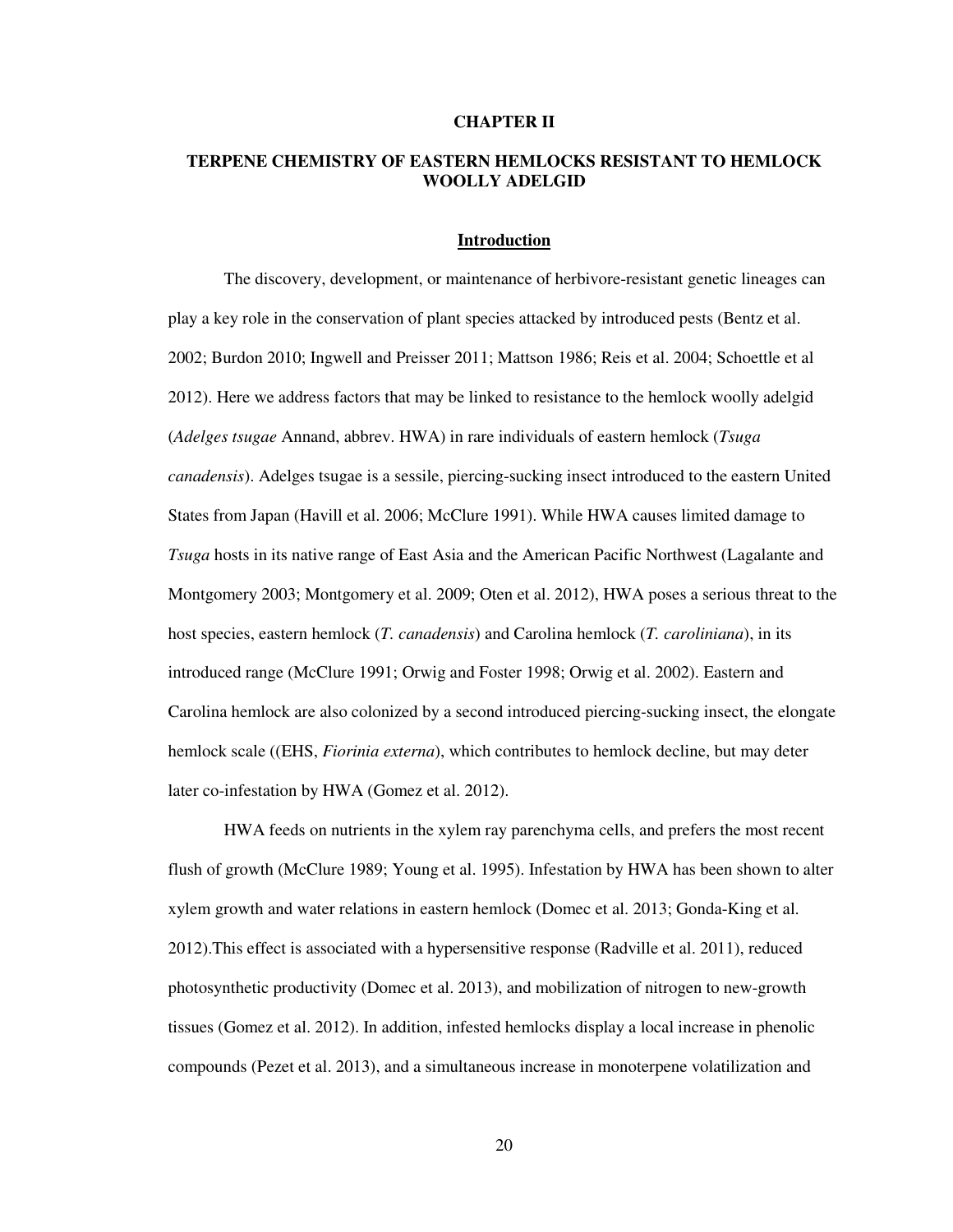decrease in stored mono- and sesquiterpenes (Broeckling and Salom 2003; Pezet et al. 2013). A 10- to 100-fold increase in methyl salicylate, a molecule involved in the salicylic acid signaling pathway for systemic acquired resistance (Vlot et al. 2009), has also been detected in adelgidinfested eastern hemlocks (Pezet et al. 2013). In other systems, some of these responses have been linked to plant defense against herbivores or pathogens (Wu and Baldwin 2010); in eastern and Carolina hemlock, however, infestation by HWA leads to tree decline and eventual mortality (McClure 1991; Paradis 2011).

Resistance to HWA has been observed in rare individuals of eastern hemlock found growing vigorously in otherwise adelgid-devastated hemlock stands (Caswell et al. 2008; Ingwell and Preisser 2011). Heritable resistance was assessed by propagating cuttings from these trees and control (i.e., HWA-susceptible) eastern hemlocks. Once the cuttings were established, both control and resistant cuttings were inoculated with HWA and adelgid settlement and survival was assessed. Adult HWA densities were significantly lower on the resistant cuttings than on the susceptible cuttings (Ingwell and Preisser 2011), supporting the hypothesis that some rare eastern hemlock individuals possess a degree of HWA resistance, and implying that this resistance is manifest as antibiosis.

One previous study (Ingwell et al. 2009) has examined eastern hemlocks that were tentatively identified as HWA-resistant. Although potassium levels were higher in HWA-resistant versus HWA-susceptible eastern hemlocks, there were no other differences in nutritional content (Ingwell et al. 2009). Various studies have examined traits that correlate with HWA susceptibility both within and among *Tsuga* species. In Carolina hemlock, lower levels of the lipid hexacosanol may be associated with decreased HWA susceptibility (Kaur 2009). Across *Tsuga* species, thicker epicuticular wax at the point of HWA stylet insertion (Oten et al. 2012), higher levels of the terpenes alpha-pinene, alpha-humulene, beta-caryophyllene, and germacrene D, and lower levels of the terpene isobornyl acetate (Lagalante and Montgomery 2003), are associated with decreased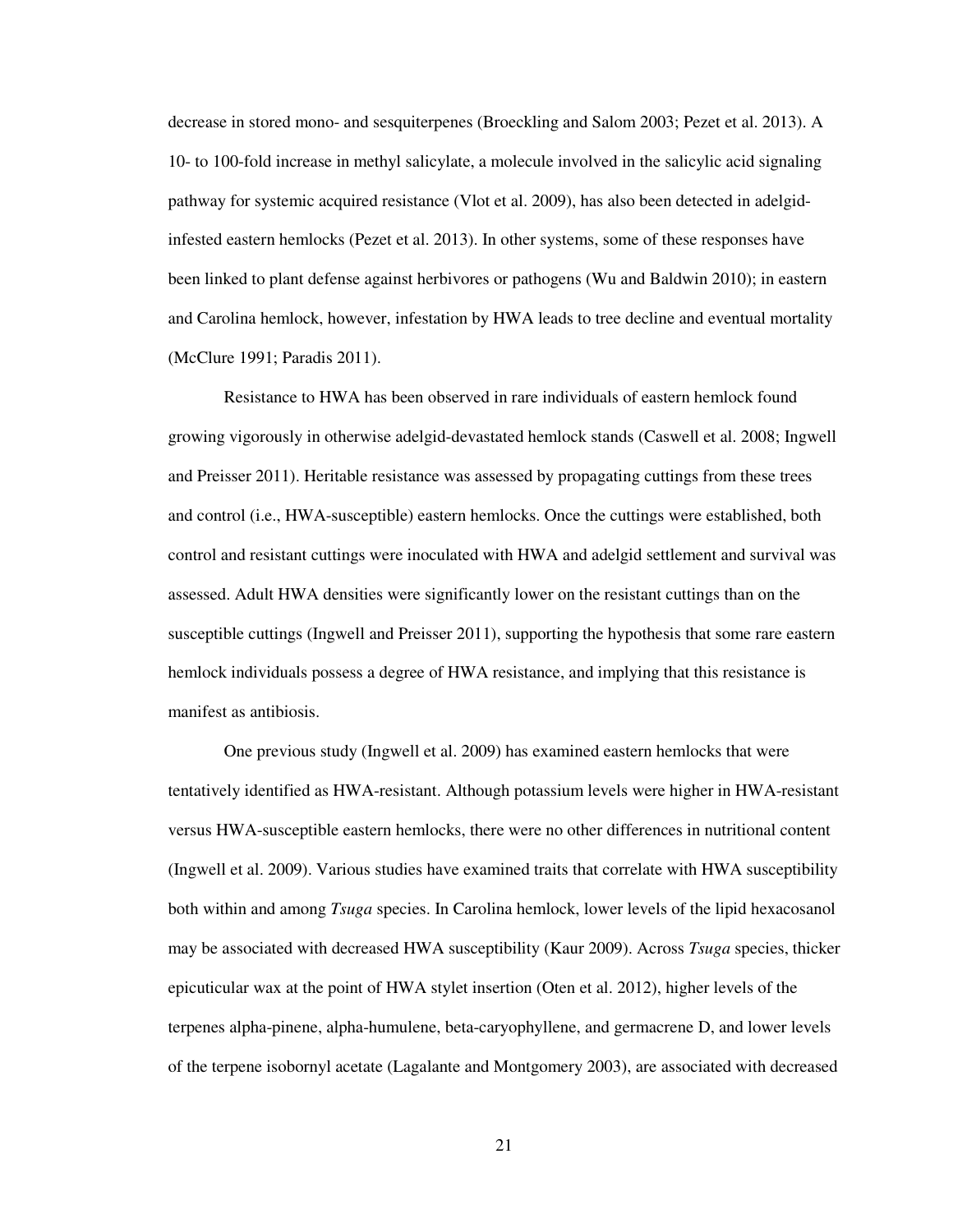HWA susceptibility. A comparable degree of intraspecific variation in terpene profiles have been observed among ornamental varietals of eastern hemlock (Lagalante et al. 2007), suggesting that natural populations of eastern hemlock may also vary in their terpene profiles.

We explored one potential mechanism of HWA resistance in eastern hemlock by conducting an across-season study of terpene profiles in the identified resistant parent trees and their clonal sapling offspring, versus those of mature and sapling HWA-susceptible eastern hemlocks. Because terpenes act as toxins and semiochemicals in the complex oleoresin that serves as the primary defense of conifers against herbivory, they are likely candidates for allelochemical resistance to HWA. Phenolics, also key in conifer defense chemistry, were not addressed in this study as they appear at very low concentrations when measured by the following method of solvent extraction, filtration, and gas chromatography. Lagalante and Montgomery (2003) suggested that different terpenoids, acting either individually or in combination, may participate directly in plant resistance by serving as HWA feeding stimulants or deterrents. Alternatively, other processes in the resistant trees may influence monoterpene and sesquiterpene concentrations, so that our observed terpene chemistry would provide indirect evidence about the resistance mechanism. Our study intends to provide a thorough profile of monoterpenes and sesquiterpenes present in each season and detect both univariate and multivariate correlations to resistance status.

#### **Materials and Methods**

Resistant and control mature trees in a New Jersey forest (NJ), and resistant and control sapling trees (i.e., rooted cuttings) in a common garden at the University of Rhode Island (URI), were sampled at six intervals from May 2012 to June 2013. Solvent extraction and gas chromatography (GC) were used to measure the concentration of each identified terpene in each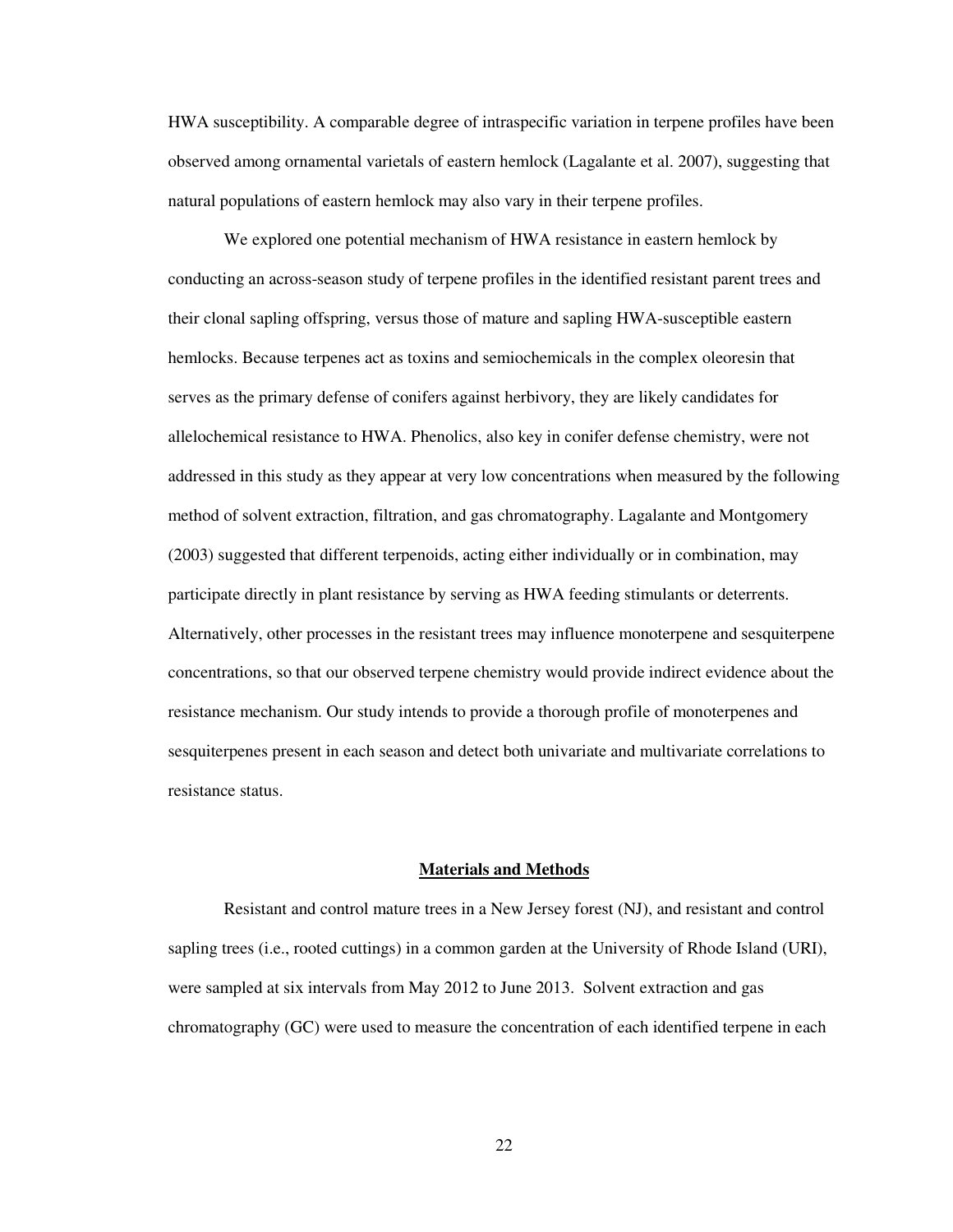tree. Terpene profiles were analyzed for concentration differences in single terpenes, as well as for multivariate differences across all terpenes present.

### **Study Site 1: New Jersey "Bulletproof Stand"**

Previous research (Ingwell and Preisser 2011) identified eight putatively HWA-resistant eastern hemlocks growing on state-owned land adjacent to the Delaware Water Gap National Recreation Area in northern New Jersey, of which trees #1-5 have been tested for resistance by bioassay of clonal saplings (Ingwell and Preisser 2011). Trees #1-5 were sampled at all collection dates, and trees #6 and #7 were sampled beginning in October 2012 (Table 1). All of the sampled individuals are mature trees growing within a 0.25 km radius in a hemlock, white pine, and mixed hardwood forest.

Control trees were selected within a 5 km radius of the resistant trees, to control for microclimate and soil conditions, as well as genetic variation expected over longer distances. Trees in moderate to good current health, as observed by presence of current season growth, were selected to control for effects of tree health decline on terpene chemistry. To ensure that the trees were in fact HWA-susceptible, we only used trees that were infested with HWA or had evidence of needle loss due to previous infestations. We initially used five control trees for balanced replication with the five resistant trees we initially sampled. Beginning in October 2012, fifteen to twenty-one control trees were used to improve statistical power. Different control trees were used across collection dates (Table 1).

#### **Study Site 2: University of Rhode Island Common Garden**

Sapling clones of resistant trees #1-5 were established at the University of Rhode Island by propagating cuttings from the mature trees (Caswell et al. 2008; Ingwell and Preisser 2011). Cuttings of 8 cm of terminal growth were collected from the parent trees in January 2007 and rooted using a treatment of Dip-N-Grow plant hormone solution (Griffin Greenhouse Supplies, Tewksbury, Massachusetts). Saplings were established outdoors in three planting boxes, each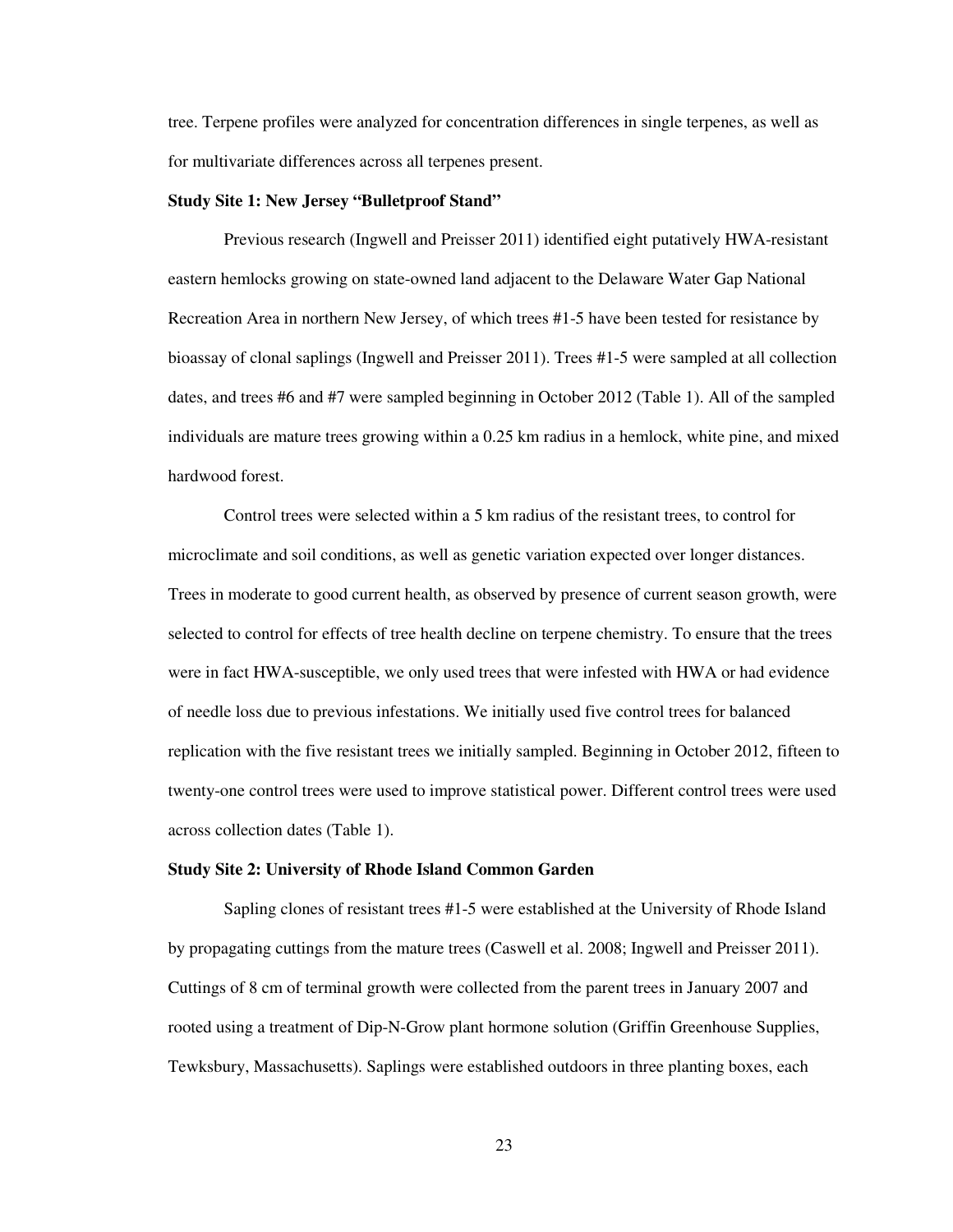$3.8m<sup>2</sup>$  and 30 cm deep, filled with a 1:1 mix of soil and compost, supplemented with soil from an established hemlock stand. Planting boxes were exposed to full sun and sheltered from wind by proximity to a low building on the south and east sides. Five saplings were successfully established from each of five parent trees, yielding twenty-five resistant saplings in total (Table 1). All saplings were free of herbivores.

For control trees, nineteen genetically individual saplings were established adjacent in the planting boxes, with equal sun exposure and no herbivores (Table 1). Ten saplings were collected from the Quabbin forest (New Salem, MA, USA) in 2009. An additional nine saplings were purchased from a Michigan nursery (Van Pine's Nursery, West Olive, MI, USA), originally grown from seed collected in Indiana County, Pennsylvania, in autumn 2009.

### **Extraction of Terpenes from Plant Material**

Samples of hemlock tissue for chemical analysis were collected at seasonal intervals from May 2012 to June 2013 at both sites (Table 1). Each month's collection at a site was performed on a single day in the afternoon daylight hours. Each sample was collected by cutting the terminal flush of growth (current-year growth) from ten to fifteen tips scattered over two to four mature branches or circularly around one sapling tree, totaling approximately 75 cm of tissue. Samples were promptly flash-frozen in liquid nitrogen and transported on dry ice until storage at -80°C in the laboratory.

From each sample, a total of 18 cm of growth was selected at random for extraction. HWA on the sample were counted (HWA/cm), and EHS was rated categorically for density  $(0 =$ no EHS/cm,  $1 = 0.1$  EHS/cm,  $2 = 1.10$  EHS/cm,  $3 = 11.100$  EHS/cm). Needles were separated from twigs with tweezers. Approximately 1 mL volume of needles, or ca. thirty needles, were selected at random and placed in a pre-weighed vial. Twigs were ground under liquid nitrogen and placed in a second pre-weighed vial. Tissue dry weight was determined following extractions and two to six weeks in a 75°C drying oven.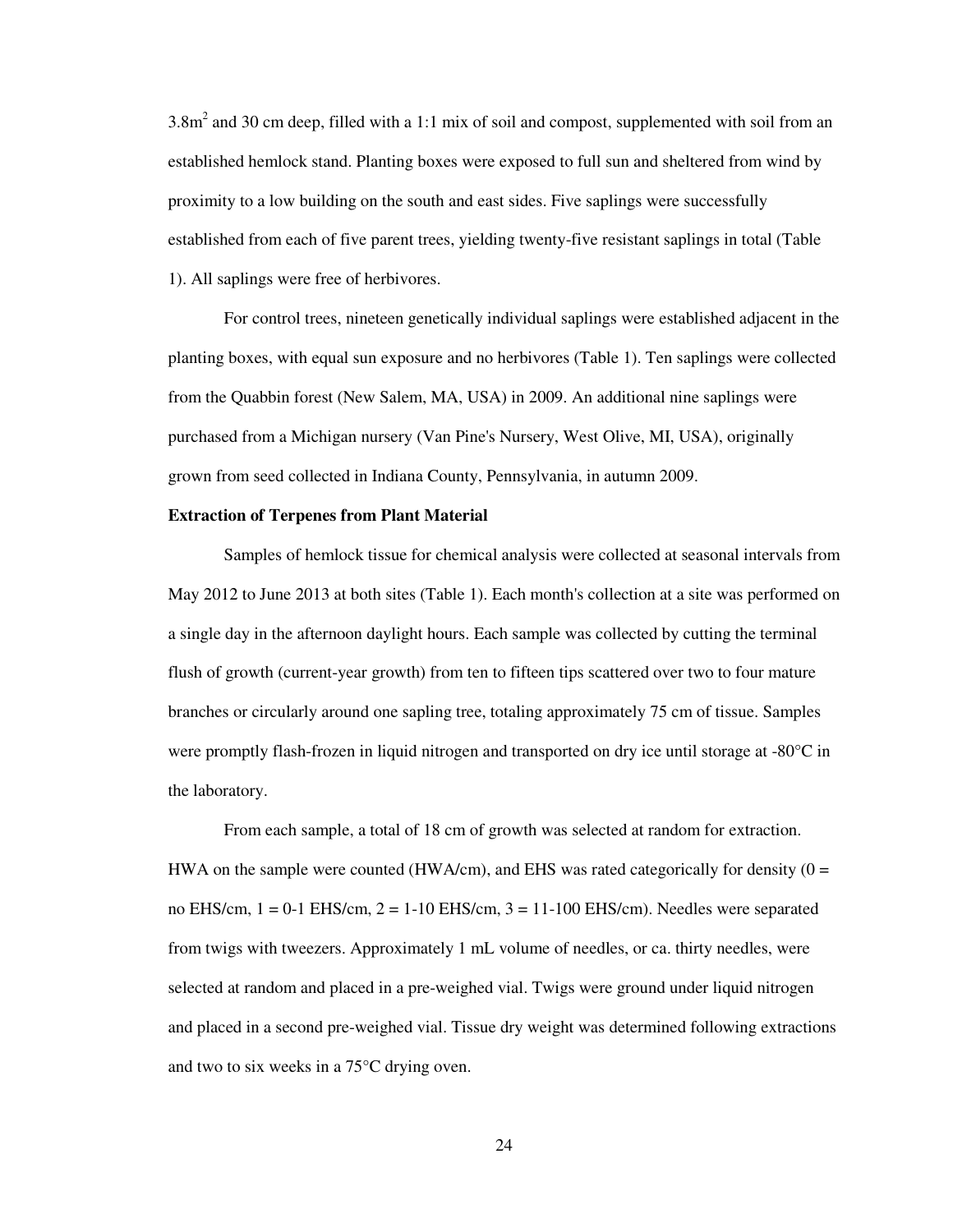One milliliter of methyl tert-butyl ether (MTBE) was applied to each vial as an extraction solvent. Tissue was extracted for 16-19 hours with continuous agitation. Extracts were treated with 0.3 mL of 0.1 M aqueous ammonium carbonate, filtered on silica gel, activated carbon, and magnesium sulfate (3:1:2 ratio), and eluted with 0.5 mL hexanes. Filtered eluates were stored at - 20°C in glass vials capped with PTFE/silicone septa.

## **Quantification of Terpenoid Compounds**

Terpene compounds in samples were quantified by gas chromatography with flame ion detection (Hewlett-Packard Agilent 6890, running Agilent ChemStation software). Separations were performed on an Agilent HP-5 capillary column, non-polar with crosslinked 5% phenyl / 95% methyl siloxane, 0.25 µm film thickness, 0.32 mm diameter, 30 m length. The column was trimmed by 8 cm during previous use. The helium carrier gas was in constant flow mode at 2.2 mL min<sup>-1</sup> and average velocity 36 cm sec<sup>-1</sup>; sample was injected with split ratio of 3:1, split flow of 6.5 mL min<sup>-1</sup>, and total flow of 11.1 mL min<sup>-1</sup>. The injection volume was 1  $\mu$ L at inlet temperature of 250°C. The GC oven temperature was programmed to start at 60°C and rise to 158°C with holds at 64°C, 100°C, and 126°C to improve separation of compounds, followed by burn-off at 200 $^{\circ}$ C. The flame-ion detector was set at 300 $^{\circ}$ C, with hydrogen flow at 30 mL min<sup>-1</sup>, air flow at 300 mL min<sup>-1</sup>, and nitrogen makeup flow at 25 mL min<sup>-1</sup>. The detector began data collection after 3 minutes of solvent cut-time.

Raw quantity (pA sec) was calculated for each terpene by software integration of peak area on the chromatogram (Hewlett-Packard ChemWare). Concentration ( $\mu$ g mL<sup>-1</sup>) was calculated using experimentally-determined calibration curves. For terpenoids with no commercial standard, averaged calibration curves of structurally similar terpenoids were used. Tissue concentration ( $\mu$ g g<sup>-1</sup> dry weight) of each terpene was calculated by dividing terpenoid concentration by the sample's tissue dry weight.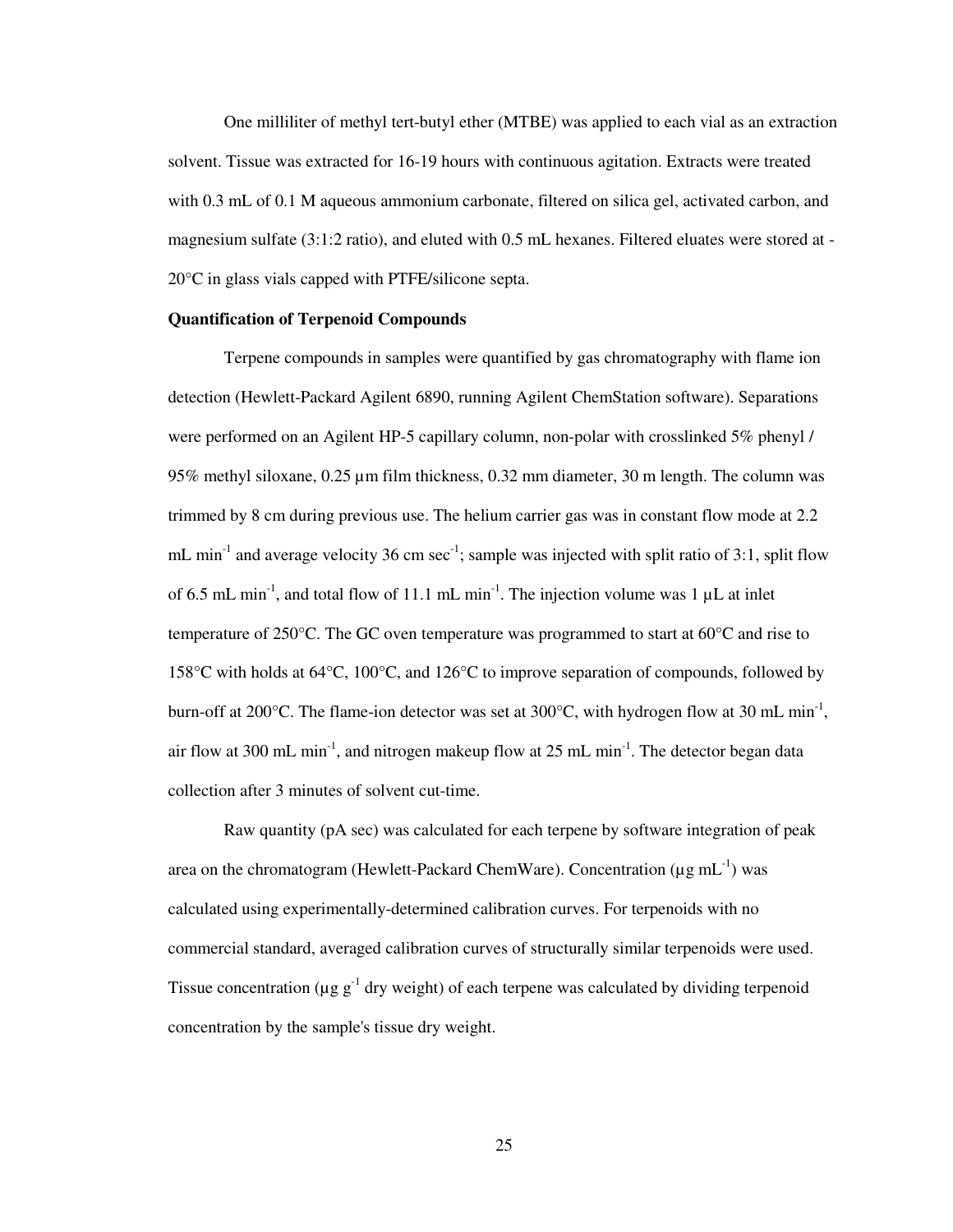Compounds were identified based on previous work (Pezet et al. 2013), retention time comparison to analytical standards on the GC-FID, and comparison to chromatograms from gas chromatography-mass spectrometry on select samples (GCMS; Shimadzu GC-2010 and GCMS-QP2010 Plus with HP-5 column). References for mass spectrometry included a software library (Stein 2005), published reference (Adams 2009), and analytical standards (Sigma-Aldrich, Saint Louis, MO).

While previous research has described monoterpenes, sesquiterpenes, small phenolics, and green leaf volatiles in eastern hemlock (Lagalante and Montgomery 2003; Pezet et al. 2013), the present method captured only mono- and sesquiterpenes and their derivatives. Using analytical standards, we determined that our filtration step almost completely removed the phenolics benzyl alcohol and methyl salicylate. While quantification of these compounds was desirable, a consistent and clean filtration method was necessary for maintenance of the GC instruments over numerous samples.

#### **Statistical Analyses**

All statistical analyses were performed in R (version 2.15.2, R Development Core Team 2012). Current-year needle and twig tissue were analyzed separately, and each site was analyzed separately. Prior to analysis, outliers were identified and removed. Univariate outliers were defined as being over four standard deviations away from the mean in any one compound, and multivariate outliers were over 10x further from the centroid than 90% of the observations, based on Mahalanobis distance (McCune and Grace 2002). Compounds were removed from the analysis as insufficiently sampled if they were undetected in more than 20% of samples or if the raw quantity median was 10 pA sec or less.

The resulting datasets contained twenty-two compounds, of which ten were present in twigs (Table 2A) and twenty-one present in needles (Table 2B). Two more variables were added, "total monoterpenes" and "total sesquiterpenes," representing the sum of concentrations of the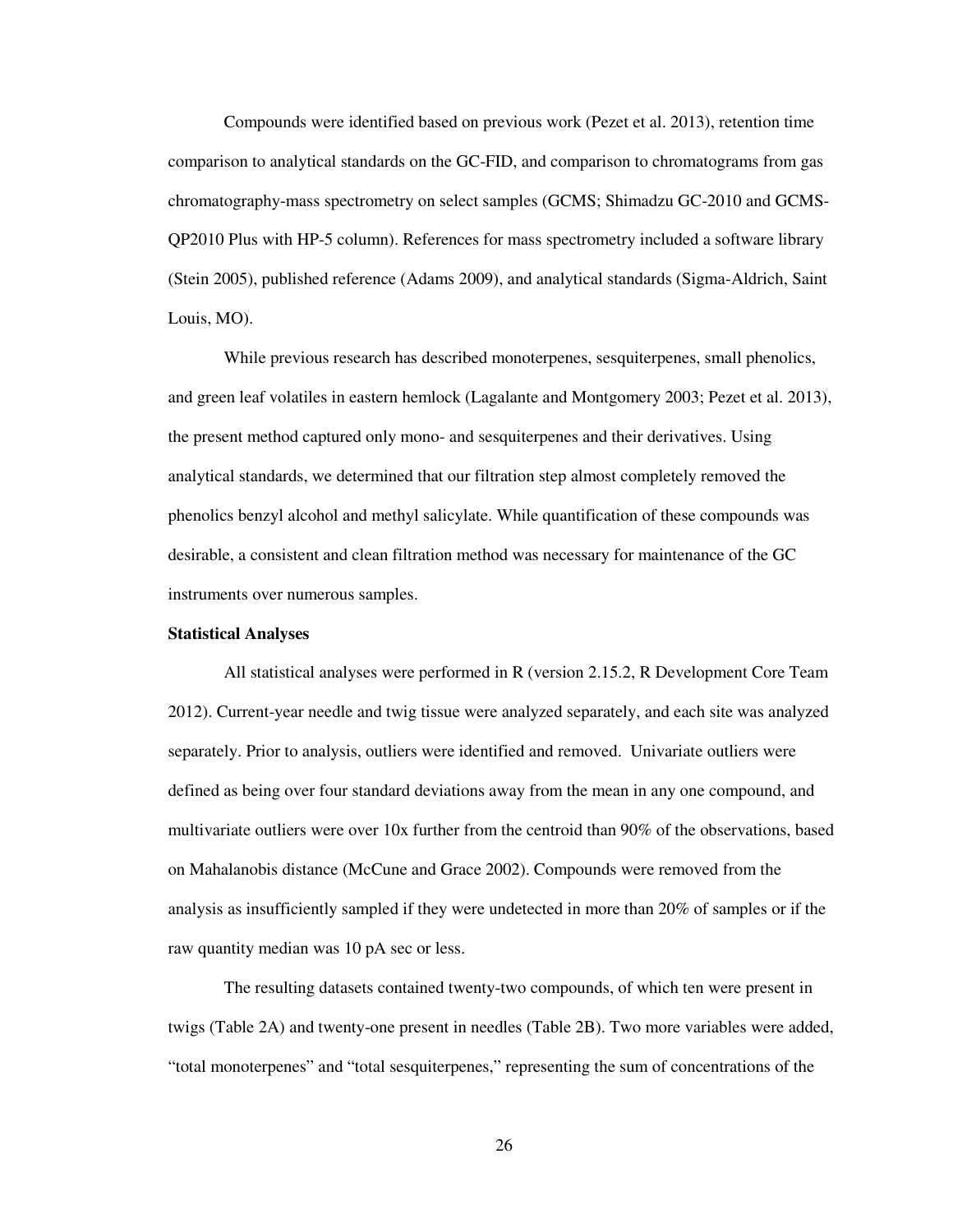fourteen monoterpenes and six sesquiterpenes in each sample, respectively. A logarithmic transformation of  $(log_e(x+1))$  was applied to all concentration data and all HWA density data to improve normality.

Differences between resistant and control trees in concentrations of individual terpenoid compounds were identified using repeated measures ANOVA, followed by ANOVA of each month separately to identify seasonal patterns of resistance-correlated terpene chemistry. Multivariate differences in terpene profile were identified using MANOVA within each month. To test whether insect densities of HWA and elongate hemlock scale (EHS) confounded these results, HWA density and EHS categorical density rating were included as covariates in MANCOVA.

To further clarify the degree of confounding among explanatory variables, partitioning of variance was used to produce Venn diagrams displaying the percent of total variance explained uniquely by resistance status, HWA density, and EHS categorical density; the percent of total variance jointly explained by two or all three of the explanatory variables; and the percent of total variance not explained by the explanatory variables. Prior to partitioning of variance analysis, high collinearity among some terpenes was treated by removing terpenes from analysis if they were correlated with another terpene at Pearson's  $r > 0.70$ . Selection of which correlated terpene to remove was based on AIC value and previous ANOVA results. Twelve compounds were retained for partitioning of variance in needle samples and seven in twig samples.

## **Results**

### **Single-Terpene Differences between Resistant and Susceptible Trees**

Twigs from resistant trees tended to contain higher terpenoid concentrations, with the statistical significance of this trend differing by collection month and site (Table 2A). In the URI September and December twig collections, 9 of 10 and 10 of 10 compounds, respectively, were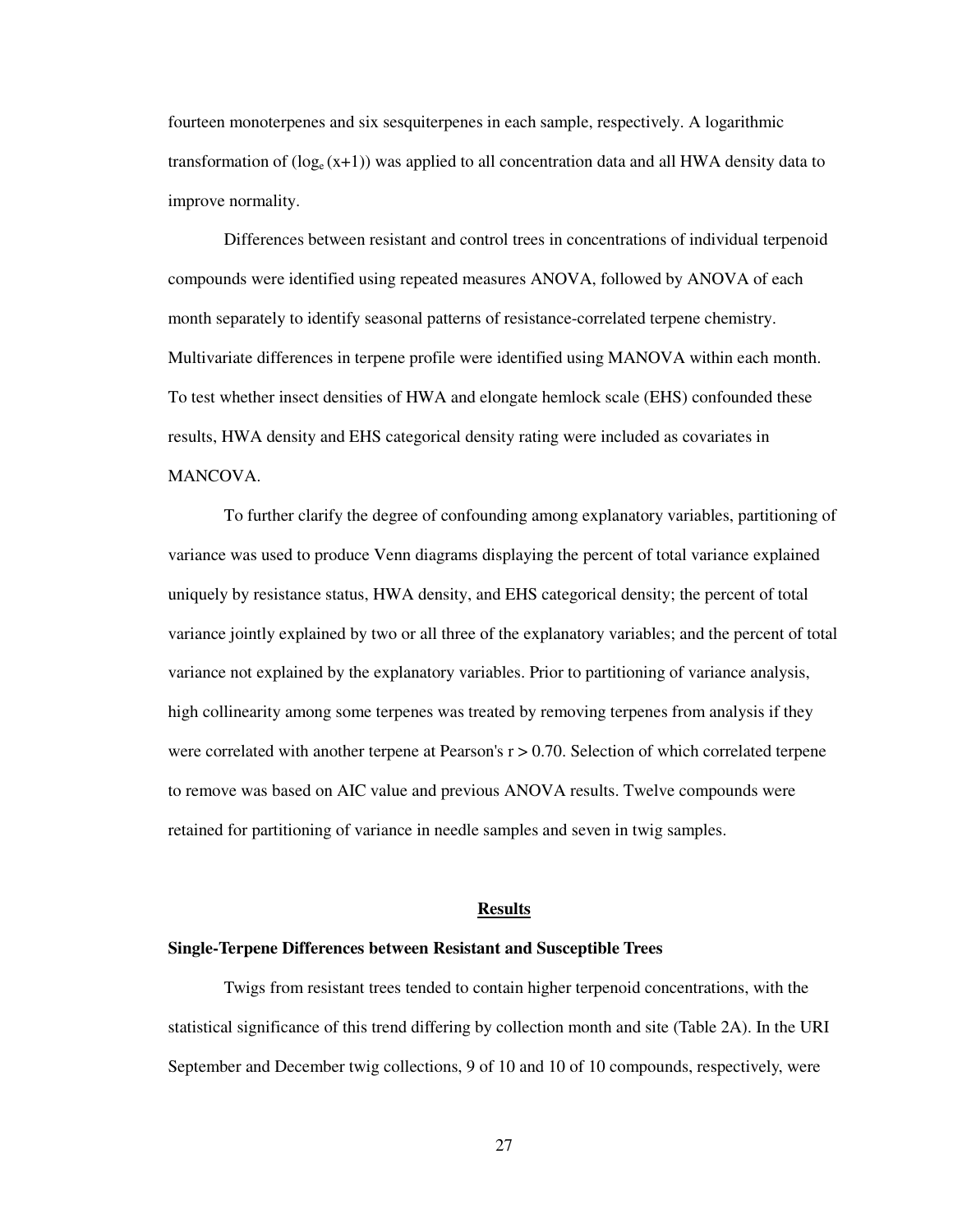found at significantly higher concentrations (ranging from 1.1- to 4.2-fold) in resistant trees versus control trees (ANOVA, P<0.05, Table 2A). Similarly, in the NJ December twig collection, 5 of 10 compounds had significantly higher concentrations (1.5- to 3.5-fold) in resistant trees (ANOVA, P<0.05, Table 2A).

Monoterpenes and sesquiterpenes in twigs appear equally likely to appear at high concentrations in resistant trees (Figure 1C, D). The twig collections noted above, URI September, URI December, and NJ December, show that the total concentration of monoterpenes and total concentration of sesquiterpenes were significantly higher (1.6 and 3.1 fold, respectively) in resistant versus control trees (ANOVA, P<0.05, Table 2A). In other twig collections, total monoterpenes and total sesquiterpenes are not significantly different between resistant and control trees (ANOVA, P>0.10), although there is a consistent trend towards higher concentrations in resistant trees (Table 2A).

In needles, no consistent trend could be identified in individual or grouped terpenoid compounds. Although monoterpenes tended to appear at higher concentrations in resistant trees (Table 2B), neither total monoterpenes nor total sesquiterpenes differed significantly between resistant and control trees (ANOVA, P>0.10, Figure 1A,B). In the URI September needles collection, a trend of lower terpenoid concentrations in needles of resistant trees appeared, with 4 of 21 compounds having a significantly lower mean in resistant trees than in control trees (ANOVA, P>0.05, Table 2B). However, the trend was not repeated in other months and sites.

Repeated measures ANOVA analysis confirmed the connection between terpene concentration and resistance status. In twigs, total sesquiterpene concentration varied significantly with resistance at both sites, and total monoterpene concentration did so at the New Jersey forest site only (Table 3A). In twigs, 6 of 10 compounds varied significantly with resistance at both sites (Table 3A). In needles, results for total concentrations were inconsistent between sites. In needles,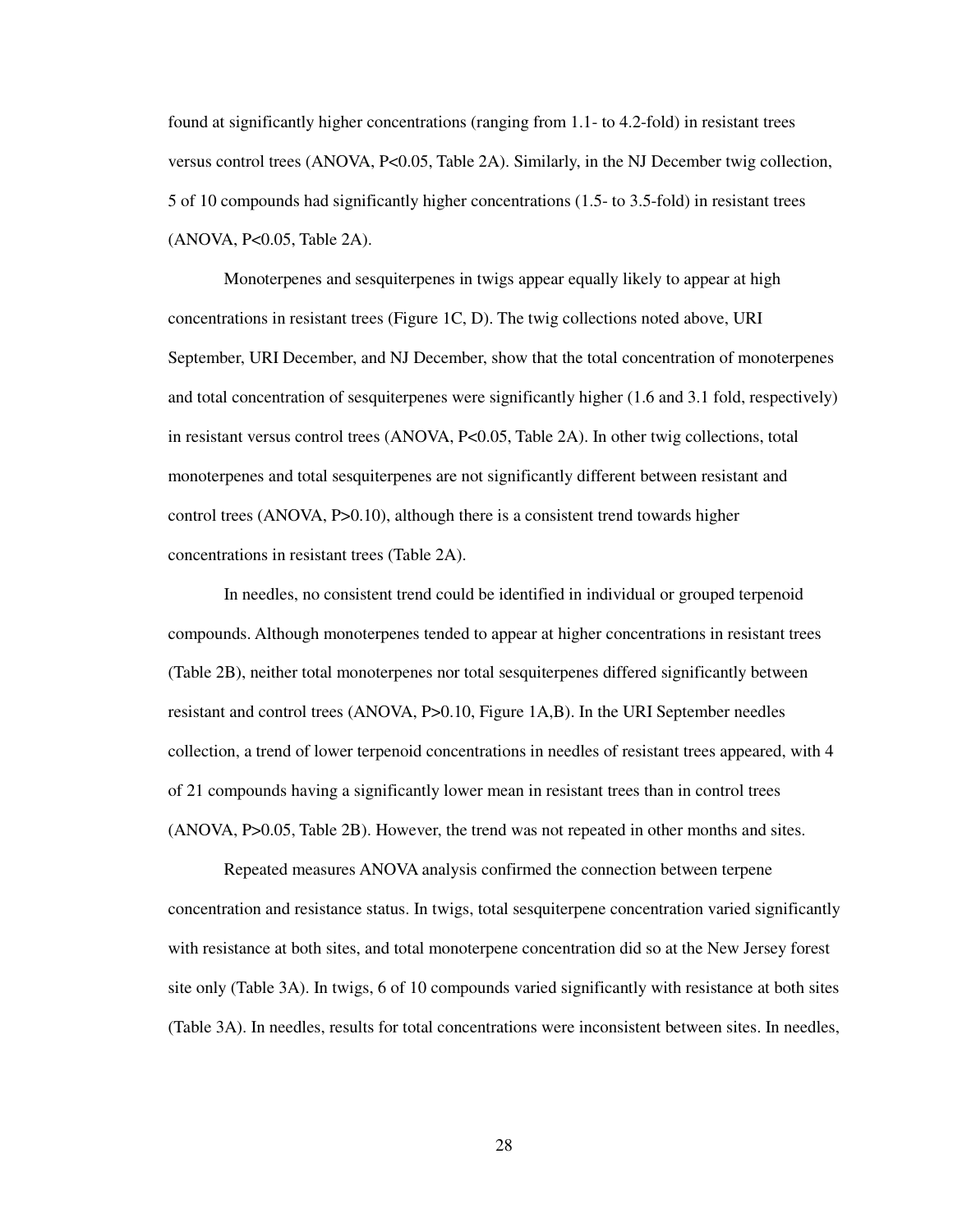6 of 21 compounds varied significantly with resistance at both sites (Table 3B). Terpene concentrations also varied significantly with month, especially in needles (Table 3B).

## **Multivariate Terpene Profiles with Resistance Status, HWA Density, and EHS Density**

Resistance status explained a significant amount of variance in twig terpenoid concentrations from URI September and December collections (MANOVA, P<0.001 in both cases). When HWA and EHS densities were included as cofactors in the analysis, resistance status remained a significant explanatory variable in these collections. In collections of twigs and needles from other months, resistance status only explained a significant part of variance of terpenoid concentrations when HWA and EHS densities were included as cofactors; we believe this is due to interactions between HWA, EHS, and resistance status. Notably, in most months, forest site resistant trees have zero or very low density infestations of HWA and EHS, while forest site control trees have a range of infestation densities; this creates a statistical interaction among HWA, EHS, and resistance status.

The partitioning of variance analysis separately displayed the unique and confounded explanatory power of these three variables in each collection (see Online Supplement). Resistance uniquely explained between 1% to 16% of the total variance in each month's collection, with HWA uniquely explaining 2% to 44% and EHS uniquely explaining 0.5% to 34% of the total variance. Confounded variance was greatest between resistance and HWA, ranging from 0% to 23% of the total variance in each month's collection. Interactions, displayed as negative percentages, were observed between resistance and HWA in 6 of 15 collections, and between resistance and EHS in 7 of 15 collections. Residual, unexplained variance was greater than 50% of total variance in all collections except needles of NJ June 2012. Results of partitioning of variance were not notably different between needle and twig collections.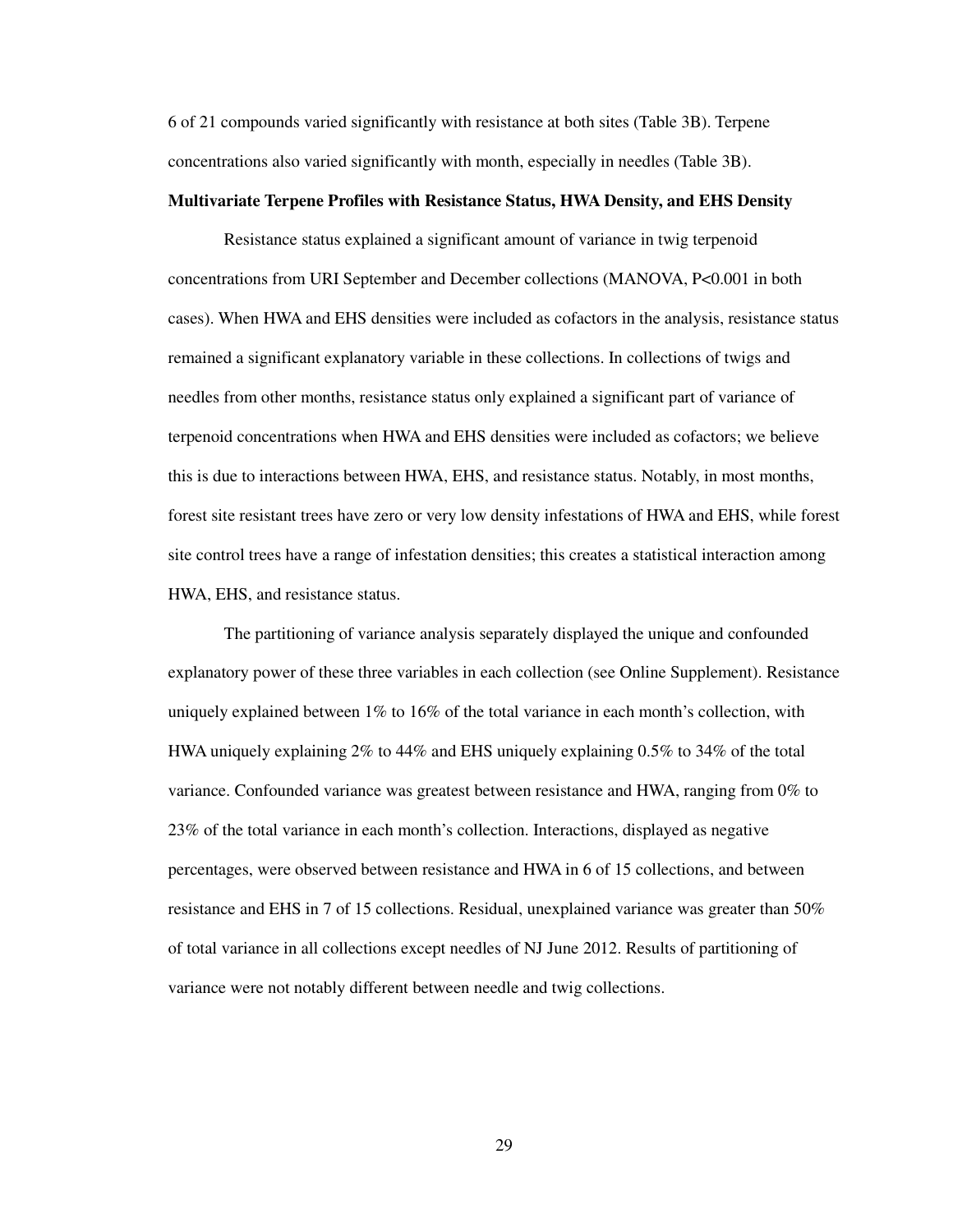#### **Discussion**

Higher terpene levels in the twigs of HWA-resistant eastern hemlocks provide insight into possible mechanisms for observed resistance to adelgid infestation, although no evidence exists yet that the terpenes are the cause of resistance. The trend of 1.1- to 4-fold higher terpenoid concentrations in twigs of resistant trees, across all terpenoids and all seasons (Table 3A), suggests that the resistance mechanism does not rely on any changes or up-regulation within the separate biosynthesis pathways for monoterpenoids or sesquiterpenoids (Bernard-Dagan 1982), but rather in the availability of their shared precursors, dimethylallyldiphosphate (DMADP) and isopentenyldiphosphate (IDP), or total availability of carbon. Although lack of herbivory on the resistant trees could cause greater carbon availability, the fact that the herbivore-free saplings in the URI common garden display an even stronger resistant-control difference suggests that herbivory is not the cause of the observed difference. The observation of increased terpenoid concentrations in twigs but not in needles of resistant hemlock is interesting because HWA feeds on nutrients in storage and transportation cells in the twig, the xylem ray parenchyma (Franceschi et al. 2005; Young et al. 1995). Previous studies have focused on terpene chemistry and nutrient content of the needles; following Pezet et al. (2013), this study included the twigs as HWA's direct feeding site.

There are two possible and non-mutually exclusive explanations for the higher terpene concentrations in the resistant trees. First, the growth-defense balance (Herms and Mattson 1992) in the resistant hemlocks may be altered, leading these trees to allocate more carbon toward constitutive defenses. Second, the resistant hemlocks may maintain greater or more available total carbon resources than susceptible hemlocks, resulting in more carbon available for both growth and defense, leading to the observed elevated concentrations of terpenoids in resistant trees.

The URI common garden is key to this study because it provides a controlled environment that is both herbivore-free and consistent in environmental variables. We initially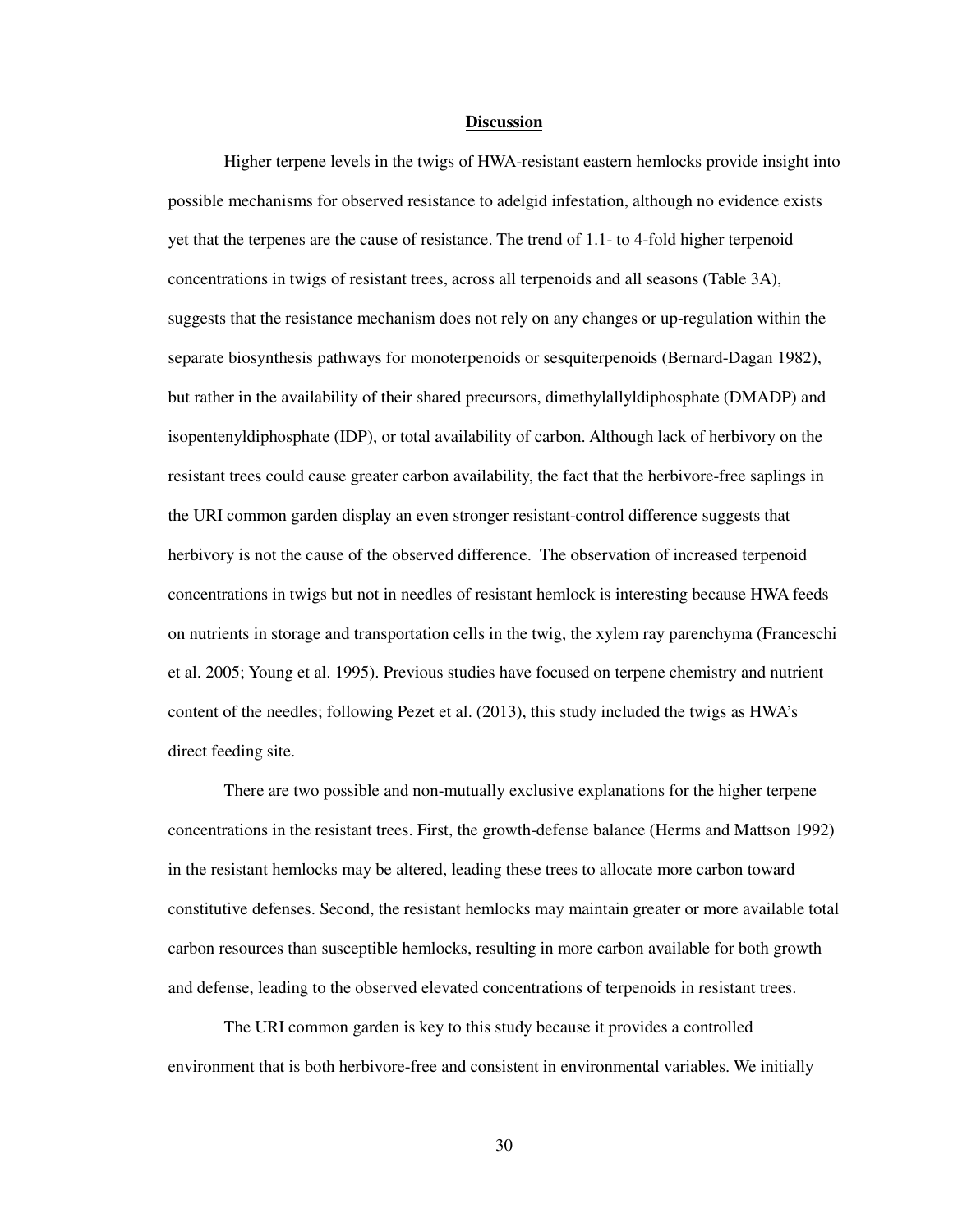considered the possibility that, in the forest site, greater herbivory on the control trees is manifesting as overall reduced carbon resources in the control trees and, correspondingly, greater growth and defense in the low-herbivory resistant trees. In addition, environmental variables such as sunlight may influence terpene levels even between branches on a single forest tree (EA McKenzie and JS Elkinton, unpublished data), likely explaining some of the noise found by partitioning of variance analysis (Online Supplement). The consistency between the NJ forest and the URI common garden in rmANOVA results (Table 3A) and concentration trend (Table 2A) strongly support the correlation of increased terpenoid concentration in twigs with HWA-resistant status.

The difference between resistant and susceptible hemlock individuals appears to be a pattern across many terpenoids in twig tissue, rather than relying on one or several specific terpenoids. In comparing resistant individuals to susceptible individuals, an overall 1.1- to 4-fold higher mean concentration of both monoterpenoid and sesquiterpenoid compounds in twig tissue was observed consistently across seasons, in twig tissue only. This suggests that resistant individuals in this study had greater carbon availability, or favored allocation of carbon broadly toward defense rather than toward growth. Future research could distinguish these two options by comparing growth rate, water usage, and carbon assimilation between resistant and susceptible eastern hemlocks, and by determining whether phenolic defenses are also increased in the resistant trees.

Without evidence of terpenoids directly affecting HWA health, we cannot conclude that the observed constitutive increase in twig terpenoid concentrations in twigs represents the resistance mechanism directly. Future research might determine the effect of specific terpenes on HWA, perhaps through induction of terpene production in susceptible eastern hemlocks or addition of terpenes to an artificial diet for HWA. The correlation of terpene concentrations with resistance status may assist individuals in developing cultivars of eastern hemlock resistant to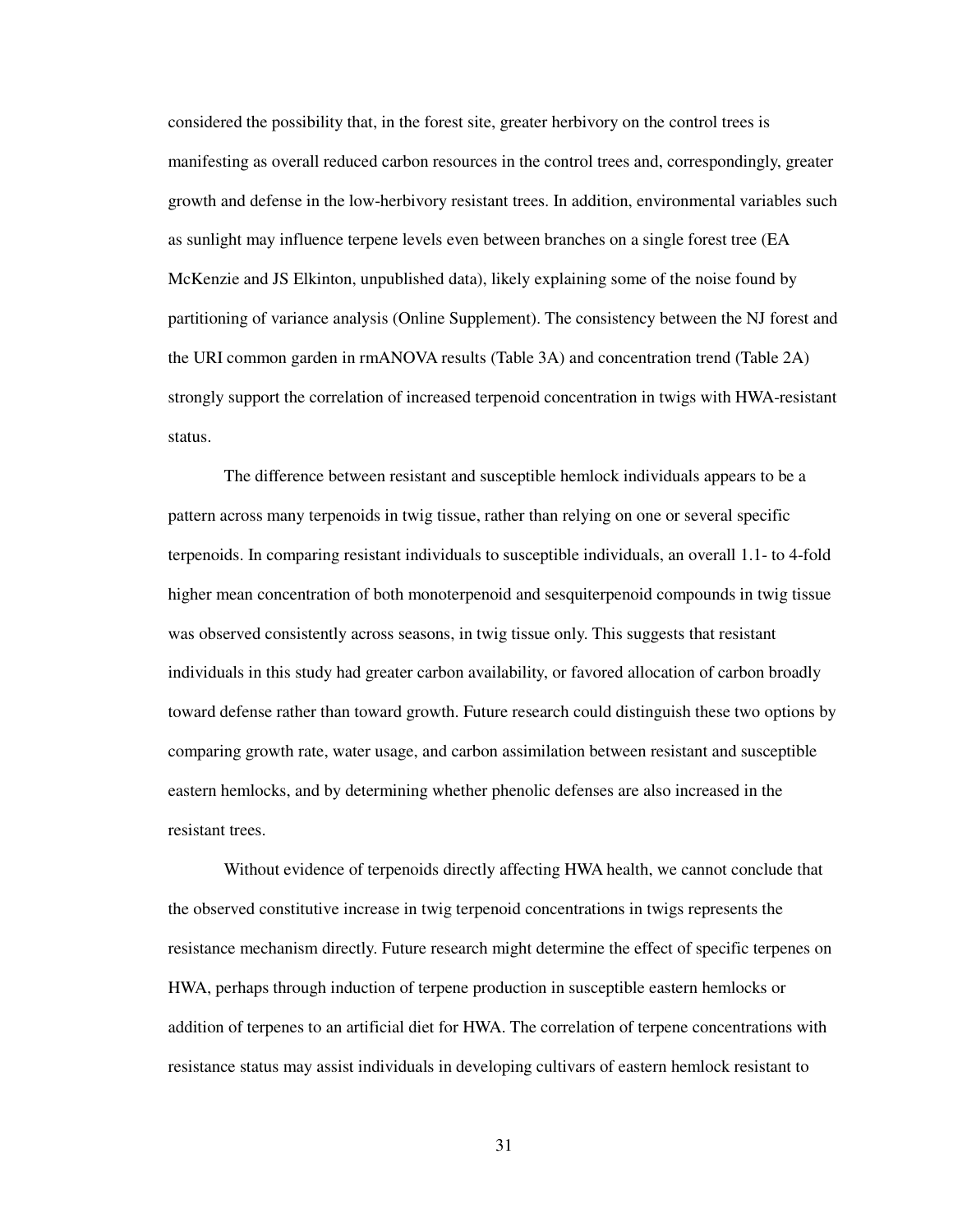HWA by providing a quicker and less expensive assay for resistance than inoculation trials with the insect.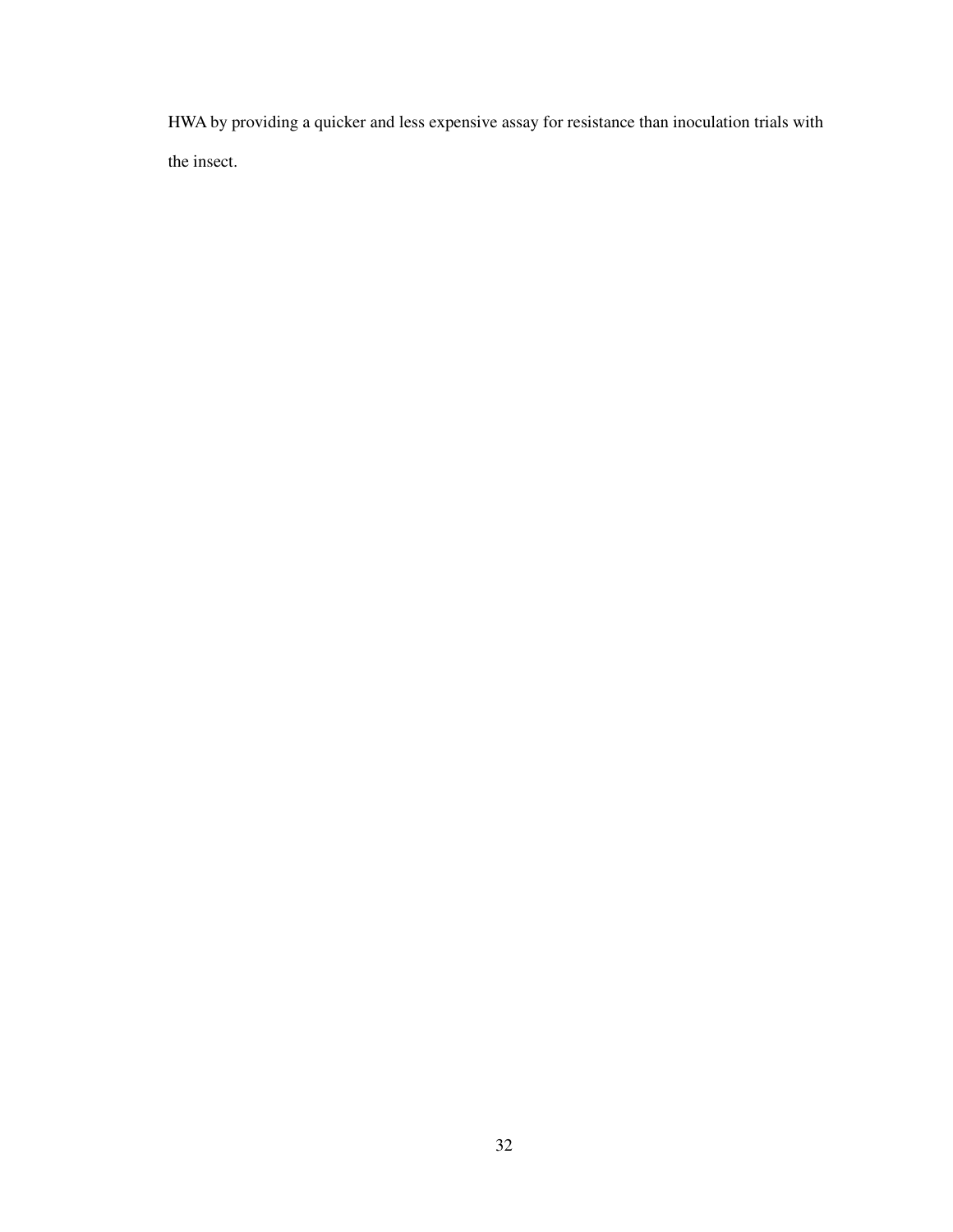# **Tables**

Table II.1: Collection dates and trees sampled. (a) At the New Jersey forest site (mature trees) and (b) at the University of Rhode Island common garden site (sapling trees).

| <b>Collection Date</b> | <b>Resistant trees</b> | <b>Control trees</b>                                                                                        |
|------------------------|------------------------|-------------------------------------------------------------------------------------------------------------|
| May 2012               | $#1 - 5$               | 5 total; three locations 1-5 km away                                                                        |
| June 2012              | $#1 - 5$               | 6 total; three locations 1-5 km away                                                                        |
| October 2012           | $#1 - 7$               | 21 total; 4 within the resistant stand, 5 on the slope,<br>12 at two locations 5 km away                    |
| December 2012          | $#1 - 7$               | 16 total; 3 within the resistant stand, 6 on the slope,<br>7 at 5 km away                                   |
| April 2013             | $#1 - 7$               | 17 total; 3 within the resistant stand, 7 on the slope,<br>7 at 5 km away                                   |
| June 2013              | $#1 - 7$               | 15 total; 3 within the resistant stand, 6 on the slope,<br>6 at 5 km away, 8 at 6.5 km away, 7 at 1 km away |

**(a) New Jersey forest site** 

## **(b) University of Rhode Island common garden site**

| <b>Collection Date</b> | <b>Resistant trees</b>                | <b>Control trees</b>                               |
|------------------------|---------------------------------------|----------------------------------------------------|
| <b>July 2012</b>       | 5 clones each for<br>resistant $#1-5$ | 10 Massachusetts saplings, 9 Pennsylvania saplings |
| September 2012         | 5 clones each for<br>resistant $#1-5$ | 10 Massachusetts saplings, 9 Pennsylvania saplings |
| December 2012          | 5 clones each for<br>resistant $#1-5$ | 10 Massachusetts saplings, 9 Pennsylvania saplings |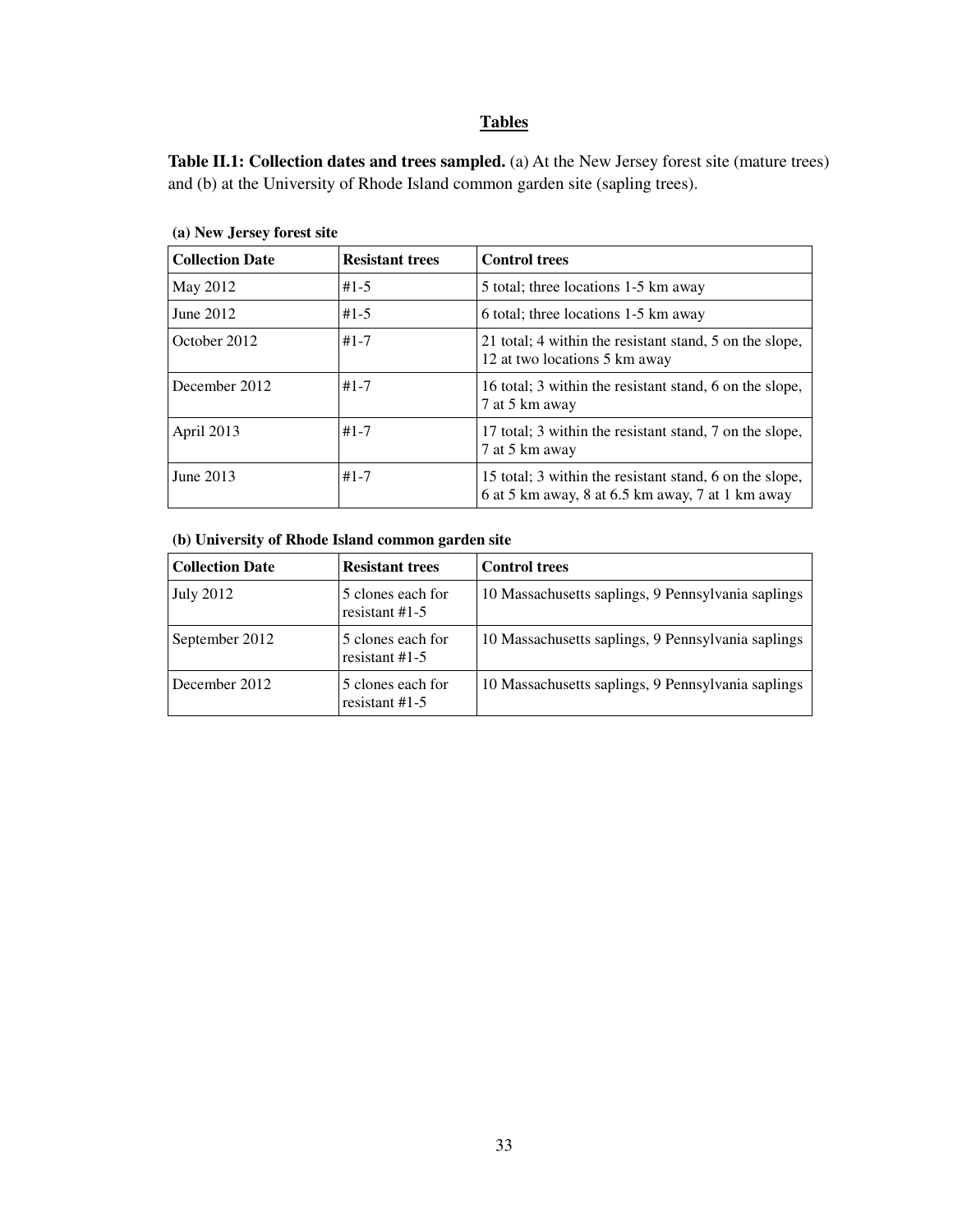**Table II.2: Relative terpenoid concentration in (a) twigs and (b) needles.** Number indicates ratio of Resistant trees' to Control trees' average concentrations. Dark gray shading indicates higher concentration in Resistant, light gray indicates lower concentration in Resistant, and white indicates no difference +/- 0.05 fold. Marginal significance (P<0.10) by ANOVA is indicated by italics and circle, full significance  $(P<0.05)$  by bold italics and asterisk. NJ = New Jersey forest mature trees, URI = University of Rhode Island common-garden saplings.

| <b>TWIGS</b>            | NJ<br>June.    | <b>NJ</b><br>Oct | N <sub>J</sub><br>Dec | N <sub>J</sub><br>April | N <sub>J</sub><br>June | <b>URI</b><br><b>Sept</b> | URI<br>Dec |  |  |  |  |
|-------------------------|----------------|------------------|-----------------------|-------------------------|------------------------|---------------------------|------------|--|--|--|--|
|                         | 2012           | 2012             | 2012                  | 2013                    | 2013                   | 2012                      | 2012       |  |  |  |  |
| <b>Monoterpenes</b>     |                |                  |                       |                         |                        |                           |            |  |  |  |  |
| Tricyclene              | $0.75^\circ$   | 1.28             | 2.00                  | 1.19                    | 1.92                   | $1.70*$                   | $1.09*$    |  |  |  |  |
| $\alpha$ -Pinene        | 1.06           | 1.20             | $1.49*$               | 1.49                    | 1.07                   | $1.92*$                   | $1.49*$    |  |  |  |  |
| Camphene                | 0.78           | 1.45             | 1.94                  | 1.46                    | $1.58^\circ$           | $2.80*$                   | $2.26*$    |  |  |  |  |
| $\beta$ -Pinene         | 1.14           | $1.41^\circ$     | 1.67°                 | 2.40                    | 1.18                   | $2.55*$                   | $2.24 *$   |  |  |  |  |
| Myrcene                 | 0.96           | 1.16             | $2.18*$               | 2.28                    | 1.13                   | $3.79*$                   | $1.95*$    |  |  |  |  |
| Limonene                | 1.12           | $1.49*$          | $1.25$ °              | $1.28*$                 | $1.15$ °               | $1.65*$                   | 1.23       |  |  |  |  |
| <b>Bornyl Acetate</b>   | $0.77^{\circ}$ | 1.07             | 1.04                  | $0.82$ $^{\circ}$       | $1.51^{\circ}$         | $2.04*$                   | $1.84 *$   |  |  |  |  |
| Sesquiterpenes          |                |                  |                       |                         |                        |                           |            |  |  |  |  |
| $\beta$ -Caryophyllene  | 0.96           | 2.00             | $3.50*$               | 1.86                    | 0.97                   | $2.20*$                   | $2.63*$    |  |  |  |  |
| $\alpha$ -Humulene      | 0.93           | 1.83°            | $2.63*$               | 1.65                    | 0.98                   | $2.08*$                   | $2.34*$    |  |  |  |  |
| Germacrene D            | n/a            | 3.18°            | $3.22*$               | 1.93                    | 1.06                   | $1.65*$                   | $4.18 *$   |  |  |  |  |
| <b>Totals</b>           |                |                  |                       |                         |                        |                           |            |  |  |  |  |
| Total<br>Monoterpenes   | 0.94           | 1.22             | $1.57*$               | 1.49                    | 1.13                   | $2.25*$                   | $1.59*$    |  |  |  |  |
| Total<br>Sesquiterpenes | 0.94           | $2.45^{\circ}$   | $3.11*$               | 1.82                    | 1.02                   | $1.98*$                   | $2.91*$    |  |  |  |  |

(a) Twigs: ratios for Resistant trees to Control trees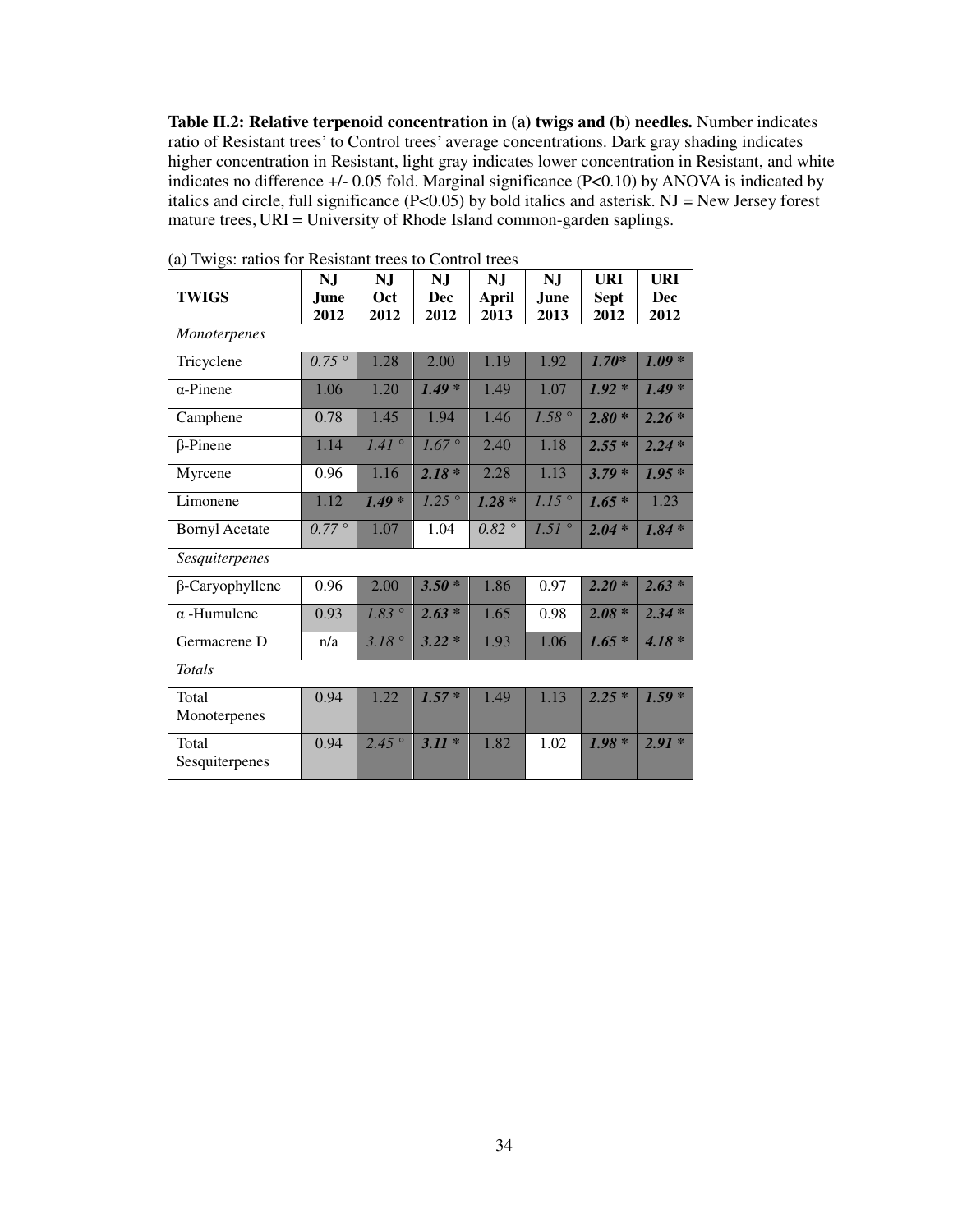| (b) includes. Tallos for Kesistant trees to Control trees | <b>NJ</b>  | <b>NJ</b>         | <b>NJ</b>         | NJ      | <b>NJ</b>    | <b>NJ</b> | <b>URI</b>     | <b>URI</b>    | <b>URI</b> |
|-----------------------------------------------------------|------------|-------------------|-------------------|---------|--------------|-----------|----------------|---------------|------------|
| <b>NEEDLES</b>                                            | <b>May</b> | June              | Oct               | Dec     | <b>April</b> | June      | July           | <b>Sept</b>   | <b>Dec</b> |
|                                                           | 2012       | 2012              | 2012              | 2012    | 2013         | 2013      | 2012           | 2012          | 2012       |
| Monoterpenes                                              |            |                   |                   |         |              |           |                |               |            |
| Tricyclene                                                | 1.08       | $\overline{1.02}$ | 1.09              | 0.96    | 1.06         | 1.14      | 1.17           | 0.98          | 1.12       |
| $\alpha$ -Pinene                                          | 1.23       | 1.17              | $1.17*$           | 1.03    | 1.11         | 1.09      | 1.13           | 0.95          | 1.07       |
| Camphene                                                  | 1.04       | 1.13              | 1.11              | 0.99    | 1.05         | 1.14      | 1.15           | 0.96          | 1.07       |
| Sabinene                                                  | 1.16       | 1.04              | 1.21              | 1.15    | 1.37         | 1.10      | 1.15           | 0.87          | 0.93       |
| $\beta$ -Pinene                                           | 1.20       | 0.98              | 1.18              | 1.13    | 1.22         | 1.12      | 1.10           | 0.96          | 1.11       |
| Myrcene                                                   | 1.17       | 1.08              | 1.10              | 0.98    | 0.82         | 1.07      | 0.97           | $0.74\degree$ | 1.02       |
| $\alpha$ -Phellandrene                                    | 1.36       | 1.23              | $1.30^\circ$      | 1.18°   | 1.30         | 1.78      | $1.25*$        | 0.89          | 1.19       |
| p-Cymene                                                  | 1.48       | 0.94              | $1.18*$           | 1.09    | 1.07         | 1.35      | 1.10           | 0.93          | 0.95       |
| Limonene                                                  | 1.04       | 0.89              | 1.12              | 1.05    | 1.10         | 1.08      | 0.89           | 0.88          | 1.02       |
| Eucalyptol                                                | 0.90       | $0.32 *$          | 1.04              | 1.21    | 1.71°        | 0.38      | 0.64           | 0.73          | 0.75       |
| Camphor                                                   | 1.27       | $0.57*$           | 0.84              | 0.90    | 0.96         | $4.08 *$  | 1.09           | 0.85          | 1.04       |
| Piperitone                                                | 0.91       | $0.57*$           | 1.16              | 1.12    | 0.87         | n/a       | 0.74           | 0.73          | 0.99       |
| <b>Bornyl Acetate</b>                                     | 1.00       | 1.12              | 1.10              | 1.00    | 1.06         | 1.11      | 1.12           | 0.94          | 1.04       |
| Unknown A<br>(suspected<br>monoterpene)                   | n/a        | n/a               | 0.93              | 0.82    | $0.76*$      | 0.94      | n/a            | $0.76*$       | $0.89 *$   |
| Unknown B<br>(suspected<br>monoterpene<br>acetate)        | n/a        | n/a               | $0.44\degree$     | 0.79    | 0.60         | 0.37      | $0.50^{\circ}$ | $0.37*$       | 0.57       |
| Sesquiterpenes                                            |            |                   |                   |         |              |           |                |               |            |
| $\beta$ -Caryophyllene                                    | 1.24       | 1.07              | 1.06              | 1.03    | 1.03         | 1.07      | 1.03           | 0.84          | 0.94       |
| $\alpha$ -Humulene                                        | 1.23       | 1.05              | 1.04              | 1.03    | 1.02         | 1.06      | 1.03           | 0.84          | 0.94       |
| $\gamma$ -Muurolene                                       | n/a        | n/a               | $1.18$ $^{\circ}$ | 1.13    | 1.06         | 0.97      | 0.90           | 0.89          | 1.04       |
| Germacrene D                                              | n/a        | n/a               | 1.39°             | $3.36*$ | $2.44*$      | 0.90      | 1.21           | 0.92          | 1.11       |
| $\gamma$ -Cadinene                                        | n/a        | n/a               | $1.09$ °          | 0.97    | 0.93         | 0.93      | 0.85           | $0.79*$       | 0.92       |
| δ-Cadinene                                                | n/a        | n/a               | $1.10^{\circ}$    | 1.03    | 1.01         | 0.93      | 1.06           | $0.81*$       | 0.96       |
| <b>Totals</b>                                             |            |                   |                   |         |              |           |                |               |            |
| Total<br>Monoterpenes                                     | 1.05       | 1.01              | 1.12              | 1.02    | 1.06         | 1.11      | 1.08           | 0.93          | 1.05       |
| Total<br>Sesquiterpenes                                   | 1.24       | 1.05              | $1.07^\circ$      | 1.06    | 1.04         | 1.03      | 1.05           | 0.84          | 0.95       |

(b) Needles: ratios for Resistant trees to Control trees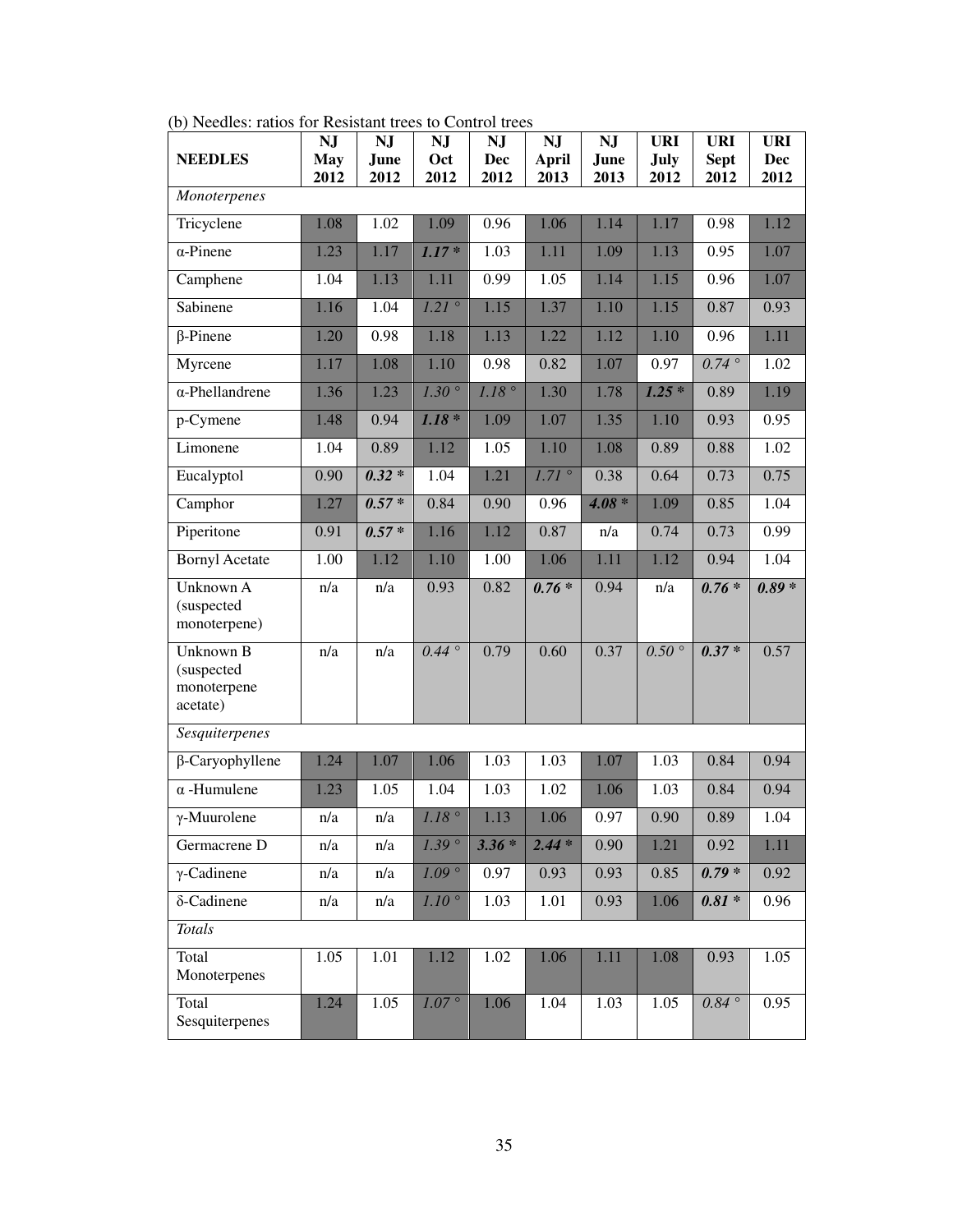**Table II.3: Repeated measures ANOVA of terpenoid concentrations against resistance status in (a) twigs and (b) needles.** P-values are reported from type II ANOVA's with sample month as an interacting factor and tree identity within month as the repeated measure factor. Marginal significance ( $p<0.10$ ) by ANOVA is indicated by italics and circle, full significance ( $p<0.05$ ) by bold italics and asterisk.  $NJ = New Jersey$  forest mature trees,  $URI = University$  of Rhode Island common-garden saplings.

| <b>TWIGS</b>            | NJ:<br>resistance | NJ:<br>month    | NJ:<br>interaction<br>resistance*<br>month | URI:<br>resistance | URI:<br>month | URI:<br>interaction<br>resistance*<br>month |
|-------------------------|-------------------|-----------------|--------------------------------------------|--------------------|---------------|---------------------------------------------|
| <i>Monoterpenes</i>     |                   |                 |                                            |                    |               |                                             |
| Tricyclene              | 0.104             | $0.037*$        | $0.070^{\circ}$                            | 0.227              | 0.279         | 0.808                                       |
| $\alpha$ -Pinene        | $0.001*$          | $0.014*$        | 0.677                                      | $0.044*$           | $< 0.001*$    | 0.638                                       |
| Camphene                | 0.673             | 0.899           | $0.049*$                                   | $< 0.001*$         | 0.663         | 0.887                                       |
| $\beta$ -Pinene         | $0.079^\circ$     | 0.647           | 0.985                                      | $0.003*$           | $< 0.001*$    | 0.387                                       |
| Myrcene                 | $0.034*$          | 0.900           | 0.618                                      | $0.001*$           | $0.020*$      | $0.005*$                                    |
| Limonene                | $< 0.001*$        | $\leq 0.001*$   | 0.790                                      | 0.109              | $< 0.001*$    | 0.718                                       |
| <b>Bornyl Acetate</b>   | $0.007*$          | $0.084^{\circ}$ | 0.142                                      | $< 0.001*$         | 0.568         | 0.677                                       |
| Sesquiterpenes          |                   |                 |                                            |                    |               |                                             |
| $\beta$ -Caryophyllene  | $0.096^\circ$     | 0.788           | 0.794                                      | $< 0.001*$         | $0.005*$      | $0.004*$                                    |
| $\alpha$ -Humulene      | $0.009*$          | 0.500           | 0.575                                      | $0.001*$           | $< 0.001*$    | 0.141                                       |
| Germacrene D            | 0.220             | $0.009*$        | $0.084^{\circ}$                            | 0.945              | $0.059^\circ$ | $0.032*$                                    |
| <b>Totals</b>           |                   |                 |                                            |                    |               |                                             |
| Total<br>Monoterpenes   | $0.001*$          | 0.187           | 0.355                                      | 0.114              | $< 0.001*$    | 0.569                                       |
| Total<br>Sesquiterpenes | $0.028*$          | 0.342           | 0.864                                      | $0.003*$           | $0.001*$      | $0.089^\circ$                               |

(a) Twigs: p-values for Resistant trees to Control trees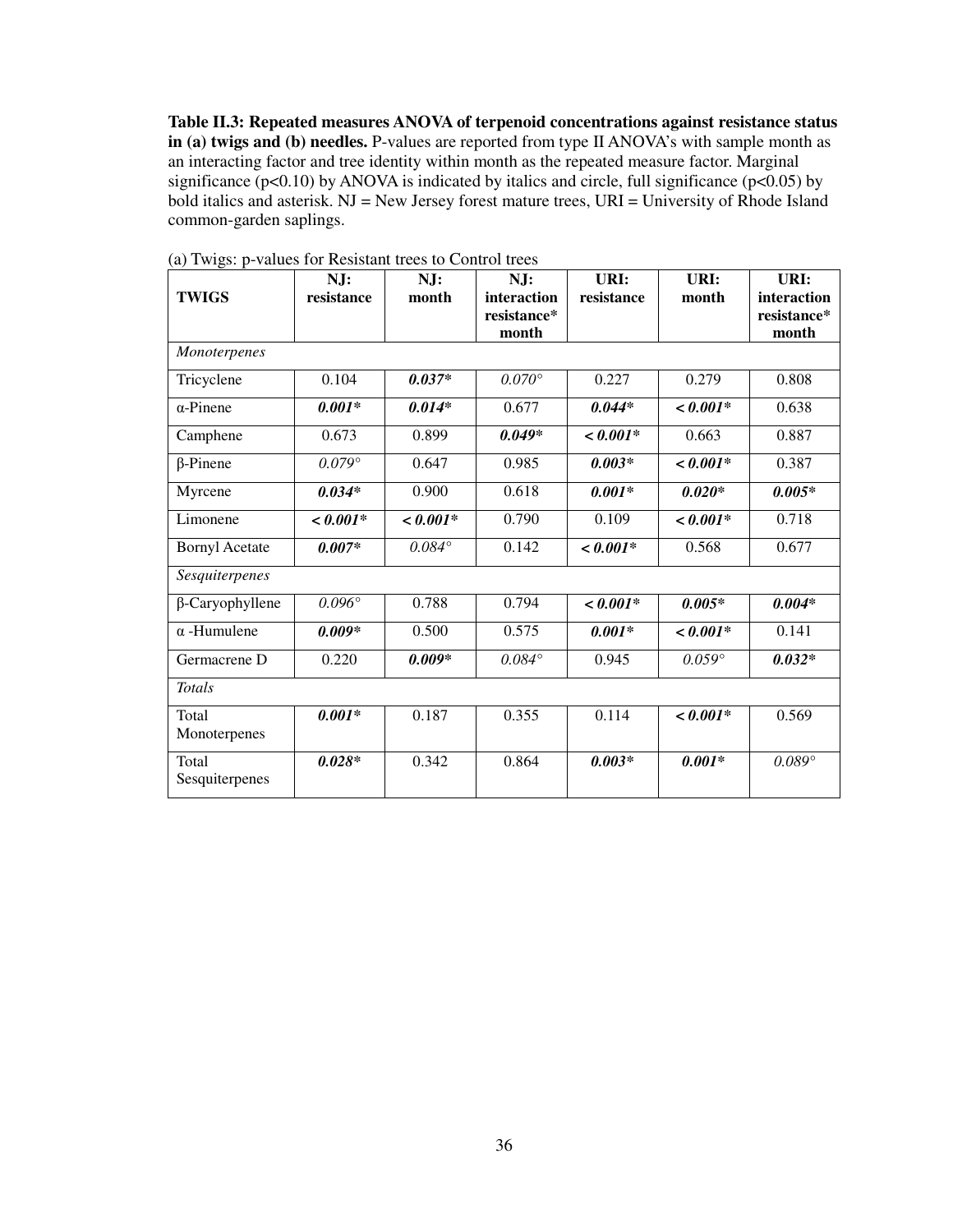| <b>NEEDLES</b>                                     | NJ:<br>resistance | NJ:<br>month | NJ:<br>interaction<br>resistance*<br>month | URI:<br>resistance | URI:<br>month | URI:<br>interaction<br>resistance*<br>month |
|----------------------------------------------------|-------------------|--------------|--------------------------------------------|--------------------|---------------|---------------------------------------------|
| Monoterpenes                                       |                   |              |                                            |                    |               |                                             |
| Tricyclene                                         | 0.708             | $< 0.001*$   | $0.029*$                                   | $< 0.001*$         | $< 0.001*$    | 0.423                                       |
| $\alpha$ -Pinene                                   | 0.840             | $< 0.001*$   | $< 0.001*$                                 | $0.007*$           | $< 0.001*$    | 0.410                                       |
| Camphene                                           | 0.585             | $< 0.001*$   | $< 0.001*$                                 | $0.002*$           | $< 0.001*$    | 0.226                                       |
| Sabinene                                           | $0.029*$          | 0.449        | 0.455                                      | $< 0.001*$         | $< 0.001*$    | 0.122                                       |
| $\beta$ -Pinene                                    | $0.001*$          | $0.013*$     | $< 0.001*$                                 | $0.003*$           | $0.002*$      | 0.729                                       |
| Myrcene                                            | 0.980             | $< 0.001*$   | $< 0.001*$                                 | 0.714              | $< 0.001*$    | 0.838                                       |
| $\alpha$ -Phellandrene                             | $< 0.001*$        | $0.022*$     | 0.562                                      | $0.013*$           | $0.028*$      | 0.798                                       |
| p-Cymene                                           | $< 0.001*$        | $0.018*$     | $0.022*$                                   | $0.020*$           | 0.378         | 0.307                                       |
| Limonene                                           | $< 0.001*$        | $0.021*$     | $0.010*$                                   | $0.040*$           | $0.002*$      | 0.653                                       |
| Eucalyptol                                         | $0.019*$          | 0.303        | 0.488                                      | 0.487              | 0.558         | 0.843                                       |
| Camphor                                            | $< 0.001*$        | 0.667        | $0.010*$                                   | $0.066^\circ$      | $0.023*$      | 0.285                                       |
| Piperitone                                         | $< 0.001*$        | $< 0.001*$   | 0.880                                      | 0.199              | 0.765         | 0.167                                       |
| <b>Bornyl Acetate</b>                              | 0.798             | $< 0.001*$   | $< 0.001*$                                 | $< 0.001*$         | $< 0.001*$    | 0.165                                       |
| Unknown A<br>(suspected<br>monoterpene)            | 0.285             | $< 0.001*$   | $< 0.001*$                                 | 0.449              | $< 0.001*$    | 0.827                                       |
| Unknown B<br>(suspected<br>monoterpene<br>acetate) | 0.412             | $0.001*$     | $< 0.001*$                                 | $< 0.001*$         | 0.558         | 0.378                                       |
| Sesquiterpenes                                     |                   |              |                                            |                    |               |                                             |
| $\beta$ -Caryophyllene                             | $0.004*$          | $< 0.001*$   | $< 0.001*$                                 | 0.521              | $< 0.001*$    | $0.085^{\circ}$                             |
| $\alpha$ -Humulene                                 | $0.006*$          | $0.001*$     | $0.047*$                                   | 0.545              | $< 0.001*$    | $0.086^\circ$                               |
| $\gamma$ -Muurolene                                | 0.323             | $< 0.001*$   | $< 0.001*$                                 | 0.285              | $< 0.001*$    | 0.622                                       |
| Germacrene D                                       | 0.103             | $< 0.001*$   | 0.483                                      | $0.092^\circ$      | $< 0.001*$    | 0.669                                       |
| $\gamma$ -Cadinene                                 | 0.217             | $< 0.001*$   | $< 0.001*$                                 | $0.028*$           | $< 0.001*$    | 0.938                                       |
| $\delta$ -Cadinene                                 | 0.450             | $< 0.001*$   | $< 0.001*$                                 | 0.985              | $0.014*$      | 0.248                                       |
| <b>Totals</b>                                      |                   |              |                                            |                    |               |                                             |
| Total<br>Monoterpenes                              | 0.488             | 0.987        | $0.001*$                                   | $0.002*$           | $< 0.001*$    | 0.317                                       |
| Total<br>Sesquiterpenes                            | $0.003*$          | $< 0.001*$   | $< 0.001*$                                 | 0.501              | $< 0.001*$    | $0.094^\circ$                               |

(b) Needles: p-values for Resistant trees to Control trees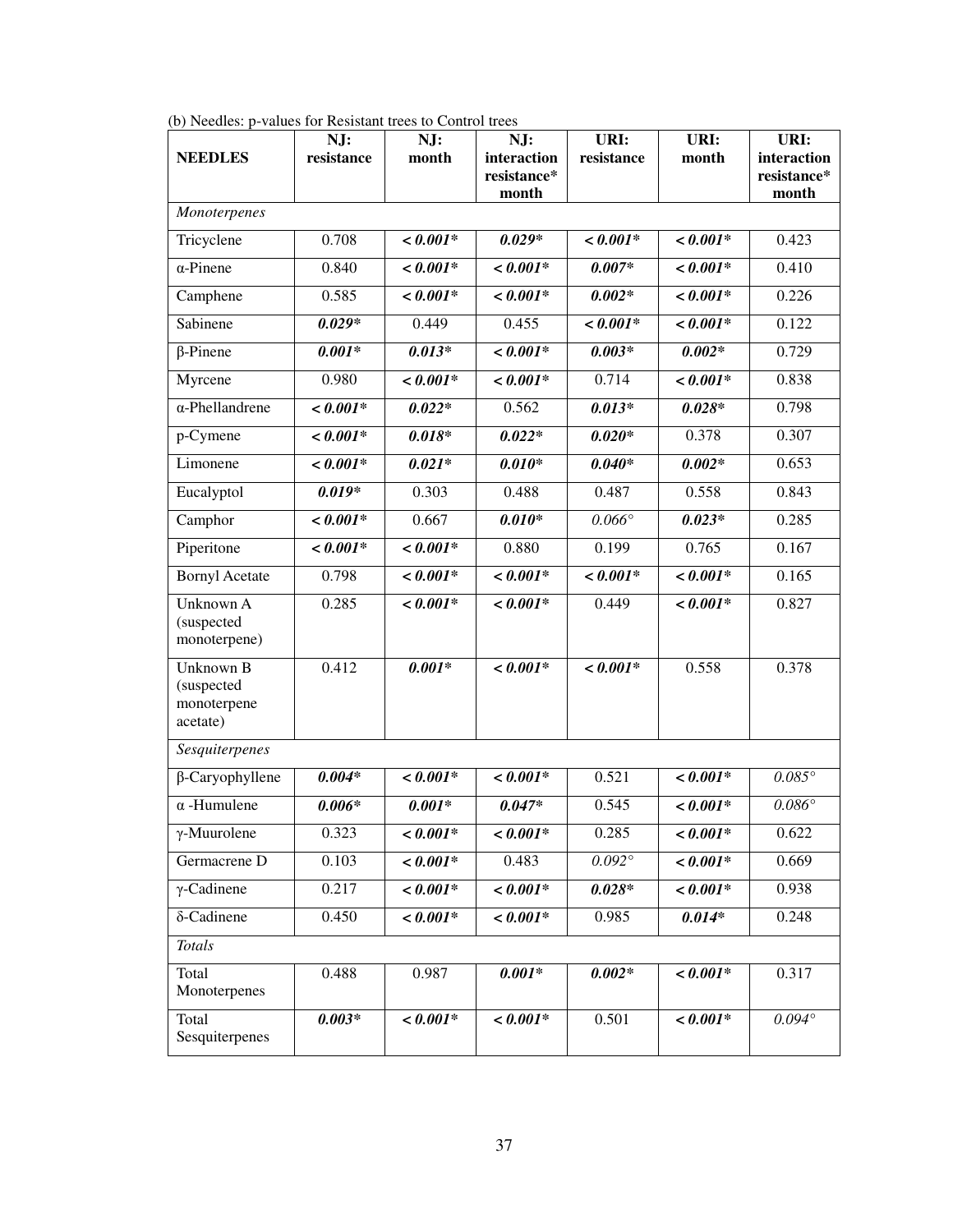**Table II.4: Partitioning of variance across terpenoid compounds.** Total variance across (a) seven terpenoid compounds in twigs, or (b) twelve compounds in needles, is attributed to explanatory variables: resistance status of sample, HWA density on sample tissue, EHS density on sample tissue.

| $\circ$<br><b>TWIGS</b> | <b>Resistance:</b> | HWA:          | EHS:          | Confounded:        | Confounded:        | Noise:      |
|-------------------------|--------------------|---------------|---------------|--------------------|--------------------|-------------|
|                         | variance           | variance      | variance      | Resistance         | Resistance         | unexplained |
|                         | attributed to      | attributed to | attributed to | and HWA            | and EHS joint      | variance    |
|                         | Res only           | HWA only      | EHS only      | joint variance     | variance           |             |
| NJ June 2012            | 7%                 | $5\%$         | 34%           | interaction        | interaction        | 58%         |
| <b>NJ</b> Oct 2012      | 7%                 | 6%            | $3\%$         | interaction        | <i>interaction</i> | 85%         |
| <b>NJ</b> Dec 2012      | 16%                | 3%            | 10%           | $2\%$              | interaction        | 72%         |
| NJ April 2013           | 7%                 | 7%            | 8%            | $0\%$              | <i>interaction</i> | 64%         |
| <b>NJ</b> June 2013     | $2\%$              | 7%            | n/a           | interaction        | n/a                | 92%         |
| URI Sept 2012           | 14%                | 3%            | $4\%$         | <i>interaction</i> | <i>interaction</i> | 82%         |
| <b>URI</b> Dec 2012     | 12%                | n/a           | $1\%$         | n/a                | $1\%$              | 86%         |

(a) Twigs: partitioning of variance across seven terpenoid compounds.

(b) Needles: partitioning of variance across twelve terpenoid compounds.

| <b>NEEDLES</b>      | <b>Resistance:</b> | HWA:          | EHS:          | Confounded:        | Confounded:        | Noise:      |
|---------------------|--------------------|---------------|---------------|--------------------|--------------------|-------------|
|                     | variance           | variance      | variance      | Resistance         | Resistance         | unexplained |
|                     | attributed to      | attributed to | attributed to | and HWA            | and EHS joint      | variance    |
|                     | Res only           | HWA only      | EHS only      | joint variance     | variance           |             |
| NJ May 2012         | $1\%$              | n/a           | $2\%$         | n/a                | $1\%$              | 96%         |
| $NI$ June 2012      | $12\%$             | 44%           | $3\%$         | 23%                | $0\%$              | 19%         |
| <b>NJ Oct 2012</b>  | $11\%$             | 8%            | $1\%$         | <i>interaction</i> | $0\%$              | 83%         |
| <b>NJ</b> Dec 2012  | 6%                 | 6%            | $3\%$         | $1\%$              | 3%                 | 82%         |
| NJ April 2013       | $9\%$              | $10\%$        | $2\%$         | 3%                 | $0\%$              | 61%         |
| <b>NJ</b> June 2012 | $4\%$              | 3%            | n/a           | $0\%$              | n/a                | 94%         |
| URI Sept 2012       | 5%                 | $2\%$         | $1\%$         | interaction        | interaction        | 93%         |
| URI Dec 2012        | $2\%$              | n/a           | $2\%$         | n/a                | <i>interaction</i> | 96%         |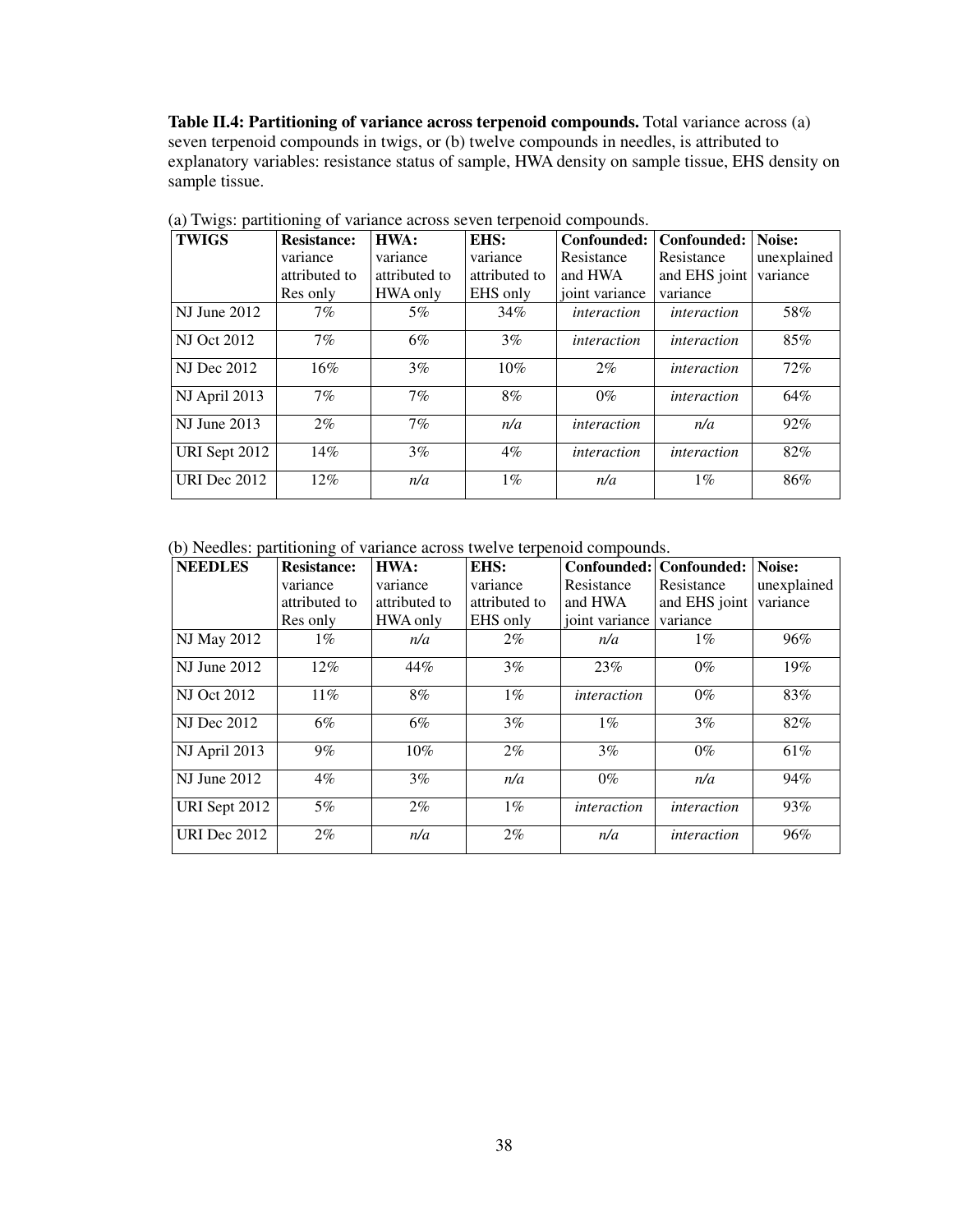## **Figures**



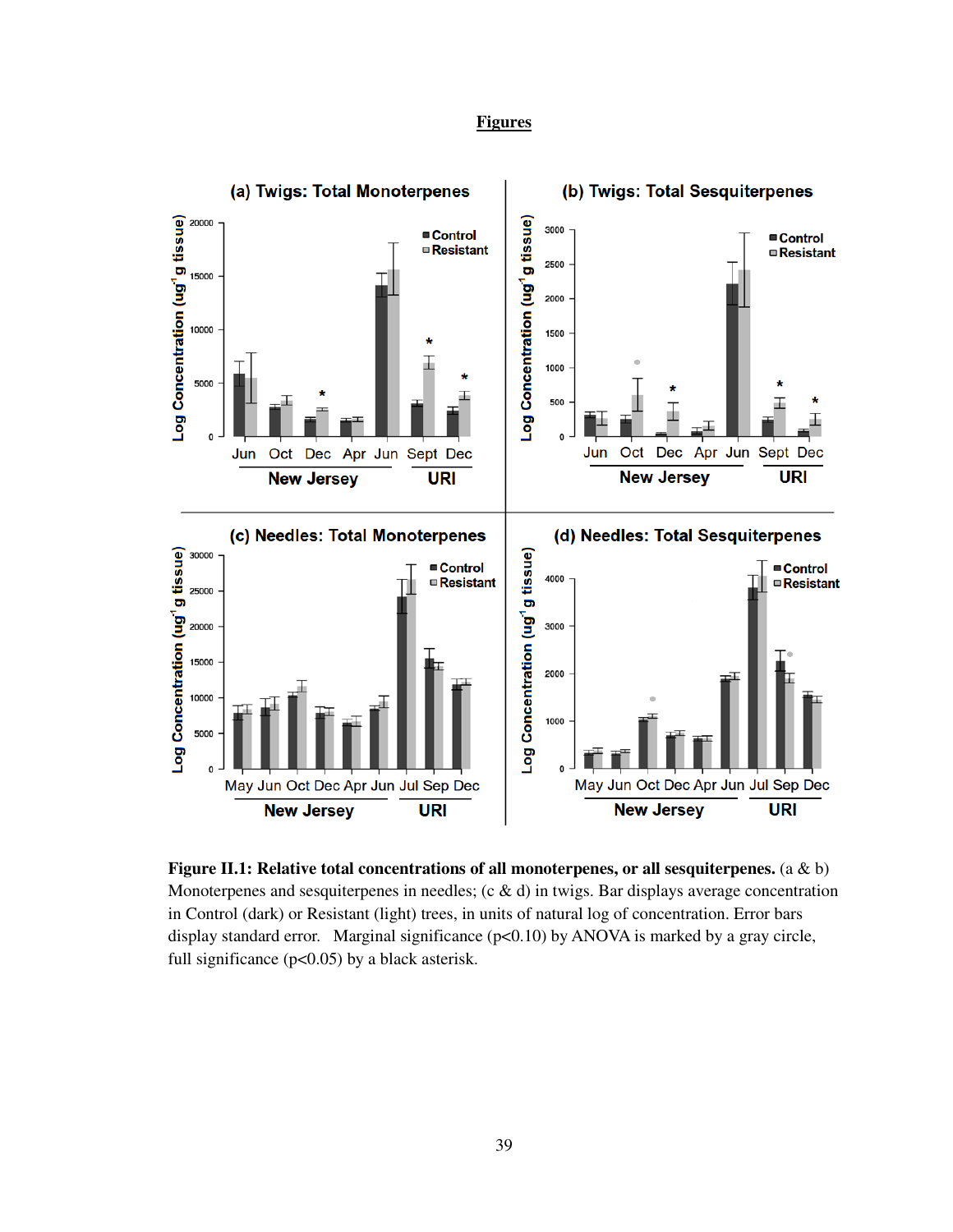#### **APPENDIX**

### **METHOD DETAILS**

#### **Filter composition and procedure**

For needle samples, filters contained 0.3 g of 60Å silica gel, 0.10 g activated carbon, and 0.2 g magnesium sulfate packed in a 6-inch Pasteur pipet; for twig samples, filters contained 0.2 g silica gel, 0.07 g activated carbon, and 0.13 g magnesium sulfate. Filters were conditioned with 1 mL methanol and 1 mL MTBE, drained using a pressure bulb, and wetted with 0.2 mL MTBE immediately prior to filtration. The organic layer of each sample was transferred to the filter and allowed to drain through. Terpenes were eluted from filters with 0.5 mL hexanes and a pressure bulb was used to complete drainage.

#### **Calibration curves**

The calibration curve for a given terpene compound is an estimated linear function relating initial concentration to resulting detected quantity of that terpene compound. With an adequate range of concentrations and replication on filters, calibration curves thus account for losses in filtration and differences in detectability among compounds.

Calibration curves were determined experimentally for all compounds for which analytical standards were available. When a standard was not available, calibration curve was estimated based on neighboring compounds of similar molecular structure. Standards solutions of 25 compounds at identical concentration in MTBE were passed through the filtration procedure and quantified on the GC-FID. For solutions at 7 concentration levels, twenty-four 1-mL aliquots of each standards solution were filtered on 12 needle filters and on 12 twig filters. For solutions at 7 additional concentration levels, four 1-mL aliquots of each standards solution were filtered on 2 needle filters and on 2 twig filters.

After quantification on the GC-FID, calibration curves were created for each terpene compound by plotting initial concentration on the x-axis and detected area of that terpene on the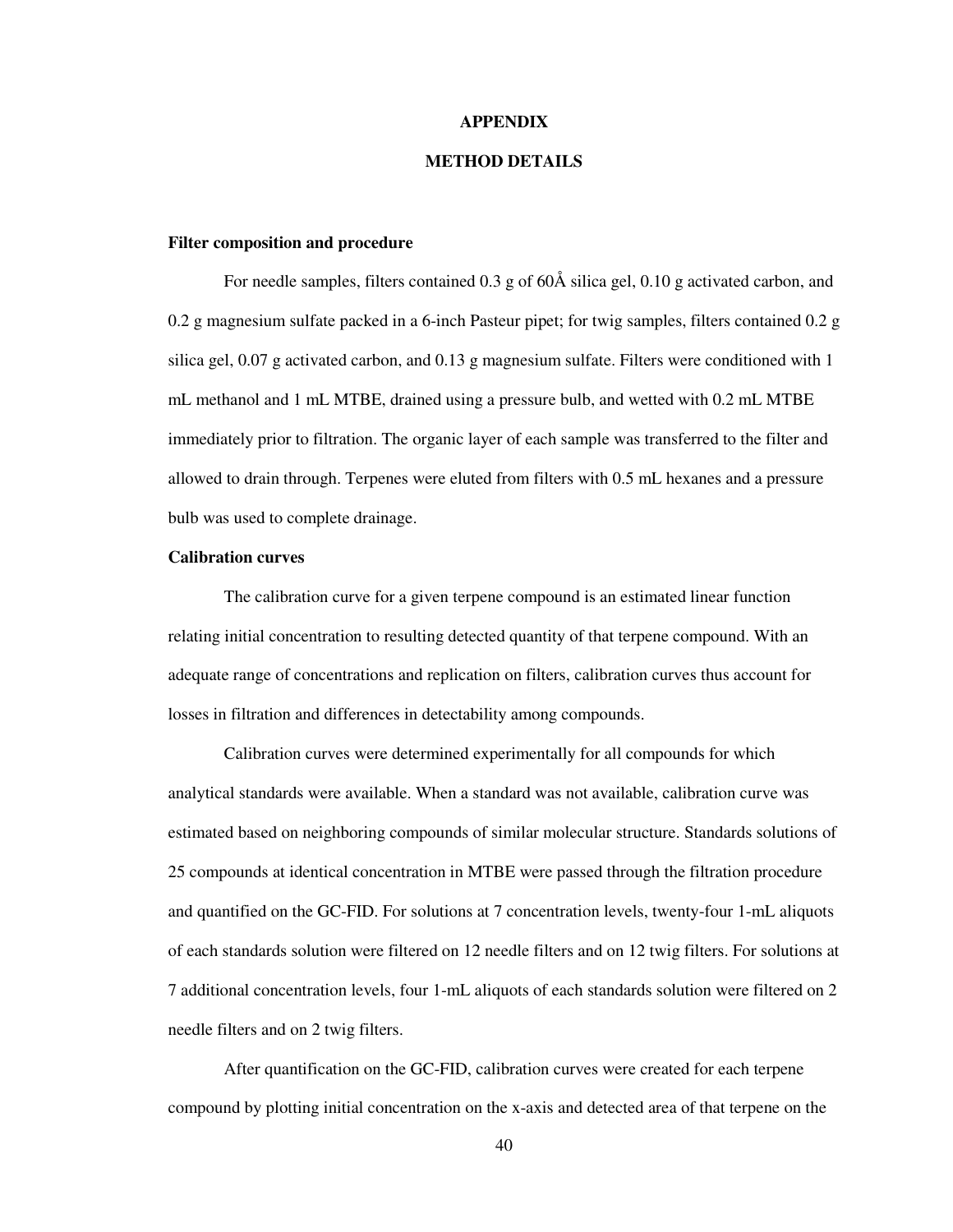y-axis and fitting a linear function with 95% confidence bands. Calculations were performed in R version 2.15.2.

### **GC-FID instrument settings**

Terpene compounds in samples were quantified by gas chromatography with flame ion detection (Hewlett-Packard Agilent 6890, running Agilent ChemStation software). Separations were performed on an Agilent HP-5 capillary column, non-polar with crosslinked 5% phenyl / 95% methyl siloxane, 0.25 µm film thickness, 0.32 mm diameter, 30 m length. The column was trimmed by 8 cm during previous use. The helium carrier gas was in constant flow mode at 2.2 mL min<sup>-1</sup> and average velocity 36 cm sec<sup>-1</sup>; sample was injected with split ratio of 3:1, split flow of 6.5 mL min<sup>-1</sup>, and total flow of 11.1 mL min<sup>-1</sup>. The injection volume was 1  $\mu$ L at inlet temperature of 250 $\degree$ C. The GC oven temperature was programmed to start at 60 $\degree$ C and rise to 158°C with holds at 64°C, 100°C, and 126°C to improve separation of compounds, followed by burn-off at 200 $^{\circ}$ C. The flame-ion detector was set at 300 $^{\circ}$ C, with hydrogen flow at 30 mL min<sup>-1</sup>, air flow at 300 mL min<sup>-1</sup>, and nitrogen makeup flow at 25 mL min<sup>-1</sup>. The detector began data collection after 3 minutes of solvent cut-time.

## **GCMS instrument settings**

GCMS separations for initial compound identifications were performed on a Shimadzu SHRXI-5MS capillary column, non-polar with crosslinked 5% diphenyl / 95% dimethyl polysiloxane, 0.25 um film thickness, 0.25 mm diameter, 30 m length. The helium carrier gas was in constant linear velocity mode at 1.2 mL min<sup>-1</sup> flow and 40 cm sec<sup>-1</sup> velocity; sample was injected with split ratio of 3:1 and total flow of 5.8 mL min<sup>-1</sup>. The injection volume was 1  $\mu$ L at inlet temperature of 250°C. The GC oven temperature ramp was identical to that used on the GC-FID, running 60°C to 158°C with holds (Appendix Table 1). The MS ion source and interface temperatures were set at 200°C, and the detector scanning range was 40-400 m/z. The MS detector began data collection after 3 minutes of solvent cut-time.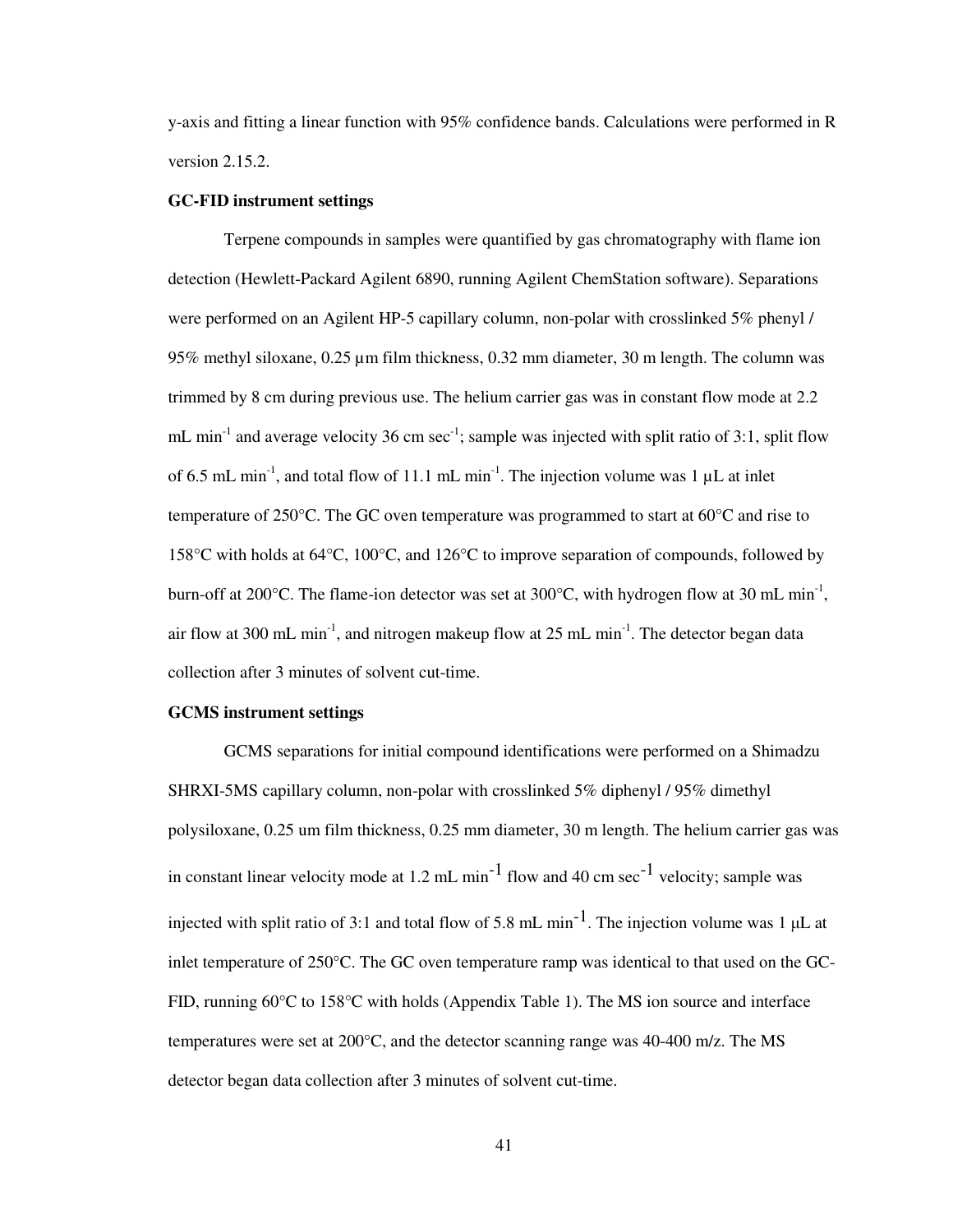| Time (min.) | Rate ( $^{\circ}$ C/min.) | Target $(^{\circ}C)$ | Hold (min.) |
|-------------|---------------------------|----------------------|-------------|
|             |                           | 60                   |             |
|             |                           | 64                   |             |
|             |                           | 68                   |             |
|             | 20                        | 100                  |             |
| 11.6        |                           | 126                  |             |
| 25.3        |                           | 158                  |             |
| 35.9        | 80                        | 200                  |             |
|             |                           |                      |             |

**Appendix Table 1: Programmed heat ramp for GC-FID oven,** used in separating terpenoid compounds by volatility.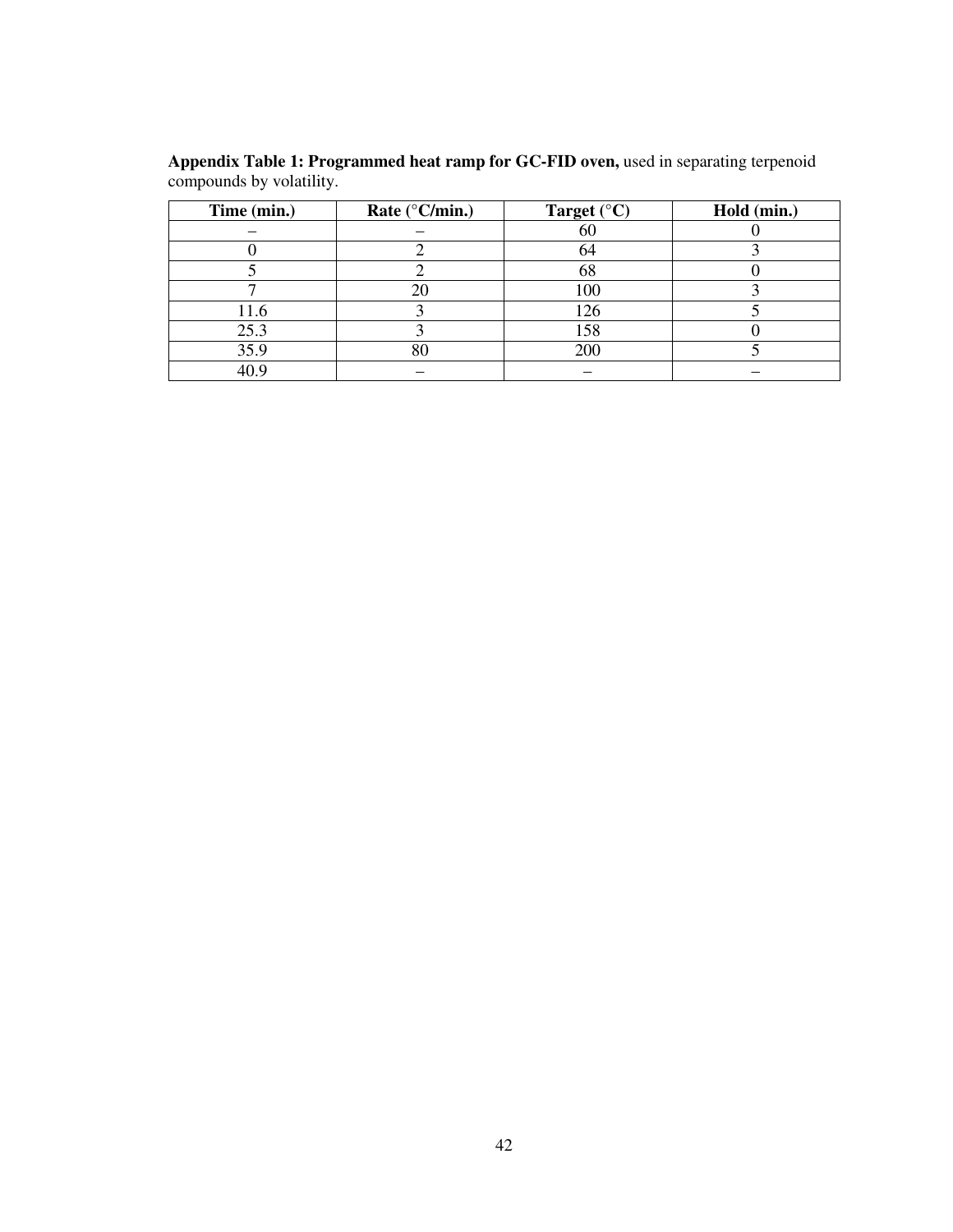#### **BIBLIOGRAPHY**

- **Adams, R. P. 2009.** Identification of Essential Oil Components by Gas Chromatography / Quadrupole Mass Spectroscopy. Allured Press, Illinois, US.
- **Balch, R. E., J. Clark, and J. M. Bonga. 1964.** Hormonal action in production of tumours and compression wood by an aphid. Nature 202: 721-722.
- **Bentz, S., L. Riedel, M. Pooler, and A. Townsend. 2002.** Hybridization and self-compatibility in controlled pollinations of eastern North American and Asian hemlock (*Tsuga*) species. J. of Arboriculture 28: 200-205.
- **Bernard-Dagan, C., G. Pauly, A. Marpeau, M Gleizes, J. P. Carde, P. Baradat. 1982.** Control and compartmentation of terpene biosynthesis in leaves of *Pinus pinaster*. Physiol. Veg. 20: 775-795.
- **Bonaventure, G. 2012.** Perception of insect feeding by plants. Plant Biol. 14: 872-880.
- **Bonello, P., T. R. Gordon, D. A. Herms, D. L. Wood, and N. Erbilgin. 2006.** Nature and ecological implications of pathogen-induced systemic resistance in conifers: a novel hypothesis. Physiol. and Molec. Plant Pathol. 68: 95-104.
- **Broeckling, C. D., and S. M. Salom. 2003.** Volatile emissions of eastern hemlock, *Tsuga canadensis*, and the influence of hemlock woolly adelgid. Phytochemistry 62: 175-180.
- **Burdon, R. D. 2010.** Conservation and management of potentially resistant tree germplasm: a key but easily neglected part of a robust biosecurity strategy. New Zealand J. of Forestry Sci. 40: 115-122.
- **Caswell, T. R., R. Casagranded, B. Maynard, and E. Preisser. 2008.** Production and evaluation of eastern hemlocks potentially resistant to the hemlock woolly adelgid. *In* B. Onken and R. Reardon (Eds.). Fourth Symposium on Hemlock Woolly Adelgid in the Eastern United States.USDA Forest Service, Hartford, CT. pp. 124-134.
- **Clancy, K. M., M. R. Wagner, and R. W. Tinus. 1988.** Variations in nutrient levels as a defense: identifying key nutritional traits of host plants of the western spruce budworm. *In* W. J. Mattson, J. Levieux, and C. Bernard-Dagan (Eds.). Mechanisms of woody plant defenses against insects: search for pattern. Springer-Verlag, New York, US. pp. 203-214.
- **Domec, J. C., L. N. Rivera, J. S. King, I. Pezlen, F. Hain, B. Smith, J. Frampton. 2013.** Hemlock woolly adelgid (*Adelges tsugae*) infestation affects water and carbon relations of eastern hemlock (*Tsuga canadensis*) and Carolina hemlock (*Tsuga caroliniana*). New Phytologist (online).
- **Franceschi, V. R., P. Krokene, E. Christiansen, and T. Krekling. 2005.** Anatomical and chemical defenses of conifer bark against bark beetles and other pests. New Phytol. 167:353-376
- Gomez, S., C. M. Orians, and E. L. Preisser. 2012. Exotic herbivores on a shared native host: tissue quality after individual, simultaneous, and sequential attack. Oecologia 169: 1015- 1024.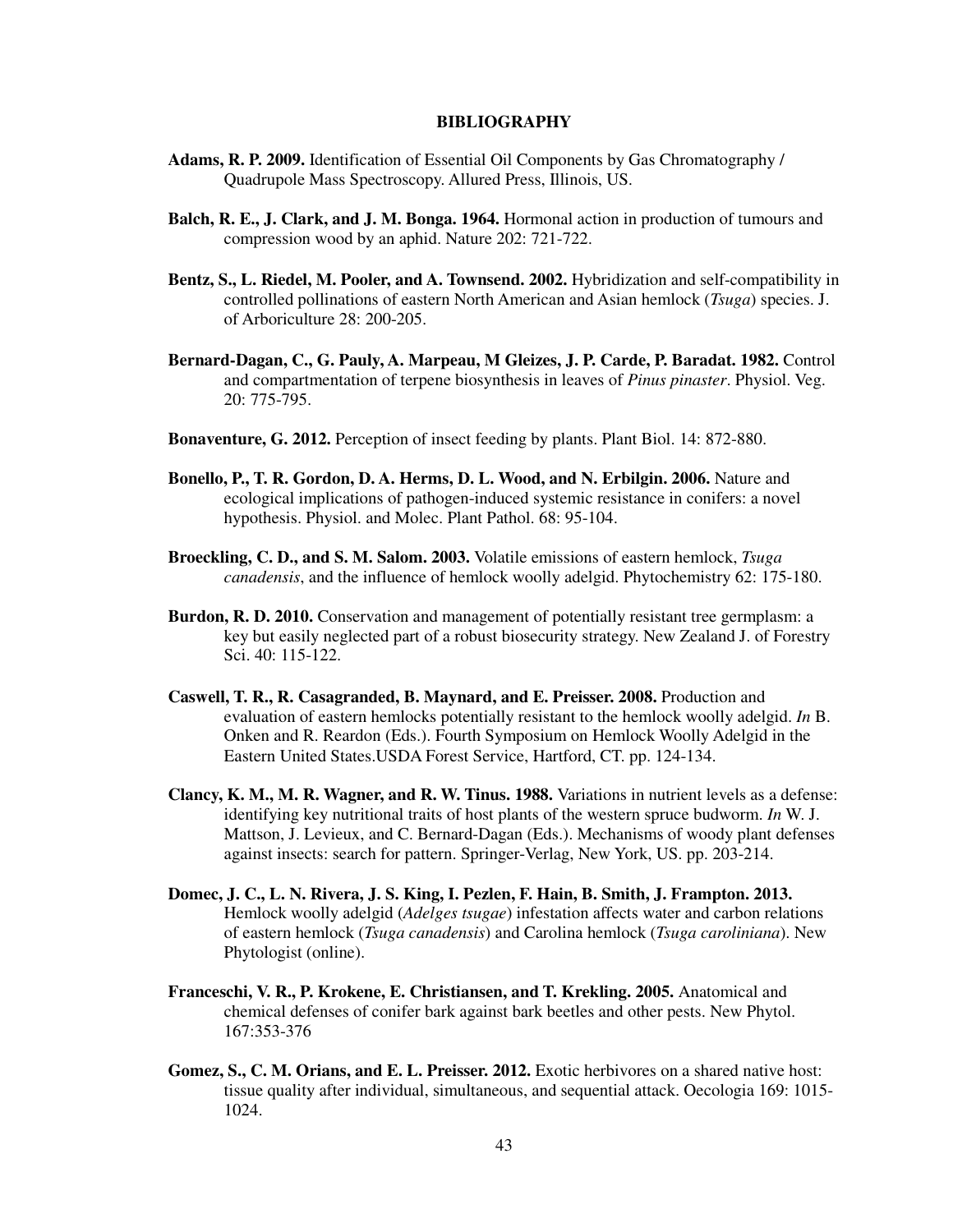- **Gonda-King, L., L. Radville, and E. L. Preisser. 2012.** False ring formation in Eastern hemlock branches: impacts of hemlock woolly adelgid and elongate hemlock scale. Environ. Entomol. 41: 523-531.
- **Herms, D. A., and W. J. Mattson. 1992.** The dilemma of plants: to grow or defend. The Quaterly Review of Biol. 67: 283-335.
- **Hudgins, J. W., E. Christriansen, and V. R. Franceschi. 2004.** Induction of anatomically based defense responses in stems of diverse conifers by methyl jasmonate: a phylogenetic perspective. Tree Phys. 24: 251-264.
- **Ingwell, L. L., J. Brady, M. Fitzpatrick, B. Maynard, R. Casagrande, and E. L. Preisser. 2009.** Intraspecific variation in *Tsuga canadensis* foliar chemistry. Northeastern Naturalist 16: 585-594.
- **Ingwell, L. L., and E. L. Preisser. 2010.** Using citizen science programs to identify host resistance in pest-invaded forests. Cons. Biol. 25: 182-188.
- **Lagalante, A. F., and K. E. Montgomery. 2003.** Analysis of terpenoids from hemlock (Tsuga) species by solid-phase microextraction/gas chromatography/ion-trap mass spectrometry. J. Agr. Food Chem. 51: 2115-2120.
- Lagalante, A. F., N. Lewis, M. E. Montgomery, and K. S. Shields. 2006. Temporal and spatial variation of terpenoids in eastern hemlock (Tsuga canadensis) in relation to feeding by *Adelges tsugae*. J. Chem. Ecol. 32: 2389-2403.
- **Lagalante, A. F., M. E. Montgomery, F. C. Calvosa, and M. N. Mirzabeigi. 2007.** Characterization of terpenoid volatiles from cultivars of eastern hemlock (*Tsuga canadensis*). J. Agric. Food Chem 55: 10850-10856.
- **Mattson, W. J. 1986.** Protecting future forests from insects. *In* J. J. Crowley (Ed.). 1986 Yearbook of Agriculture: Research for Tomorrow. USDA, Washington, D.C., US. pp. 225–228
- **McClure, M. S. 1989**. Evidence of a polymorphic life cycle in the hemlock woolly adelgid, *Adelges tsugae* (Homoptera: Adelgidae). Ann. of the Entomol. Soc. of Am. 82: 50-54.
- **McClure, M. S. 1991.** Density-dependent feedback and population-cycles in *Adelges tsugae* (Homoptera: Adelgidae) on *Tsuga canadensis*. Environ. Entomol. 20: 258-264.
- **McCune, B., J. B. Grace, and D. L. Urban. 2002.** Analysis of Ecological Communities. MjM Software Design, Gleneden Beach, Oregon, USA.
- **McDowell, N. G. 2011.** Mechanisms linking drought, hydraulics, carbon metabolism, and vegetation mortality. Plant Physiol. 155: 1051-1059.
- **Miller-Pierce, M. R., and E. L. Preisser. 2012.** Asymmetric priority effects influence the success of invasive forest insects. Ecol. Entomol. 37: 350-358.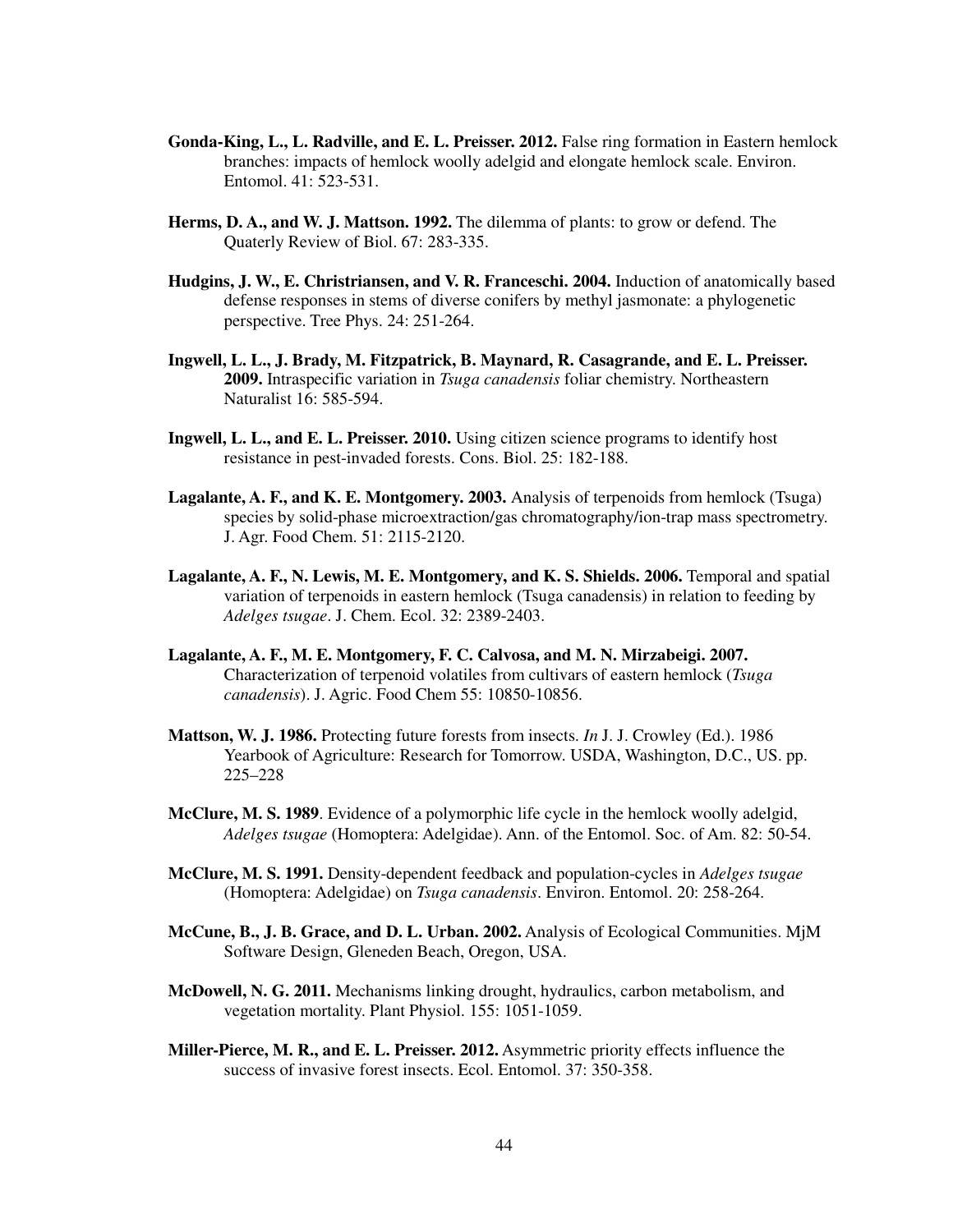- **Montgomery, M. E., S. E. Bentz, and R. T. Olsen. 2009.** Evaluation of hemlock (*Tsuga*) species and hybrids for resistance to *Adelges tsugae* (Hemiptera: Adelgidae) using artificial infestation. J. of Econ. Entomol. 102: 1247-1254.
- **Orwig, D. A., and D. R. Foster. 1998.** Forest response to the introduced hemlock woolly adelgid in southern New England, USA. J. of the Torrey Bot. Soc. 125: 60-73.
- **Orwig, D. A., D. R. Foster, and D. Mausel. 2002.** Landscape patterns of hemlock decline in New England due to the introduced hemlock woolly adelgid. J. of Biogeog. 29: 1475- 1488.
- **Oten, K. L. F., G. R. Bauchan, J. Frampton, and F. P. Hain. 2012.** Biophysical characteristics of the stem and petiole surface of six hemlock (*Tsuga*) species and a hybrid: implications for resistance to *Adelges tsugae*. Botany 90: 1170-1178.
- **Painter, R. H. 1951.**Insect resistance in crop plants. The MacMillan Company, New York, US.
- **Paradis, A. 2011.** Population dynamics of the hemlock woolly adelgid (Hemptera: Adelgidae). Ph.D. dissertation, University of Massachusetts, Amherst.
- **Paradis, A., J. Elkinton, K. Hayhoe, and J. Buonaccorsi. 2008.** Role of winter temperature and climate change on the survival and future range expansion of the hemlock woolly adelgid (*Adelges tsugae*) in Eastern North America. Mitigation and Adaptation Strategies for Global Change 13: 541-554.
- **Pezet, J., J. Elkinton, S. Gomez, E. A. McKenzie, M. Lavine, and E. Preisser. 2013.** Hemlock woolly adelgid and elongate hemlock scale induce changes in foliar and twig volatiles of eastern hemlock. J Chem Ecol 39: 1090-1100.
- **Puritch, G. S. 1977.** Distribution and phenolic composition of sapwood and heartwood in *Abies grandis* and the effects of the balsam woolly aphid. Can. J. Forest Res. 7: 54-62.
- **R Development Core Team. 2012.** R 2.15.2: a language and environment for statistical computing. R Foundation for Statistical Computing, Vienna, Austria. <http://www.Rproject.org>.
- **Radville, L., A. Chaves, and E.L. Preisser. 2011.** Variation in plant defense against invasive herbivores: evidence for a hypersensitive response in eastern hemlocks (*Tsuga canadensis*). J. Chem. Ecol. 37: 592-597.
- **Reis, P., M. E. Dix, M. Ielmini, and D. Thomas. 2004.** National strategy and implementation plan for invasive species management. U.S. Department of Agriculture Forest Service, Washington, D.C.
- **Schoettle, A. W., J. G. Klutsch, and R. A. Sniezko. 2012.** Integrating regeneration, genetic resistance, and timing of intervention for the long-term sustainability of ecosystems challenged by non-native pests – a novel proactive approach. *In* Proceedings of the  $4<sup>th</sup>$ International Workshop on Genetics of Host-Parasite Interactions in Forestry: General Technical Report. pp. 112-123.